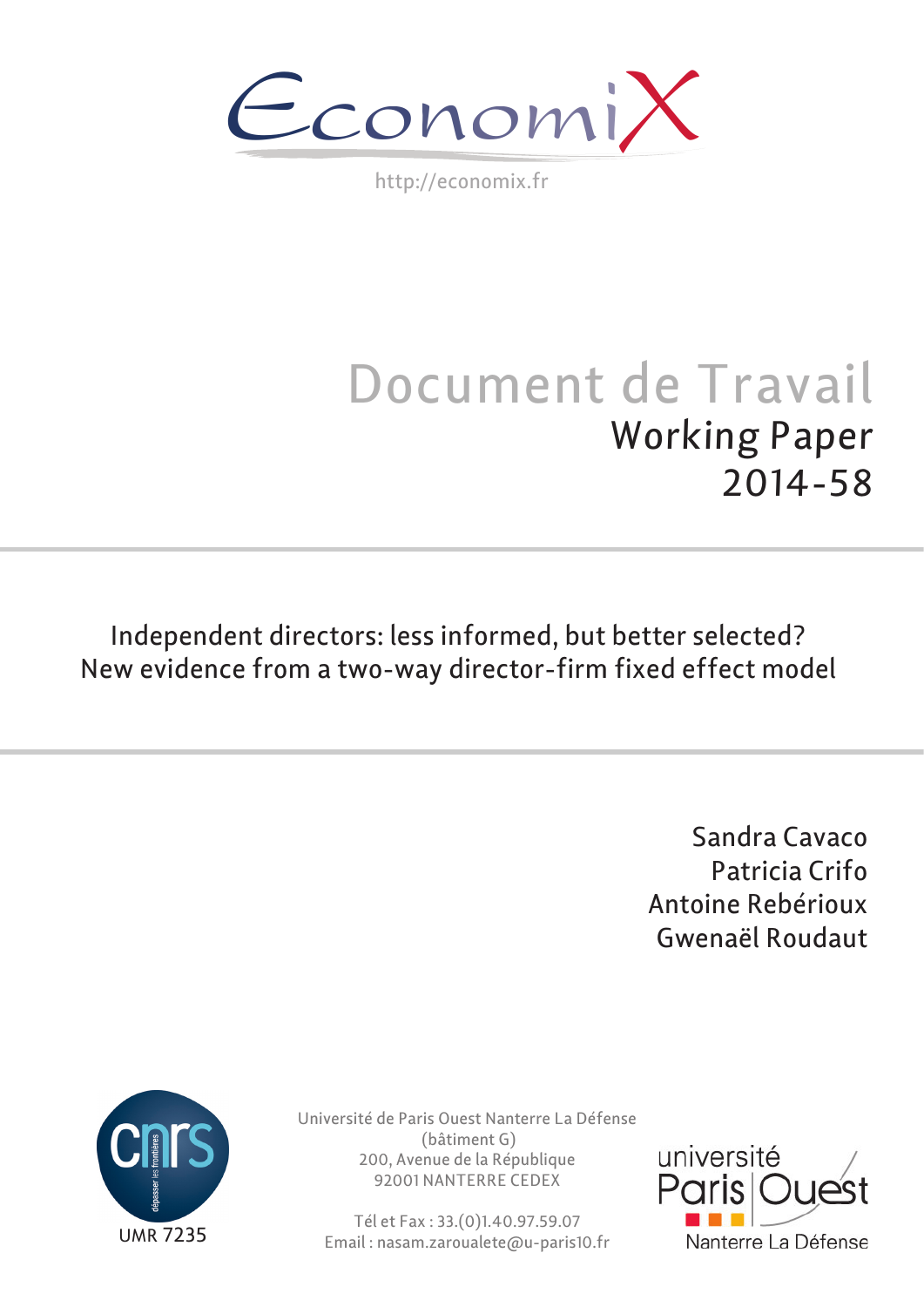# **Independent directors: less informed, but better selected? New evidence from a two-way director-firm fixed effect model \***

**Sandra Cavaco**  LEMMA, University Panthéon-Assas

**Patricia Crifo**  ECONOMIX, University Paris West, Ecole Polytechnique and CIRANO

**Antoine Rebérioux** 

LADYSS, University Paris 7, and CREDDI/LEAD, University Antilles Guyane

**Gwenaël Roudaut\*\***  Ecole Polytechnique and AgroParisTech, visiting ESCP

This draft: November  $17<sup>th</sup>$ , 2014

**Abstract –** This paper develops a two-way director-firm fixed effect model to study the relationship between independent directors' individual heterogeneity and firm operating performance, using French data. This strategy allows considering and differentiating in a unified empirical framework mechanisms related to board functioning and mechanisms related to director selection. We first show that the independence status, netted out unobservable individual heterogeneity, is negatively related to performance. This result suggests that independent board members experience a strong informational gap that outweighs other monitoring benefits. However, we show that industry-specific expertise as well as informal connections inside the boardroom may help to bridge this gap. Second, we provide evidence that independent directors have higher intrinsic ability as compared to affiliated board members, consistent with a reputation-based selection process.

*JEL classification*: *G30, G34*

*Keywords*: independent director heterogeneity, information asymmetry, director selection, firm performance, two-way fixed effect model

\* We thank Renée Adams, Andrea Bassanini, Stéphane Bonhomme, Vincent Bouvatier, Françis Kramarz, Son-Thierry Ly, Corinne Perraudin, Peter Pham, Ron Masulis, Peter Swan and the participants of the SASE 26th conference (Chicago) and the Brow Bag seminar, Department of Banking and Finance (UNSW) for helpful comments. We also thank Ethics&Boards (http://www.ethicsandboards.com/) for giving us free access to its database on directors. Support from Research program Investissements d'Avenir (ANR-11-IDEX-0003/Labex Ecodec/ANR-11-LABX-0047) and from the Chaire FDIR (Ecole Polytechnique & TSE IDEI) is gratefully acknowledged. Of course the usual disclaimer applies.

\*\* Corresponding author: Department of Economics, Route de Saclay 91128 Palaiseau Cedex, Mail: gwenael.roudaut@polytechnique.edu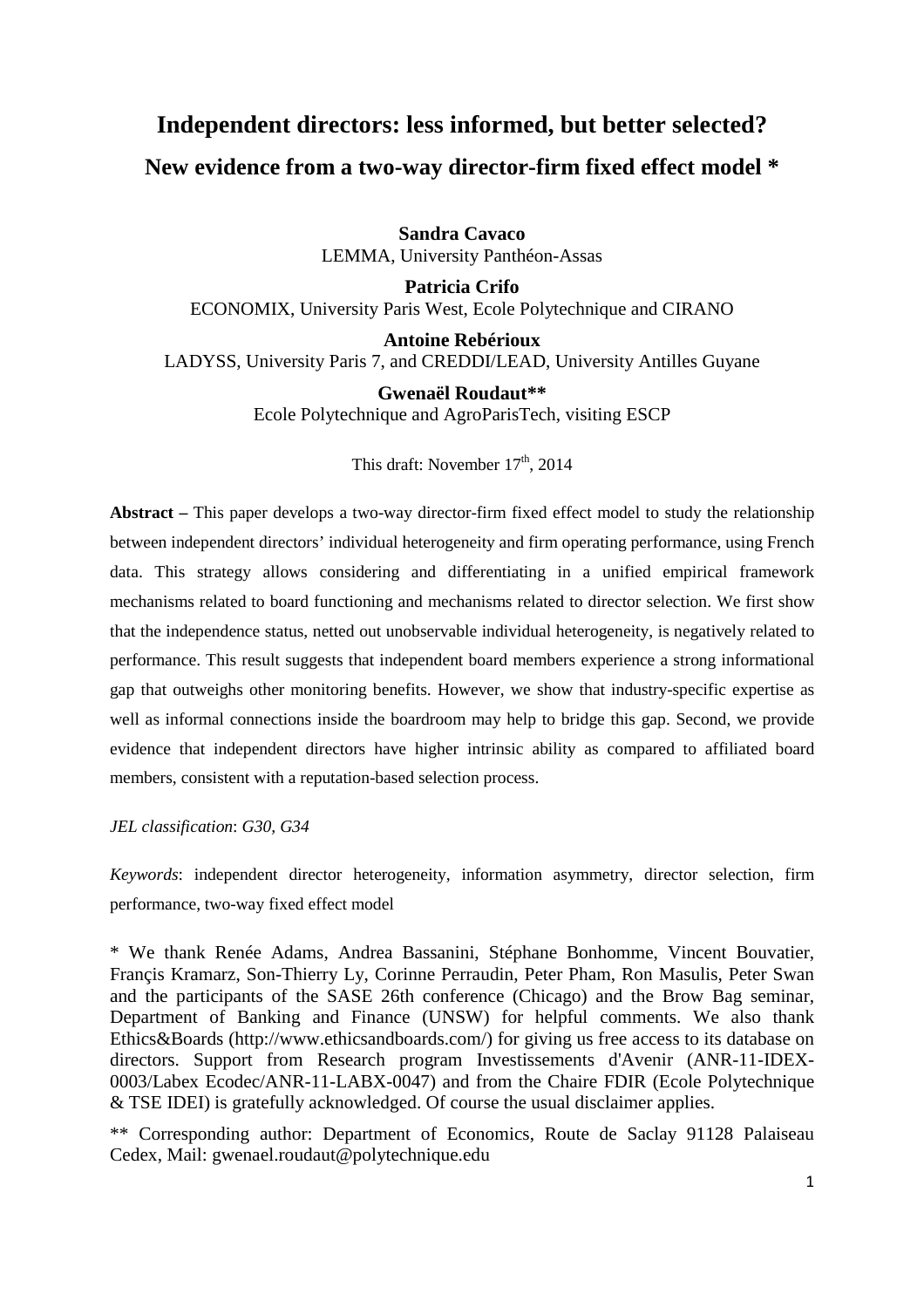#### **Introduction**

Debates and reforms on boards in listed companies have been largely driven by director independence. It is, at least since the mid-80s, the main criteria to assess the adequacy of board composition, in the U.S.A, the U.K. and in continental Europe. A significant number of independent members should improve board functioning, as it increases the probability for a deficient CEO to be properly sanctioned. However, a large body of theoretical and empirical research has questioned the effective monitoring ability of independent directors. The 'informational gap' argument stresses in particular that CEOs may be reluctant to share critical firm-specific information with directors perceived as 'watch dogs' (Raheja 2005, Adams and Ferreira 2007). In turn, this literature highlights the heterogeneity of independent directors in terms of expertise and informal network affiliation, as both attributes may influence their ability to cope with the informational gap and to intervene in case of CEO deficiencies (see e.g. Dass et al. 2014 or Kramarz and Thesmar 2013). The net effect of independence on board functioning is therefore still ambiguous.

To date however, little attention has been paid to what might be another key issue regarding the effectiveness of independence: the selection of board members and the relative bargaining power of CEOs in this process (Hermalin and Weisbach 1998). Does CEO's power lead to an adverse-selection process regarding the appointment of independent directors? Alternatively, do reputation mechanisms favor the selection of the best individuals as independent members? If effective, these processes will result in distinctive intrinsic ability distributions across groups of directors (independent, affiliated and insiders), hardly observable for the econometrician. The crucial point is that selection considerations will then interfere with board functioning to determine independent board members' overall effectiveness (Adams et al. 2010, Withers et al. 2012). And clearly, there is an empirical challenge to properly distinguish, when examining independent directors' effectiveness, what is related to board functioning and what is related to board selection (White et al. 2013).

In this paper, we take up this challenge with an original empirical strategy that allows disentangling both mechanisms (board functioning and selection process). This strategy rests on the AKM methodology (Abowd et al. 1999) that makes use of (longitudinal) linked employer-employee data to disentangle firm effects and person effects in wage formation. Applied to the corporate governancefirm performance context, this methodology makes it possible to estimate board-related attributes (independence, expertise, etc.) and director fixed effects in firm performance equation, echoing the approach developed by Bertrand and Schoar (2003) for top executives. This empirical strategy has three advantages.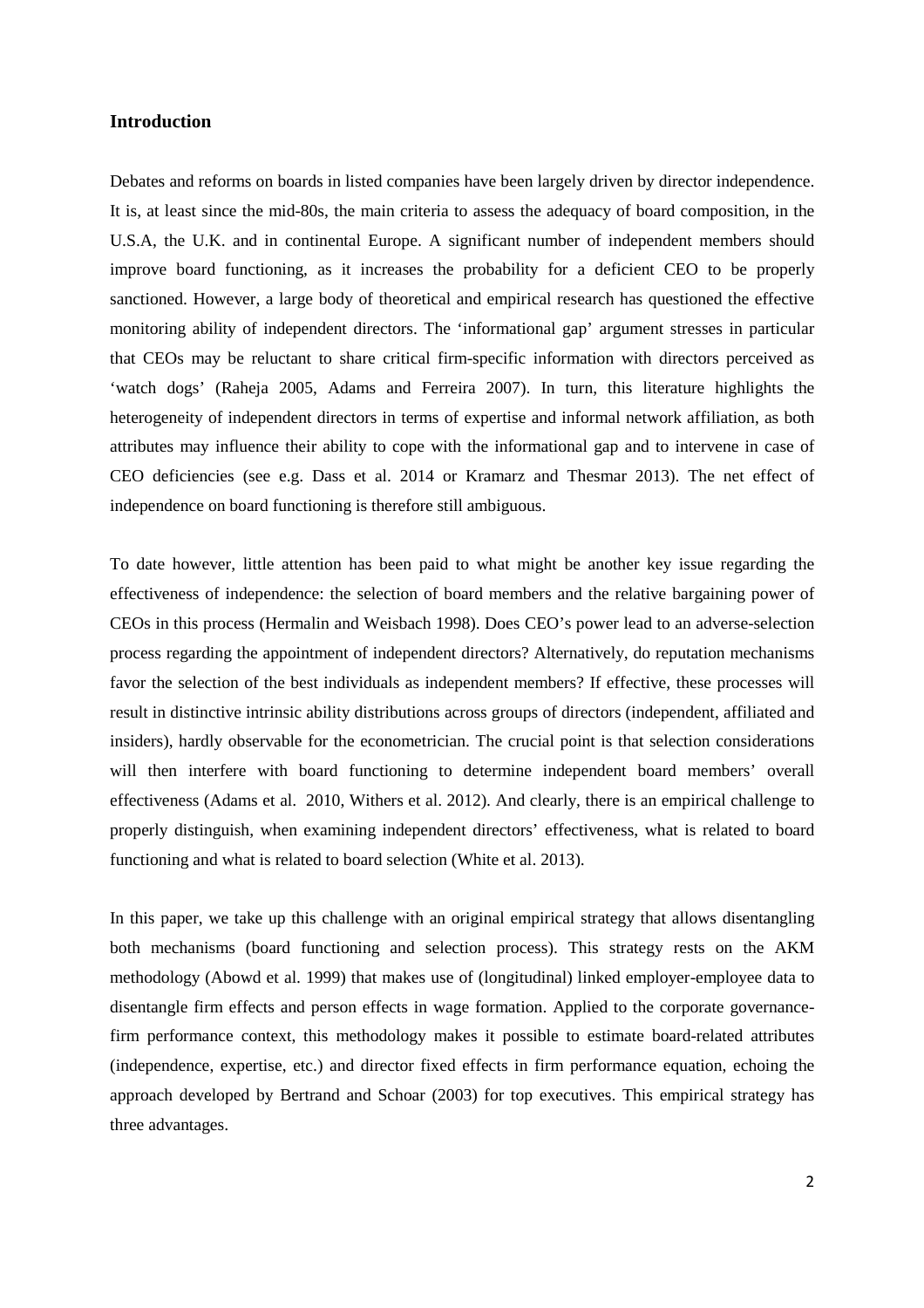First, controlling for director fixed effects enables to alleviate individual heterogeneity concerns related to selection process when considering the relationship between independence and other boardrelated attributes on the one hand and performance on the other hand. We are thus able to directly observe the net effect on board functioning of the independence status<sup>1</sup>, irrespective of individual intrinsic ability. Our estimation reports a negative significant conditional correlation between the independence status and firm performance, suggesting that the costs of the informational gap may outweigh the benefits of more intense monitoring associated with independence. However, we also show that industry-specific expertise as well as informal connections (from elite institutions) inside the boardroom may help to bridge this gap.

Second, estimating director fixed effects helps to identify the selection process taking place in independent directors' appointment, as it allows a direct test of the difference in intrinsic ability distribution between independent and non-independent board members. Controlling for individual observable attributes and firm fixed effects, quantile regressions show that there is a positive correlation between individual ability and independence within firms. This evidence is consistent with a reputation-based selection, whereby the most talented individuals are appointed as independent directors. In other words, the selection of independent directors seems to be driven more by the interest of shareholders than by the interest of top management.

Third, from a methodological perspective, whereas the standard methods used in the existing literature allow accounting for dynamic endogeneity, they are not well adapted to properly take into account individual heterogeneity and to separate distinct corporate governance mechanisms (board functioning and selection). To our knowledge, our approach is the first one in which the two levels of analysis are emphasized in the same performance equation. Moreover, *ex post* tests confirm that dynamic endogeneity is a little concern in our analysis: in other words firms do not tend to hire independent directors, whatever their intrinsic ability, based on their past performance (good or bad). Furthermore, the exogeneity assumptions of the AKM framework can be fairly supported by our data. These different tests enable us to be pretty confident in our estimation and to validate the AKM framework as an innovative methodological tool to answer our research question.

Our estimations are conducted on a database of 108 French listed firms (among the SBF120 index i.e. the 120 largest listed companies on Euronext Paris, excluding financial companies), mixing firm-level

 $\overline{\phantom{a}}$ 

 $<sup>1</sup>$  Here, the term "status" is used to designate the fact of being independent inside the boardroom relative to the</sup> fact of being affiliated (or insider). It therefore does not designate *per se* the individual who holds the directorship.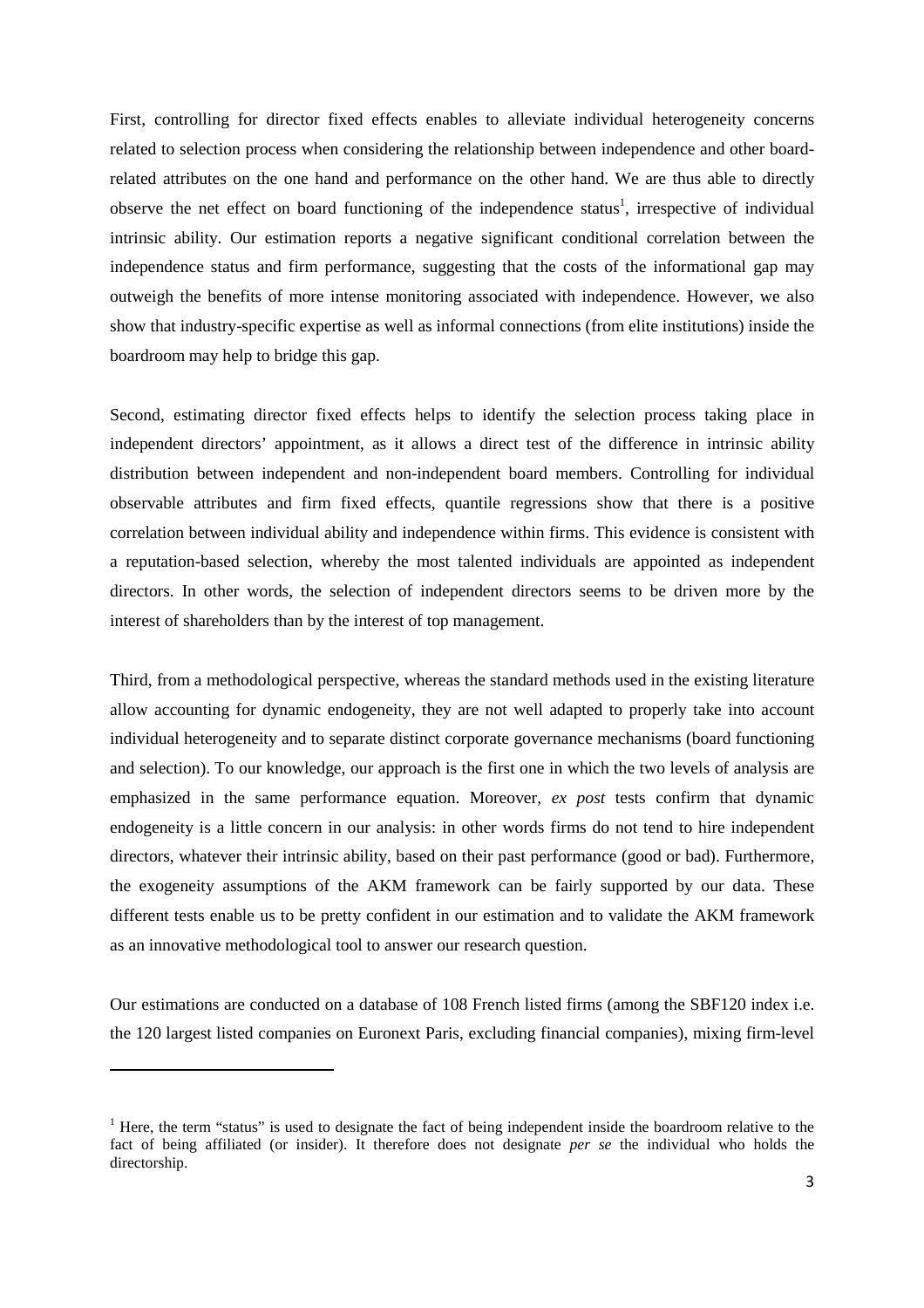information and individual information for 1,313 distinct directors, over the 2006-2011 period. The French corporate governance model has some important similarities with Anglo-Saxon countries, following a process of convergence over the last 20 years (Martynova and Renneboog 2010). There has been a dramatic growth in stock market capitalization, fuelled by the increasing presence of investment funds and an enhancement of minority shareholder legal protection (Lele and Siems 2007). Unsurprisingly in such an environment, independence has become the conventional wisdom, a decade after the USA or the UK. Yet the French corporate governance model presents its own characteristics, making it an interesting and complementary subject for the literature. In particular, board composition is more diversified in France than in the US or the UK, at least regarding the independence status: in our sample, the average proportion of independent directors is 49%, with a standard deviation of 21% and less than 5% of "super-majority boards" (i.e. with more than 80% of independent board members). Such variation allows a more precise estimation of the independence/performance relationship. In addition, independent board members cohabit with affiliated directors, who account for 42% (the last group is insiders, with a proportion of 9%). The importance of affiliated directors – unusual for Anglo-Saxon standards – is directly related to corporate governance *à la française*, that combines family ownership, cross-holdings in equity capital and labor representation at the board level (albeit to a much smaller extent than in Germany). As such, affiliated directors play a particular role in corporate governance, providing top management with specific resources and strategic advises (Hillman and Dalziel 2003). In our study, the benefits and the costs of independence can therefore be assessed relative to the benefits arising from affiliation of non-executive directors. A second specificity is that French corporate law allows open corporations to choose between a two-tier (German style) board structure and a one-tier (US-UK style) structure (with or without separation between CEO and chairman positions). As highlighted by Belot et al. (2014), this allows drawing conclusions on the benefits and costs of both structures – an open-ended and long-lasting question in the corporate governance literature.<sup>2</sup> Finally, the French corporate system is characterized by the intensity of multiple directorships (or '*cumul des mandats*', see Fanto 1998). It turns out to be a significant advantage from a methodological perspective, as our identification strategy requires sufficient director 'mobility' among sampled firms to accurately differentiate firm and individual fixed effects.

Our paper contributes to two different strands of the literature: the informational gap of independent directors and the role of individual talent in business conduct.

 $\overline{\phantom{a}}$ 

<sup>&</sup>lt;sup>2</sup> See e.g. Jungmann (2006) for a legal approach, and Adams and Ferreira (2007) for an economic approach.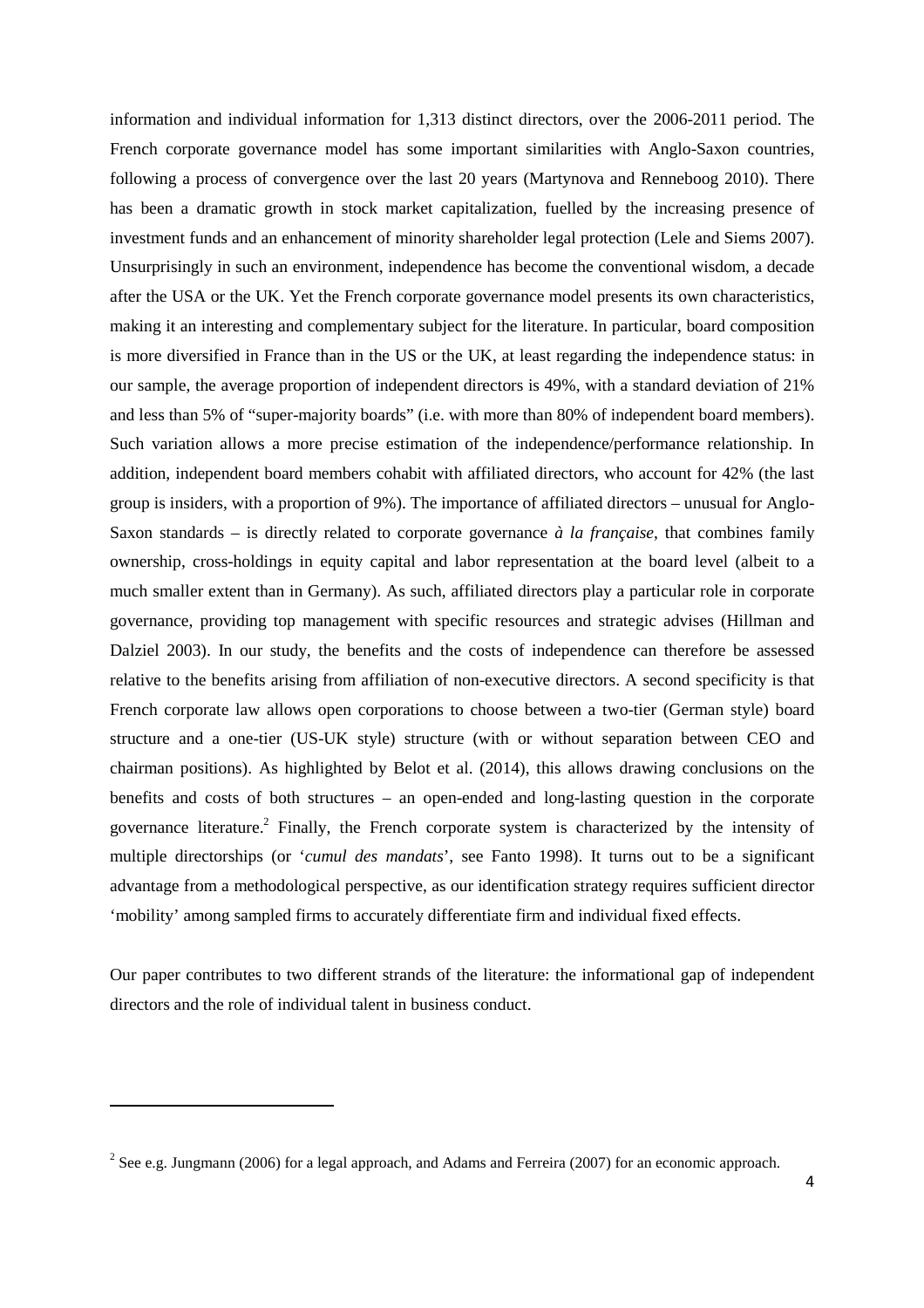Regarding the debate on the informational gap and the factors that may mitigate it, our approach allows assessing how independence, expertise and network affiliation relate to performance netted out unobservable individual heterogeneity concerns. It is important insofar as there are good reasons to believe (i) that the independence status is correlated with intrinsic individual ability whenever selection occurs in the appointment process and (ii) that having industry-expertise or belonging to a network from elite institutions is correlated with intrinsic ability.

Regarding the role of individual talent in business conduct, there has been an increasing interest since Bertrand and Schoar (2003) in the way managerial heterogeneity may affect governance structure, firm decision and performance, as well as executive compensation (see e.g. Graham et al. 2012, Coles and Li 2013, Arena and Braga-Alves 2013, Fee et al. 2013). We extend this analysis to (individual) directors and connect our results to board members' selection. While the estimation of director fixed effects has been used as a robustness check for a small subsample of agents by a couple of papers (see in particular Nguyen and Nielsen 2010, Masulis and Mobbs 2014), we are the first to the best of our knowledge to estimate director fixed effects for a comprehensive sample of firms and individuals.<sup>3</sup> We are then able to compare the distribution of individual talents across different groups of directors.

The rest of this paper is structured as follows. Section 2 describes the background and hypotheses of our study. Section 3 develops our identification strategy. Section 4 presents the data. Section 5 details our results. Section 6 examines the endogeneity issue and section 7 concludes the article.

#### **1. Backgrounds and hypotheses**

This section presents alternative hypotheses regarding the extent of the informational gap suffered by independent directors on one side, and the selection process of independent board members on the other side.

<sup>&</sup>lt;sup>3</sup> As a matter of fact an (unpublished) study by Richardson et al. (2003) investigates in detail director fixed effects. There are, however, two key differences with our approach. First, they are not interested in firm performance but in a range of firm policies (regarding governance, financial disclosure and strategic policies). Second, they do not use the AKM method but rather limit their investigation to directors who sit on at least two different boards at the same time, leading to a possibly problematic selection bias. As it will be clear in the empirical strategy section, we are able to estimate individual fixed effects for multi-boards *and* single-board individuals, as long as they belong to a so called 'connected group' (which covers 96% of the directors present in our sample).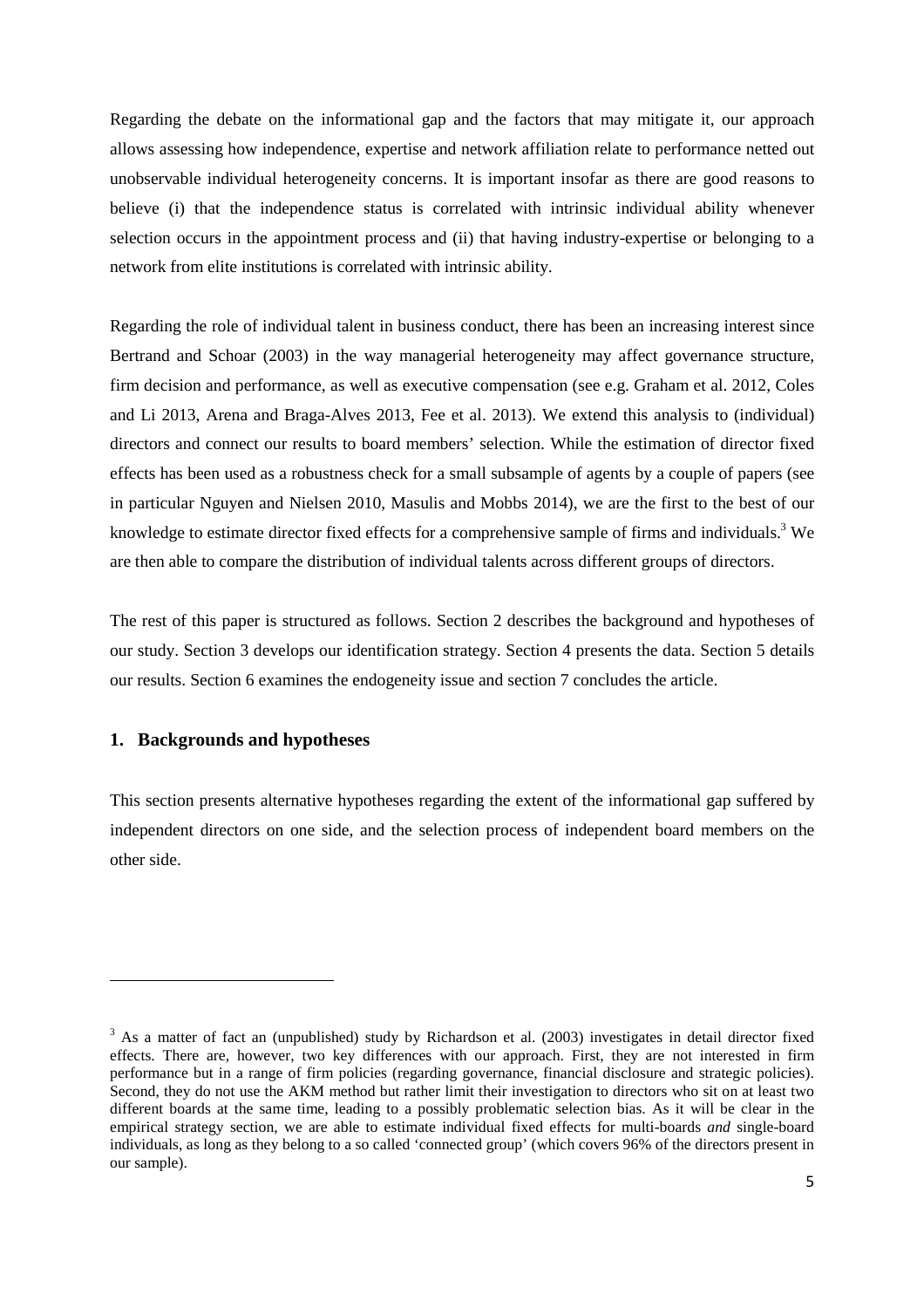#### *1.1. Board functioning: the informational gap*

The main benefit expected from board independence is the limitation of collusion between directors and corporate officers, thereby reducing agency costs (Hermalin and Weisbach 1998). However, seminal papers by Raheja (2005) and Adams and Ferreira (2007) stress the fact that corporate executives may be reluctant to share firm-specific information with outside, independent directors. This informational gap may of course impede the ability of independent directors to effectively monitor, but also to advise, corporate executives. If true, independence may have detrimental effect on firm performance, especially when the firm operates in complex environments (Duchin et al. 2010, Faleye et al. 2011). Ultimately, whether being independent brings benefits to the firm is an empirical question. We therefore state the following hypothesis:

*Hypothesis 1 (H1): if the benefits of independence (due to reduced agency costs) outweigh the costs (in particular due to the informational gap), we expect a positive conditional correlation between firm performance and the independence status.* 

Three elements may reduce the informational deficit of independent directors, thereby enhancing their effectiveness: industry expertise, board structure (one-tier *versus* two-tier) and social connections at the board level.

The fact that industry expertise may strengthen board effectiveness has received empirical support in the literature. For instance Dass et al. (2014) report a positive conditional correlation between firm value and the share of "directors in related industries". Yet it has long been recognized that the criteria used in virtually all jurisdictions to define independence do not favor such industry expertise (Baysinger and Hoskisson 1990). This does not mean, however, that all independent directors are amateurish regarding the firm business model. And crucially, a couple of recent papers produce evidence consistent with the argument that such an expertise is specifically important regarding independent board members' effectiveness (see in particular Faleye et al. 2013 and Wang et al. 2013).

The effectiveness of independent directors is also likely to depend on the board structure. Under French corporate law, open corporations are free to choose between a unitary (with or without separation in the positions of chairman and chief executive) and a two-tier board structure. Arguably, the latter tends to exacerbate information asymmetry (between directors and corporate executives), while reducing the extent of private benefices extraction (Belot et al. 2014). The net effect for independent directors is not clear: while it reinforces their monitoring ability, it also enlarges their informational gap.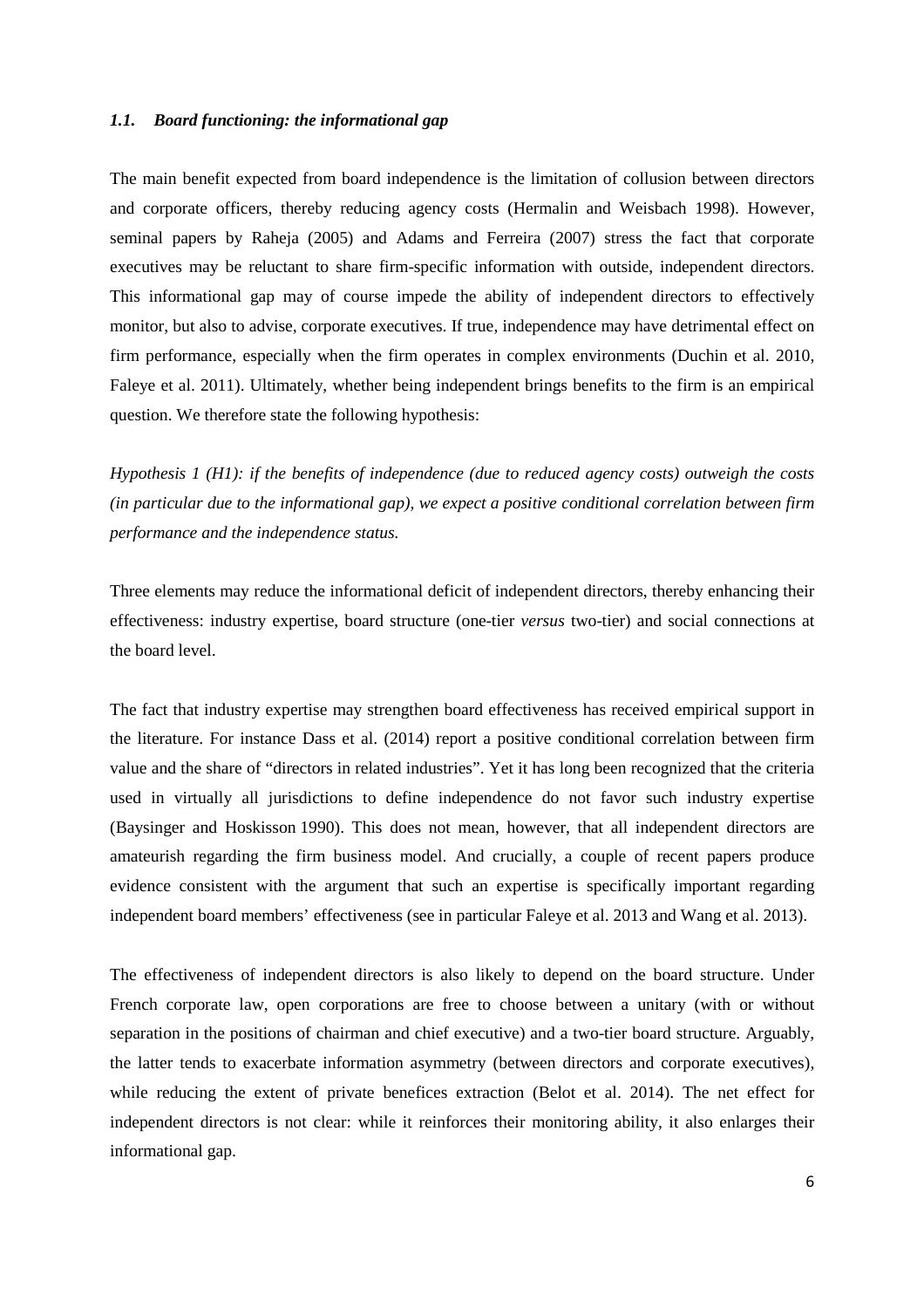Beside industry-expertise and board structure, a last important factor may impact the effectiveness of independent directors: the extent of informal connections with corporate executives or other board members. Considering connections with other directors, the expected effect is *a priori* straightforward: for a given director, sharing social networks with at least some other board members should increase her power and effectiveness. Informal connections ease information circulation among network members (Cohen et al. 2008, Coles et al. 2012), and probably increase the strength of conviction for a person belonging to the network. We therefore expect social connections to narrow independent director informational gap: as such, they will be associated with greater firm performance. Regarding informal connections with the CEO, the net effect is more ambiguous. On one side, informal connections may limit the willingness of independent directors to supervise and sanction CEOs. Using French data Kramarz and Thesmar (2013) bring evidence consistent with this hypothesis (see also Hwang and Kim 2009, Nguyen 2012, Coles et al. 2014): they show that social networks (defined through education and career) decrease the probability of CEO dismissal when the company underperforms, and increase CEO compensation. On the other side, being connected to the CEO may enhance the ability of an independent director to extract firm-specific information: informal networks foster a climate of mutual trust that should favor information sharing, thereby reducing the informational gap (Cohen et al. 2010, Schmidt 2014).

#### *1.2. Directors' selection and heterogenity*

 $\overline{\phantom{a}}$ 

The previous discussion has focused on board functioning. A full understanding of the economics of independence also necessitates investigating directors' appointment and selection. By selection, we consider any process that contributes to create heterogeneity in terms of talent (or ability) across groups (i.e. independent *versus* affiliated directors). To be clear, let us consider as a starting point that there are two groups of *potential* non-insider directors: affiliated and independent<sup>4</sup>. We may assume that the distribution of talents is strictly similar across these two groups. However, we only observe directors who have been *effectively* appointed at the board. There will be selection if the ability distribution among independent directors is significantly different from the distribution among affiliated directors.

<sup>&</sup>lt;sup>4</sup> Insider directors may present a selection bias due to the fact that they usually hold the most powerful positions in the firm (CEO, CFO) and should be hired as the most talented directors on a competitive executive labor market.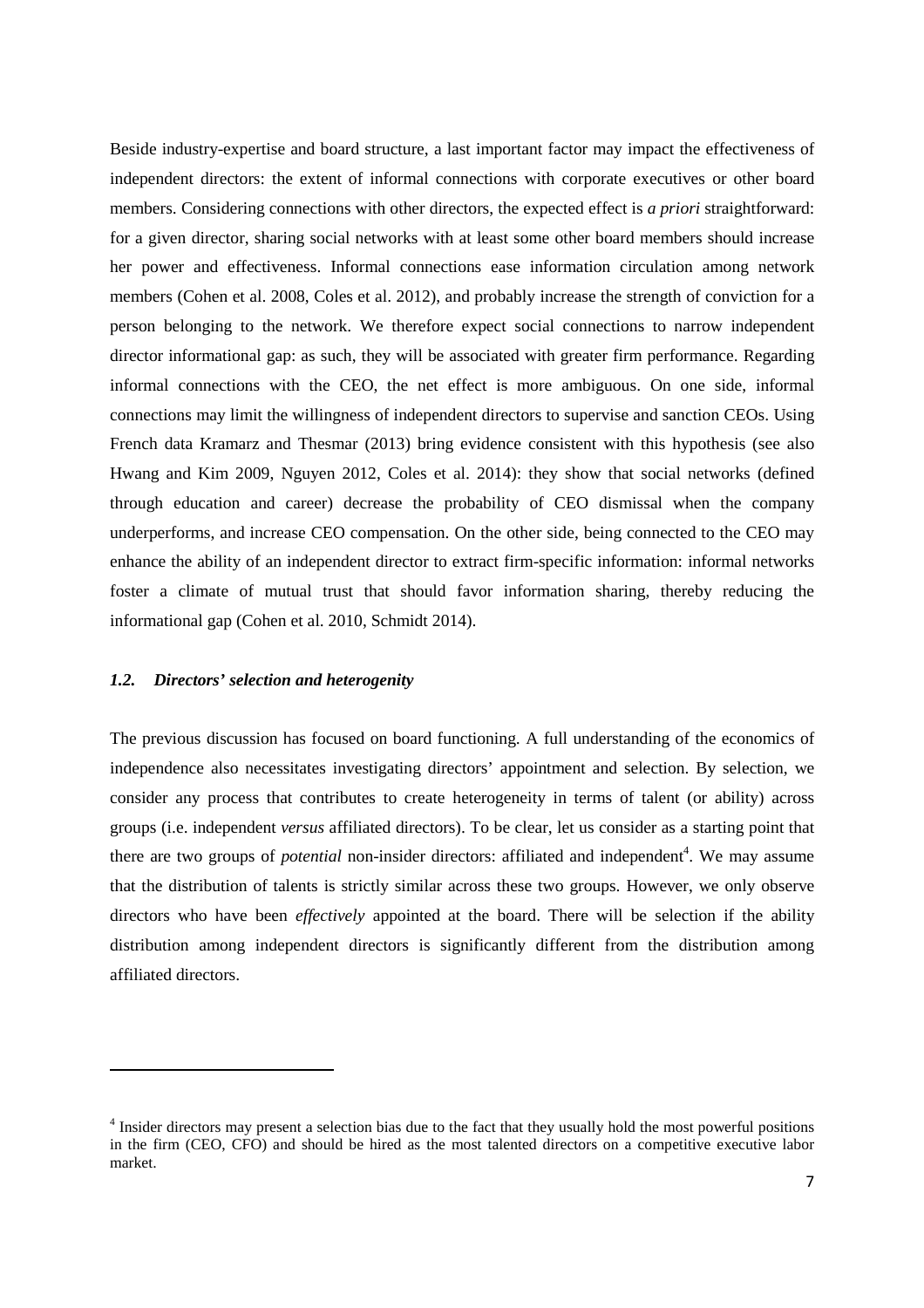To understand this selection process, it is important to note that affiliated directors are probably not selected on the basis of their intrinsic ability, but for some specific attributes that are orthogonal with it. Indeed, affiliated directorship is (most of the time) based on a representativeness principle (for instance blockholder representative or worker representative). Accordingly, affiliated directors would be randomly chosen on the (non-observable) distribution of potential affiliated board members: the distribution of talents for this group should reflect the whole ability spectra. The situation may be different for independent directors, as ability (probably correlated with a set of observable attributes) is likely to be the primary criterion of selection.

Shareholders are empowered with the rights to elect and remove directors. However, a number of authors have argued that shareholders' direct influence over board makeup is actually limited, at least in the U.S. (see e.g. Warther 1998). Regarding removal, staggered boards offer to incumbent directors a significant (and rather common) protection. Regarding appointment, the influence of top executives on the slate of nominees is arguably dramatic (Bebchuk and Fried 2004). In addition, the vast majority of elections are uncontested. Arguably, French corporate law gives shareholders more authority over board composition (Armour et al. 2009), particularly considering removal. Shareholders in French listed companies may revoke directors *ad nutum*, at any general assembly meeting, without notice and without reason (Code de commerce, article 225-18). Nevertheless, (minority) shareholders' *de facto* power is quite limited: *ad nutum* revocation is extremely rare, and the slate of nominees is also influenced by top executives. In light of these elements, the involvement of CEOs in directors' selection is hardly negligible.

The crucial question is then the following: what might be the consequences of managerial involvement in director selection regarding board composition, and more specifically regarding the ability of independent directors?

A first possibility is to consider that managerial direct influence is strong enough to allow CEOs to makeup board composition according to their own interests or preferences (Hermalin and Weisbach 1998). There is empirical evidence supporting this argument. In the U.S. case, Shivdasani and Yermack (1999) observe that when the CEO serves on the nominating committee (or when no such committee exists), companies appoint fewer independent directors. Cohen et al. (2012) provide evidence that firms tend to select so-called "cheerleaders" as independent directors, that is individuals who are overly sympathetic to top management. In the French case, Kramarz and Thesmar (2013) show that the probability for a director to be appointed in firm *j* increases when she belongs to the same network as firm's CEO (defined in terms of education or career). Accordingly, just like managerial power may be used to extract rent in the form of soaring compensation (Bebchuk and Fried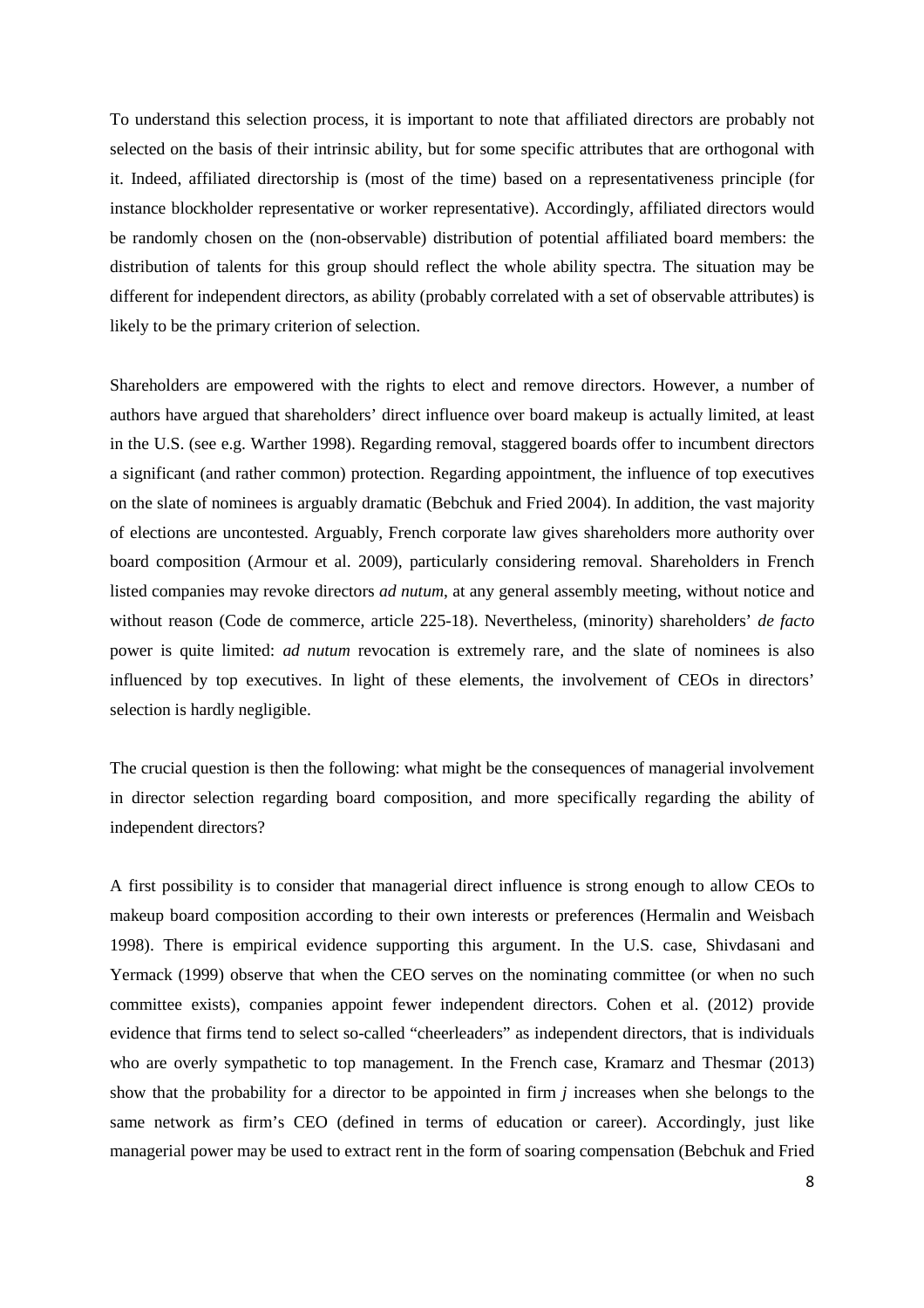2004), CEOs may use their power to reduce the monitoring effectiveness of the board. Consistently with this idea, Carcello et al. (2011) show that firms that experiment the most severe restatements are those where the CEO is involved in the selection process. As board monitoring effectiveness mainly depends on independent directors, CEOs may use their influence to avoid the appointment of 'high ability' individuals as independent. In contrast, no effort should be made to screen (and reject) low ability individuals. This argument is to some extent a simple extension of the Adams and Ferreira (2007)'s argument: while they portray CEOs as voluntarily restricting the share of firm-specific information to limit the monitoring effectiveness of independent directors, it is plausible that CEOs use their influence to avoid the appointment of highly talented persons as independent board members. We end up with the following prediction about the relationship between director status and individual ability:

*Hypothesis 2 (H2): if independent directors are adversely selected by CEOs, we expect to observe more frequently the appointment of low ability individuals as independent director, as compared to affiliated director.* 

The previous story portrays board makeup as being largely shaped by CEOs willingness to reap the benefits of deficient monitoring. Actually, this assertion is not straightforward. In listed companies, shareholders not only hold the right to vote their shares; they also have the opportunity to sell and buy stocks, therefore impacting the firm value. This may induce management and board to best serve shareholders' interests when selecting directors, so as to secure the firm value.

This mechanism may have important consequence regarding board composition, if one condition holds: namely if investors are able to observe, determine or infer director ability through different signs (such as board meeting attendance, behavior in other companies, etc.), before their appointment or renewal. Cai et al. (2009) show for example that directors who attend less than 75% of board meetings receive 14% fewer votes in general assembly. In this case, reputation concerns may become an important driver of director appointment: investors will globally approve or reprove the selection of a particular individual, inducing positive or negative movements in the firm value. A couple of studies yield evidence of such reputation effects that may severely limit managerial discretion regarding board members' selection. In particular, Fich (2005) shows that the cumulative abnormal return following the appointment of a director who is CEO of another firm *j* increases with the (industry-adjusted) ROA of firm *j*. More recent evidence of reputational effects is provided by Masulis and Mobbs (2011) for inside directors, by Ertimur et al. (2012) for outside directors in firms involved in the 2006-2007 option backdating scandal.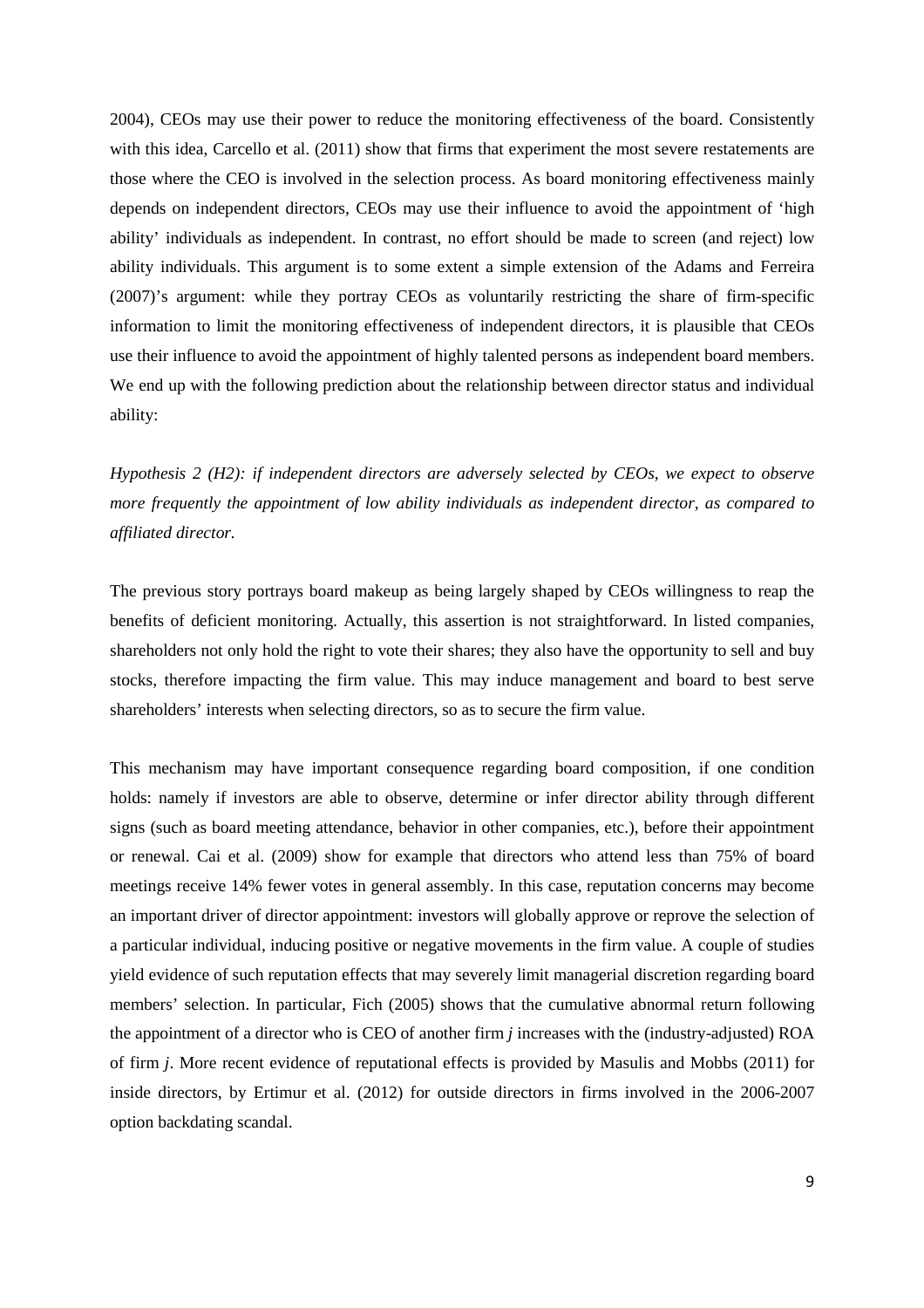What might be the effect of reputation regarding ability distribution among independent directors? CEOs will be willing to avoid low ability individuals and look for talented outside directors who will allow to comply with regulatory requirements on one hand *and* to please investors' expectations on the other hand. The selection process of independent directors will then be such that low ability persons should have a lower probability to enter the boardroom. In light of this argument, we state the following final hypothesis:

*Hypothesis 3 (H3): if reputation effects are effective*, *we expect to observe more frequently the appointment of high ability individuals as independent director, as compared to affiliated director.*  Clearly, the two selection mechanisms will have specific observable effects regarding individual ability distribution among independent directors relative to affiliated directors (taken as reference). The first process ("adverse selection") implies a right-truncation for the distribution of talents among independent board members. In contrast, the second process ("reputation-based selection") induces a left-truncation. Figure 1 plots ability distribution for independent directors under these two different processes relative to affiliated directors' distribution (so called "no selection").



**Figure 1: Theoretical independent directors' ability distribution under different selection processes** 

#### **2. Identification strategy**

To test our hypotheses, we need to estimate both the effect of different statuses and board-related attributes (e.g. independent, insider, industry expert, etc.) on firm performance and the (unobservable)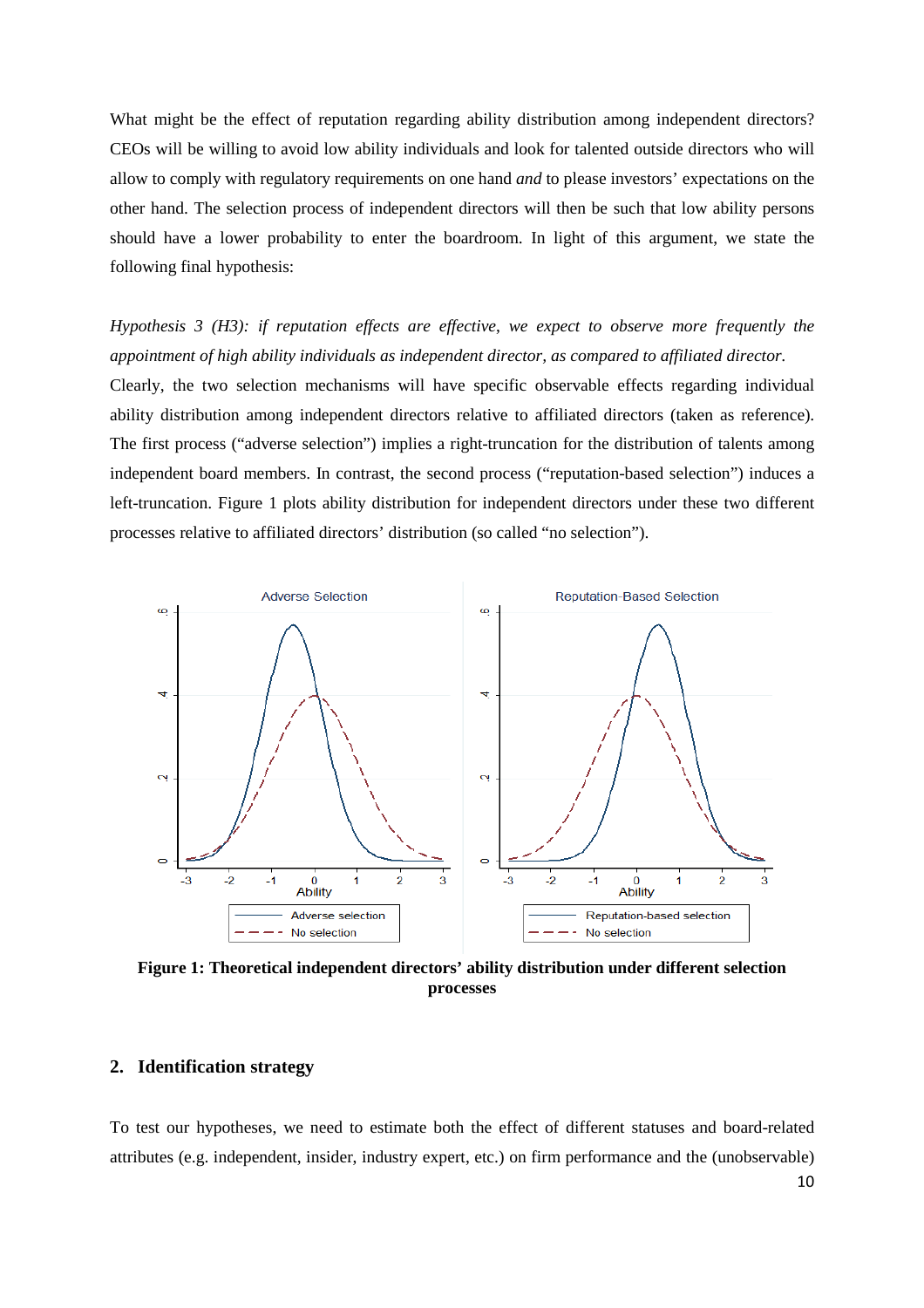intrinsic ability of different individuals. We therefore disaggregate firm-level performance equation at the individual level: each observation is a triplet (director-firm-year). This approach, while uncommon, extends the analysis conducted by Bertrand and Schoar (2003) that empirically imputes part of firm performance to top-executives' (CEOs but also Chief Financial Officers and other top managers) individual characteristics. Here, we consider director effects rather than managerial effects. Our baseline model is the following:

$$
Y_{i,j,t} = \rho + \alpha_1 Independent_{i,j,t} + \alpha_2Inside_{i,j,t} + \beta X_{j,t} + \gamma Z_{j,t} + \mu_i + \delta_j + \theta_t + \varepsilon_{i,j,t} \quad (1)
$$

where  $Y_{i,j,t}$  is the performance at time *t* of the firm *j* where director *i* holds a seat,  $\mu_i$  is a personal identifier (director fixed effect),  $\delta_j$  is a firm identifier (firm fixed effect) and  $\theta_t$  is a time dummy. Director fixed effects capture both time- and firm-invariant observable attributes (gender, nationality) and (unobservable) intrinsic ability. *Independent<sub>i,j,t</sub>* (resp. *Insider<sub>i,j,t</sub>*) is a dummy that values 1 if the director *i* is independent (resp. insider) in firm *j* at time *t*. Affiliated status is therefore taken as a reference.  $X_{i,t}$  is a vector of board structure variables (including among others board size, proportion of women, but also the proportions of independent directors and of insiders) and  $Z_{i,t}$  a vector of firm characteristics (number of employees, financial leverage, etc.). The last component is the statistical residual  $\varepsilon_{i,j,t}$ .

To estimate model (1), we rely on the approach first proposed by Abowd et al. (1999) in labor economics (AKM), and further developed by Abowd et al. (2002). This method provides a statistical framework for decomposing wage rates into components due to individual heterogeneity (observable and unobservable) and firm heterogeneity (observable and unobservable), using matched (longitudinal) employer-employee data and worker mobility across firms. In the AKM set-up, individual and firm fixed effects are separately identifiable for connected group of workers and firms, through standard methods of covariance analysis. A connected group contains all the individuals who have ever worked for any of the firms which are linked by at least one individual over the period.

We extend this approach to a model of director-firm outcomes, using individual (director) multiple seats and mobility across firms as a source of identification of individual effects and firm effects. Our baseline model (1) is correctly estimated if two conditions hold. First, we need to have sufficient individual mobility, so that the group of connected directors/firms is large enough to consistently estimate firm fixed effects and individual fixed effects. Second, the statistical residual should of course be orthogonal to all variables in the model. In particular, we need to have  $E[\delta_j; \varepsilon_{i,j,t}] = 0 \ \forall j$  and  $E[\mu_i; \varepsilon_{i,j,t}] = 0 \forall i$ . These orthogonality conditions suppose that the assignment of directors in the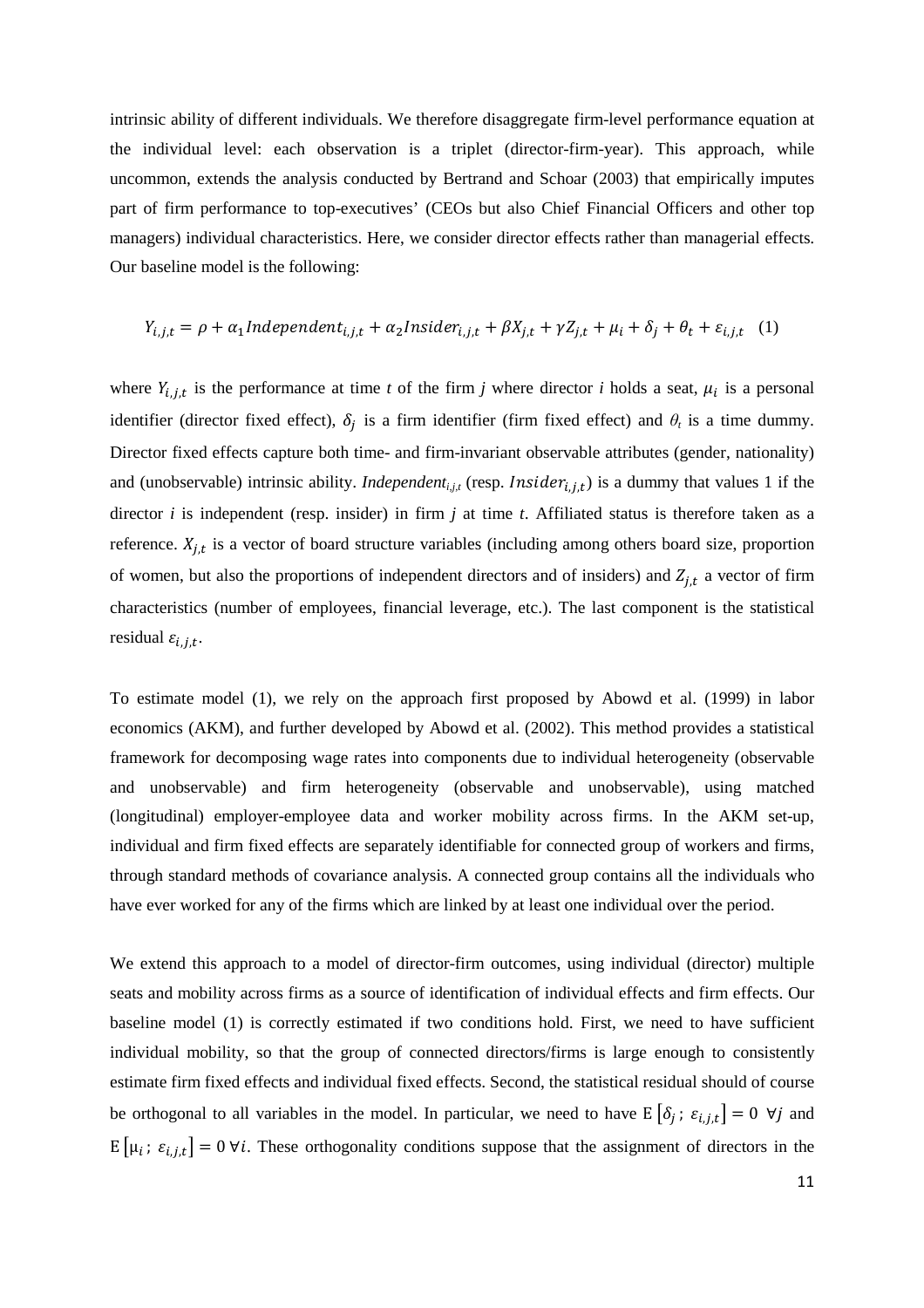different companies is strictly exogenous. In section 6, we perform several tests in order to valid this 'exogeneous mobility' assumption.

Three further considerations are needed. First, and by definition, there is a direct relationship between our dummy *Independent<sub>i, j,t</sub>* and the proportion of independent directors in firm *j* at date *t* (% Independent<sub>i,j,t</sub>) included in the  $X_{j,t}$  vector. To deal with it, we simply re-compute % Independent<sub>i,j,t</sub> while excluding individual *i*. We apply the same treatment for the share of insiders, and (when they are introduced in the following model) for the shares of industry-experts and of industry-expert independent directors. Second, as we have multiple observations per firm-year, we compute standard errors which are robust to this two-dimension within-cluster correlation<sup>5</sup>. Third, individual fixed effects are normalized, summing to zero. This avoids having our estimation driven by the (random) choice of a given person for reference and makes interpretation easier $6$ .

It is clear from equation (1) that the estimation of coefficients on independence  $(\alpha_1)$  is not possible for directors that never change status either across firms or in a given company. Suppose we have an individual *i* that sits in two different boards during our sample period, but always as an independent director. The independent status effect cannot then be separated from her individual fixed effect. Status effects are identified using two sources of variation: variation in status for a director having multiple holdings in different firms (inter-firm variation) and variation in status over successive years for a director in a given firm (intra-firm variation)<sup>7</sup>. Potential selection biases are further discussed. Of course, this coefficient is correctly estimated if *Independent* is exogenous regarding firm performance: we discuss this issue in section 6.

 $<sup>5</sup>$  As discussed by Petersen (2009), multi-dimensional clustering is a critical issue in corporate finance research.</sup> Due to the structure of our dependent variable (annual performance of the company in which each director sits), the correlation within firm-year cluster is the most important bias we have to take into account in the estimation of standard errors. Introducing the director dimension in the cluster would correct the standard errors for any correlation within director observations. Nevertheless, the two-ways firm-year and director cluster does not significantly change our result (results available upon request). Introducing year or firm dimension would be redundant with the firm-year cluster chosen in the analysis. The other potential correlations are taken into account by the introduction of director, firm and year fixed effects.

 $6$  The user-written Stata do file reg2hdfe (Guimaraes and Portugal 2010) allows this normalization, while having clustered standard errors.<br><sup>7</sup> While primary surprising, the case of people changing status in the same firm is possible. People who switch

from independent to non-independent belong to the following cases: an independent director who passes the 12 year threshold for seniority, someone who becomes involved in a business relationship with the company, and finally someone who becomes a corporate executive or a worker. Alternatively, the switch from non-independent to independent encompasses the following: a director classified as gray because she was a corporate executive within the previous five years but for whom the criterion no longer applies; and a gray director that terminates a business relationship with company. In our sample period, only 2% of directors change status within the same firm; as a consequence,  $a_l$  is almost exclusively identified on inter-firm variation.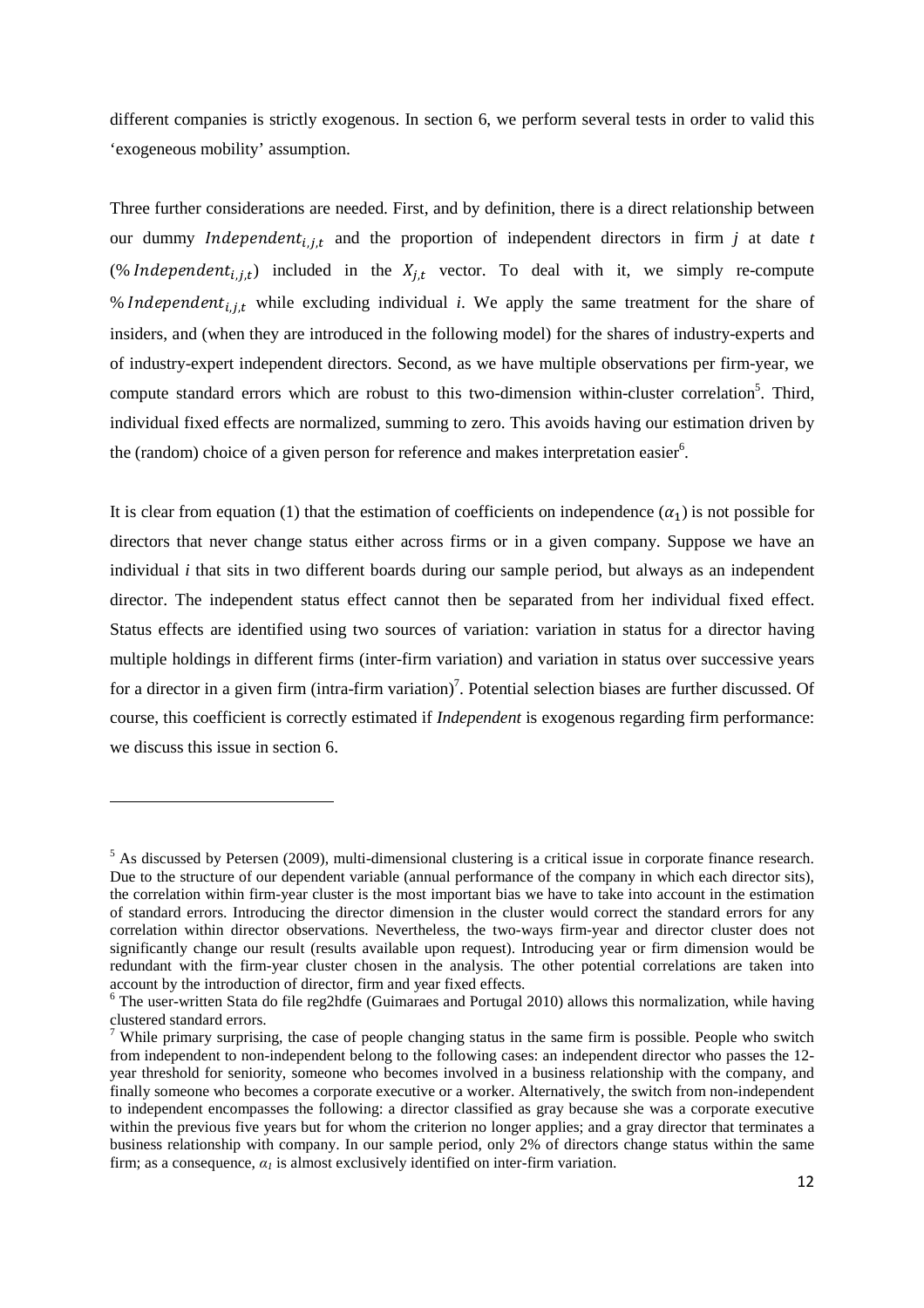In extended versions of model 1, we consider the effects of other possible board-related individual attributes, namely industry expertise, relative CEO-director power (as proxied by board structure), and the affiliation to various informal networks. For instance, if we want to measure the correlation between performance on one side, and independence and industry expertise on the other side, we estimate the following model:

$$
Y_{i,j,t} = \rho + \alpha_1 Independent_{i,j,t} + \alpha_2Inside_{i,j,t} + \alpha_3 Industry Expert_{i,j,t} + \alpha_4 Independent_{i,j,t} *Industry Expert_{i,j,t} + \beta X_{j,t} + \gamma Z_{j,t} + \mu_i + \delta_j + \theta_t + \varepsilon_{i,j,t}
$$
 (1')

While the validity of H1 relies on the estimation of  $\alpha$  parameters, testing H2 and H3 requires comparing the ability distribution across two groups, independent and affiliated directors. In our framework, director ability is estimated using director fixed effect. We should however be cautious that our results are not driven by inaccurately estimated person fixed effects (among our connected group). As a consequence, we exclude from our sample, before running any regressions, individuals who appear only once over our sample period (i.e. only one year in one firm). Indeed, for these individuals, our empirical model is unable to distinguish the person fixed effect and the error term. 39% of these individuals are directors who finish their directorships at the beginning of our period (2006) while 42% are newly appointed when our period ends (2011). The probability to induce a selection-bias in our estimation is therefore a minor concern. A second problem arises when considering directors appointed in a single firm (i.e. non movers), arriving and leaving at the same dates. Contrary to a standard AKM model (where wage rate is different for each individual), the statistical structure of our dependent variable does not offer in this case enough variation to accurately distinguish director fixed effects for each of these directors: the fitted director fixed effect is an average (at the firm level) of directors' ability. We therefore exclude *ex post* these directors, after performing regressions, when examining the distribution of individual fixed effects across groups. Selection issues are examined in due time.

With these precautions in mind, the most convenient way to compare ability distribution across groups is to perform quantile regression. Such regression allows observing the conditional correlation between independence and individual effects, for each decile of individual effects (rather than on the mean). It therefore enables drawing conclusion on the whole joint distribution of our dependent (individual effects) and explanatory variables. We estimate the following model at the directorship level:

$$
Q_{FE}(\tau | S_{i,j}, D_i) = \omega + \vartheta_1 S_{ij} + \vartheta_2 D_i + \delta_j + \varepsilon_{ij}
$$
 (2)

13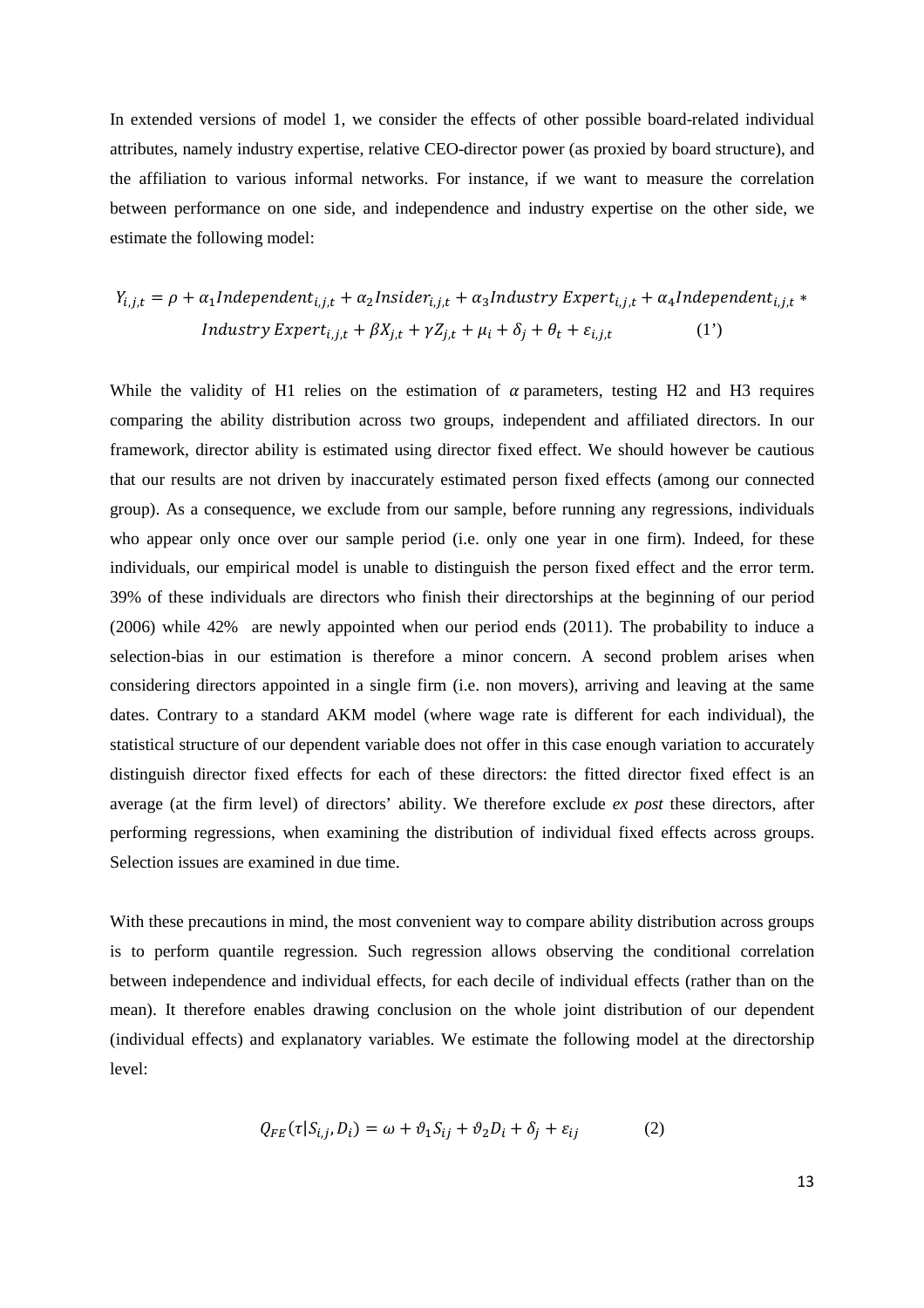where  $Q_{FE}(\tau)$  stands for the value of director fixed effect at a decile  $\tau$ ,  $S_{ij}$  is a vector of statuses (independent, insider and industry expert),  $D_i$  is a vector of individual time-invariant observable characteristics (gender, financial expertise, foreigner, age at the beginning of the period or at the moment of the first appointment), and  $\varepsilon_{ij}$  the residual. Subscript *t* is dropped as person effects are, by definition, stable over time. As the dependent variable is estimated (rather than measured), the regressions are bootstrapped with 100 replications. The individual time invariant variables ensure that the results are not driven by a sorting between the statuses and some individual characteristics which may impact firm performance like gender (Adams and Ferreira 2009), financial expertise (Burak-Guner et al 2008) or age (as a proxy of professional experience, see Anderson et al 2011). We also introduce a whole set of firm identifiers  $\delta_j$  in model (2): it allows controlling for firm unobservable heterogeneity that may play a role if directors and companies sort on unobservable components (e.g. if directors with high intrinsic quality goes in highly attractive firm for reputation concerns, see Masulis and Mobbs 2014). In this model, H2 (adverse selection of independent directors) is corroborated if the correlation  $\widehat{\theta_1}$  between the independence status and individual fixed effects is significantly negative and stronger for the highest deciles (truncation on the right). In contrast, H3 (reputation-based selection) is validated if this correlation is significantly positive and more intense for the lowest deciles (left truncation).

#### **3. The Data**

#### *3.1. Sample Selection*

We have collected linked (longitudinal) director-firm data for the companies belonging in 2011 to the SBF120 index. Dealing with a restrictive group of large listed companies allows having sufficient director mobility and cross-holdings, insofar as board-level networks are a prominent feature of French corporate capitalism. Ethics&Boards, an international board watching agency, provides us with comprehensive individual data on directors over the 2009-2011 period. Additional hand-collections from annual reports and internet researches enable us to expand the database to the 2006-2011 period. We exclude financial companies and use the Infinancial database to obtain economic and financial information for companies, as well as Thomson One Banker (TOBO) to collect detailed ownership structure. We thus start with a unique matched director-firm dataset including 114 firms and 1,622 distinct directors.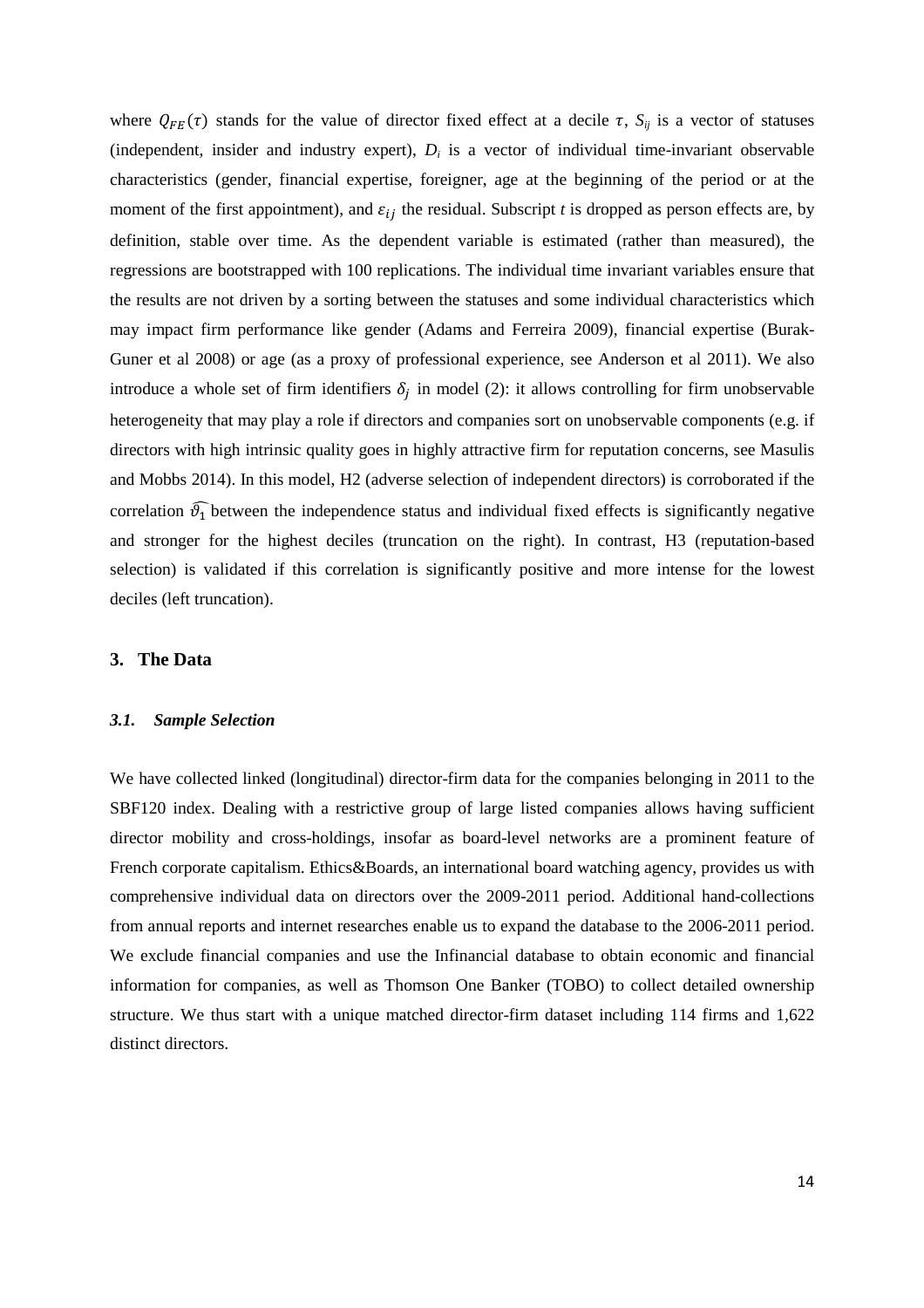To apply the AKM methodology, we first identify 7 disconnected groups<sup>8</sup>. Six of them are single firms, whose directors (mainly blockholder representatives and executives) do not appear in any other SBF120 company over the period; we exclude them from our sample (65 directors). We keep the largest connected group, comprising 108 firms and 1,557 directors (7,637 observations). In order to avoid that our estimates be driven by outliers in terms of return, we then trim our measure of operating performance: we exclude all observations with ROE or ROA belonging to the extreme 1% percentiles (68 observations). Finally, we exclude directors who are present only once in our sample period (244 directors or observations). We end-up with a slightly unbalanced panel of 1,313 directors sitting in 108 distinct firms over the 2006-2011 period (625 firm-year)<sup>9</sup>. As indicated in Table 1, the panel has  $7,325$ director-firm-year observations corresponding to 1,821 directorships (a triplet of firm-directorindependence status).

| Year  | Number of firms | Number of director-firm-<br>year observations |
|-------|-----------------|-----------------------------------------------|
| 2006  | 102             | 1,100                                         |
| 2007  | 103             | 1,207                                         |
| 2008  | 103             | 1,230                                         |
| 2009  | 105             | 1,271                                         |
| 2010  | 107             | 1,314                                         |
| 2011  | 105             | 1,203                                         |
| Total | 625             | 7,325                                         |

**Table 1: Data distribution** 

As emphasized in the previous section, the identification power of the AKM approach (in particular, the separate identification of firm and individual effects) depends on having sufficient worker mobility across firms. Similarly, our identification strategy relies on directors sitting in different boards over our sample period. Table 2 below informs on directors' mobility inside our connected group: we observe that 25% of directors (323 out of 1,313) are 'movers' or multiple board holders over the period. Together, these movers represent 45% of our directorships and 43% of our observations. Enlarging our sample to smaller companies, where isolated boards dominated by family and corporate insiders are the norm, would not have increased the precision of our estimations.

<sup>8</sup> To do so, we use the STATA command *felsdvregdm* (Mihaly et al. 2010).

<sup>&</sup>lt;sup>9</sup> The unbalanced nature of our panel stems from outliers exclusion as well as from a couple of mergers and acquisitions over the period: in 2008, GDF and Suez merged and gave birth to two new companies (GDF-Suez and Suez Environment), Rhodia was merged with Solvay in 2011, Rexel and Eurotunnel group were created in 2007, and finally Edenred and Apream appears in 2010 (as spinoffs from Accor and Arcelor Mittal respectively).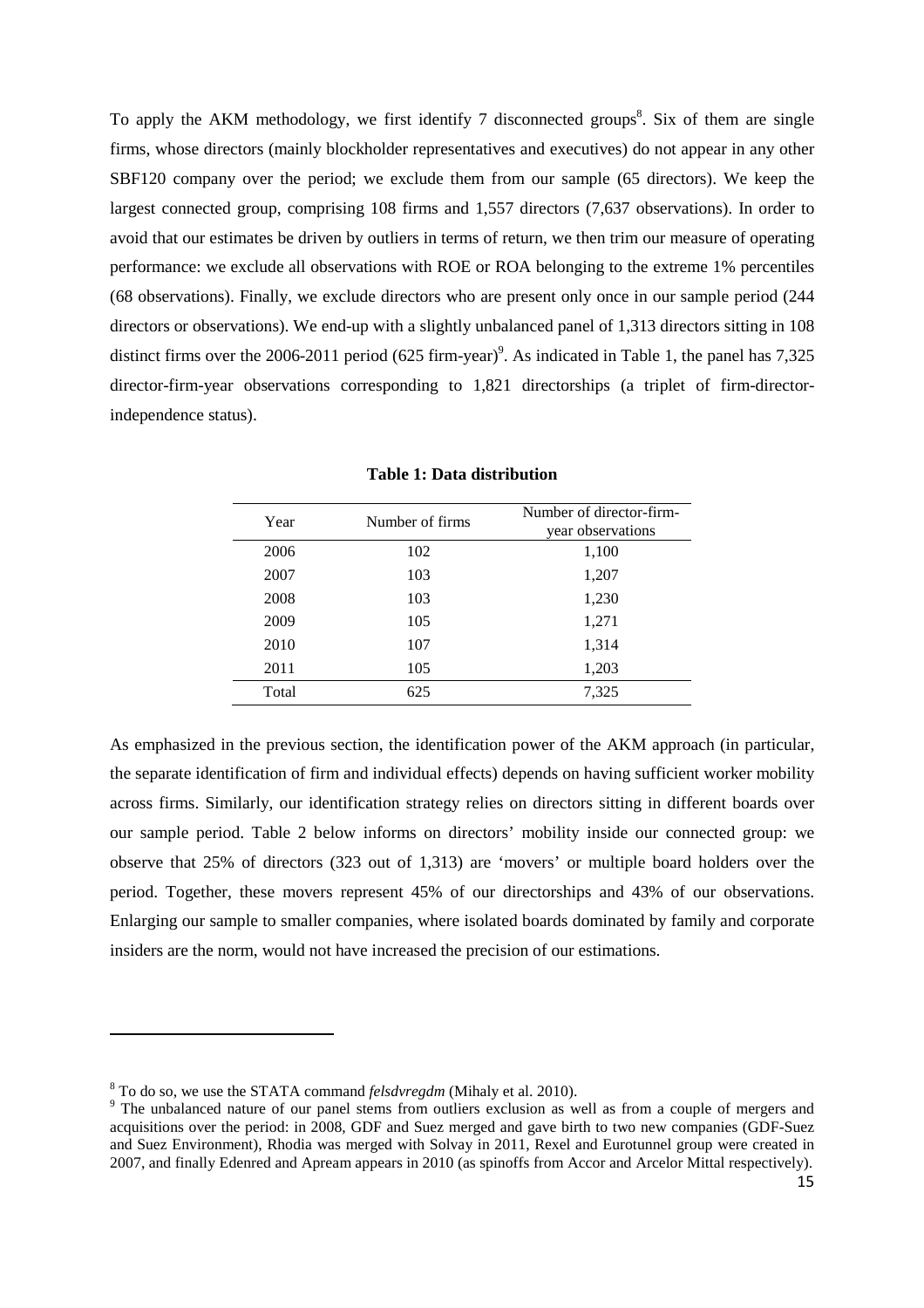| Nb of<br>boards | N <sub>b</sub> of<br>directors | $%$ of<br>directors | Nb of<br>directorships | $%$ of<br>directorships | Nb of<br>observations | $%$ of<br>observations |
|-----------------|--------------------------------|---------------------|------------------------|-------------------------|-----------------------|------------------------|
|                 | 990                            | 75.40               | 990                    | 54.37                   | 4,162                 | 56.82                  |
| 2               | 212                            | 16.15               | 424                    | 23.28                   | 1,528                 | 20.86                  |
| 3               | 63                             | 4.80                | 189                    | 10.38                   | 784                   | 10.70                  |
| $\overline{4}$  | 28                             | 2.13                | 112                    | 6.15                    | 420                   | 5.73                   |
| 5               | 15                             | 1.14                | 75                     | 4.12                    | 326                   | 4.45                   |
| >5              | 5                              | 0.38                | 31                     | 1.70                    | 105                   | 1.43                   |
| Total           | 1,313                          | 100                 | 1,821                  | 100                     | 7,325                 | 100                    |

**Table 2: Directors' mobility** 

#### *3.2. Board and firm characteristics: individual and aggregate descriptive statistics*

For every director, we obtain the following personal information: gender, age, nationality, tenure, past professional experience and educational background<sup>10</sup>. Regarding the status, we also know whether the individual is an insider, an affiliated or an independent board member. We use the standard AFEP/MEDEF code definition: independence is assumed to be compromised if the director of a company (1) is or has been, within the previous five years, a corporate executive or an employee of that company or of its affiliates, (2) is employed as an executive of another company where any of that company's executives sit on the board, (3) has been a director of the company for more than twelve years, (4) is a representative of a large blockholder (with at least 10% of stock or voting rights), (5) has a significant business relationship with that company or its affiliates (as customer, supplier, banker or auditor), (6) is related by close family ties to an executive director.

We use past or current professional experience to define expertise (see Dass et al. 2014). A director is then defined as an industry-expert if she has or has had professional experience in the industry (defined with a one-digit code) of the firm where she sits. She is defined as a financial expert if she has or has had professional experience in the insurance or financial service industry.<sup>11</sup>

 $10$  All variables are presented in the Appendix section (part 1).

 $11$  Note that with these definitions, there might be variation across firms for a given individual in the industry expert status, but not in the financial expert status: a director with a past experience in the banking sector is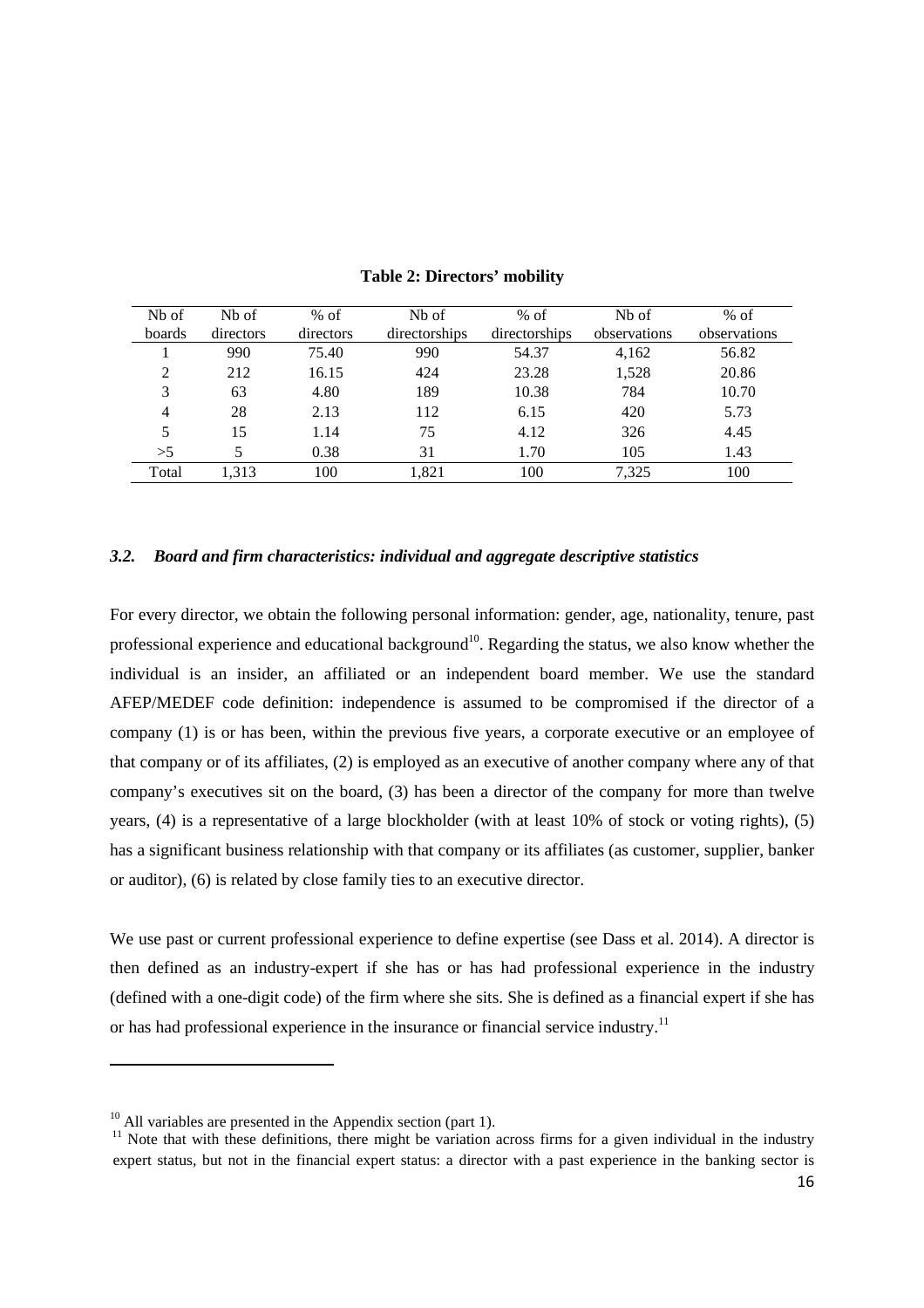Finally, we examine network impacts via different measures of informal connections. We first intend to check whether sharing informal networks with other board members impact on director efficiency. We suppose that a director is informally connected to the board if she shares with at least one other board member, excluding the CEO, a particular educational background. Following the sociological literature on business elites in France, as well as empirical evidence brought by Kramarz and Thesmar (2013), we pay particular attention to the two most important French institutions regarding the provision of business elites: the ENA (*Ecole Nationale d'Administration*) and the *Ecole Polytechnique* (the dominant engineer school). We consider director *i* as being (informally) connected if both *i* and (at least) one other board member both graduated from the ENA or both graduated from Polytechnique. Concerning connections with the CEO, we also focus on networks based on educational background. Once again, we consider that a director *i* is informally connected to the CEO if they both graduated from the ENA or both graduated from Polytechnique.<sup>12</sup>

| Variables                          | Obs   | Mean  | Median           | Std. Dev. |
|------------------------------------|-------|-------|------------------|-----------|
| Woman                              | 7,325 | 0.10  | $\theta$         | 0.30      |
| Foreigner                          | 7,325 | 0.22  | $\boldsymbol{0}$ | 0.41      |
| Age                                | 7,305 | 58.81 | 60               | 10.08     |
| Tenure                             | 7,325 | 6.88  | 5                | 6.56      |
| Independent                        | 7,325 | 0.49  | $\mathbf{0}$     | 0.50      |
| Insider                            | 7,325 | 0.09  | $\boldsymbol{0}$ | 0.29      |
| <b>Industry Expert</b>             | 7,325 | 0.55  |                  | 0.50      |
| <b>Industry Expert Independent</b> | 7,325 | 0.19  | $\overline{0}$   | 0.39      |
| <b>Financial Expert</b>            | 7,325 | 0.57  |                  | 0.49      |
|                                    |       |       |                  |           |

**Table 3: Descriptive statistics at the director level** 

considered once and for all as a financial expert, this experience providing her with some general competencies transferable across companies. This is the reason why we do not introduce financial expertise in firm performance equation (1 and 1', where only individual-variant statuses can be estimated) – but only as a determinant of director intrinsic ability (equation 3).

<u>.</u>

 $12$  To test the robustness of our results, we use two alternative definitions for informal networks. The most restrictive definition follows the argument made by Kramarz and Thesmar (2013), by considering high-ranking civil servant network, that is former or current civil servants with high position. Note that they all graduated from the ENA or to a lesser extent the *Ecole Polytechnique*. We consider director *i* as being (informally) connected if both *i* and (at least) one other board member (or the CEO) share the same high-civil servant career (i.e. both graduated from the ENA or both graduated from *Polytechnique*, with a subsequent career as high-civil servant). The broadest definition includes graduation from the three leading French business schools (HEC-ESSEC-ESCP) or from the IEP (*Institut d'Etudes Politiques*, specialized in politic sciences, public and international affairs), together with graduation from the ENA or *Polytechnique*. Here, a director *i* is connected if she/he shares one of these four educational backgrounds with at least one other board member or the CEO (*ENA*  or *Polytechnique* or *Business schools* or *IEP*). These two definitions do not alter our conclusion (results available upon request).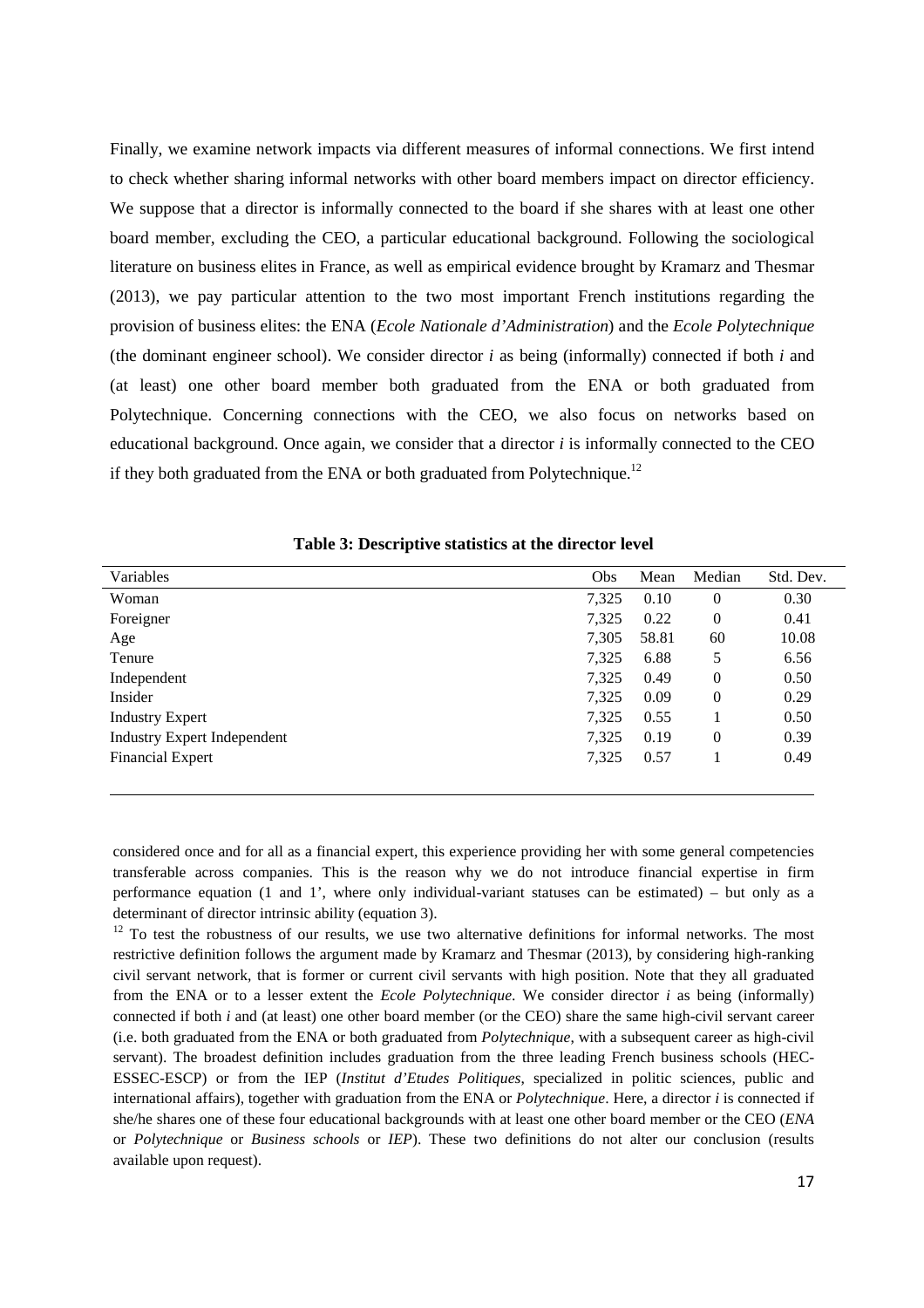| Directors connected with other board member(s)                             | 7.325 0.23 |  | 0.42 |
|----------------------------------------------------------------------------|------------|--|------|
| through X-ENA network ( <i>BoardNet</i> )                                  |            |  |      |
| Directors connected with CEO through educational network ( <i>CEONET</i> ) | 7.325 0.10 |  | 0.30 |

Summary statistics for directors are presented in Table 3. The proportions of independent directors and insiders inside the boardroom are respectively 49% and 9%, with affiliated directors representing 42%. Regarding expertise, we have 55% of industry experts (and 57% of financial experts). As we stressed previously, combining expertise and independence may help reduce independent directors' informational gap. In our sample, 19% of the directors are industry expert independent. Controlling for age, gender, nationality and firm industry, the propensity to be an independent director is negatively correlated with industry expertise and non-significantly associated with financial expertise.<sup>13</sup> Our data therefore confirm the idea that independence definition does not favor industry expertise. Finally, directors connected with the CEO through educational network represent 10% of our observations, while connections with other board members represent 23% of observations.

Our model uses a mix of individual and aggregate (firm-level) data. Summary statistics for aggregate variables are presented in Table  $4^{14}$ . We define the following new variables: board size, supervisory board (two-tier board), Chairman/CEO separation, average board tenure, the proportion of busy directors (with at least one other seat the same year in our sample period), and the proportion of young directors aged under 45.

| Variables                                | Obs   | Mean  | Median   | Std. Dev. |
|------------------------------------------|-------|-------|----------|-----------|
| <b>Board Size</b>                        | 7,325 | 13.13 | 13       | 3.40      |
| Supervisory Board                        | 7,325 | 0.22  | $\Omega$ | 0.41      |
| Chairman/CEO Separation (one-tier board) | 7,325 | 0.27  | $\theta$ | 0.44      |
| Average tenure                           | 7325  | 6.79  | 6.36     | 3.37      |
| % of Women                               | 7,325 | 0.10  | 0.09     | 0.09      |
| % of Foreigner Directors                 | 7,325 | 0.22  | 0.18     | 0.20      |
| % of Independents                        | 7,325 | 0.48  | 0.45     | 0.20      |
| % of Insiders                            | 7,325 | 0.09  | 0.08     | 0.09      |
| % of Industry Experts                    | 7,325 | 0.54  | 0.55     | 0.21      |
| % of Industry Expert Independents        | 7,325 | 0.18  | 0.17     | 0.17      |

**Table 4: Descriptive statistics for board variables**

<sup>&</sup>lt;sup>13</sup> We report a point estimate of -0.937 for industry expertise, with a standard error of 0.074 (clustered by director). Controlling for firm fixed effects rather than industry effects increases the point estimate to -1.129 (standard error 0.081). Full results are available upon request.

 $14$  For the sake of clarity, we have decided to present all the descriptive statistics on a director-firm-year basis (7,325 observations). Statistics on a firm-year basis (625 observations) are very similar (available upon request).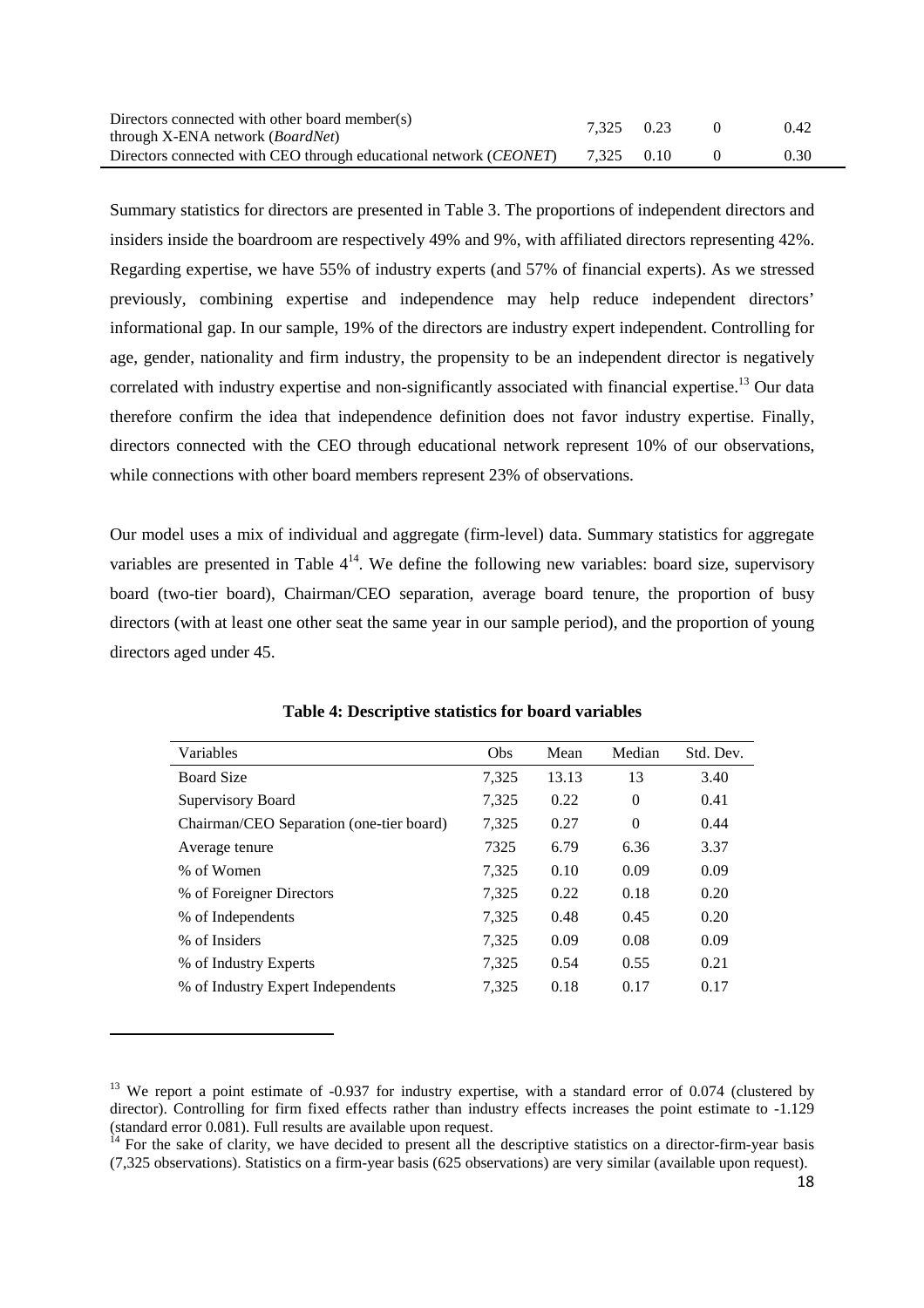| % of Financial Experts | 7.325 | 0.57 | 0.58 | 0.22 |
|------------------------|-------|------|------|------|
| % of Busy Directors    | 7.325 | 0.37 | 0.36 | 0.19 |
| % of Young Directors   | 7.325 | 0.19 | 0.16 | 0.16 |

Regarding firm characteristics, we control for size (proxied by the number of employees, in log) as well as financial leverage, measured as total debt over total equity. To proxy for the propensity of the firm to innovate and to accumulate intangible capital, we use the ratio of R&D expenditures over total sales. We control for long run stock price volatility, a proxy for firm risk, measured as the standard deviation of the monthly stock returns over the previous 50 months. We also control for ownership structure, with the share of outstanding shares held by significant owners (defined as owner with 5% or more of the equity capital). Regarding firm performance, we use in all our regressions two different measures, as a way to test the robustness of our results: Return On Equity (ROE) and Return On Assets (ROA). Summary statistics for firm characteristics are presented in Table  $5^{15}$ .

**Table 5: Descriptive statistics for firm variables** 

| Variables               | Obs   | Mean   | Median   | Std. Dev. |
|-------------------------|-------|--------|----------|-----------|
| Number of Employees     | 7.325 | 60,019 | 25,637   | 81,000    |
| Leverage                | 7.325 | 0.90   | 0.69     | 1.09      |
| R&D Investment          | 6,920 | 0.02   | $\theta$ | 0.04      |
| <b>Stock Volatility</b> | 7,055 | 0.54   | 0.32     | 2.52      |
| Ownership (float)       | 7,325 | 0.40   | 0.41     | 0.23      |
| <b>ROA</b>              | 7.257 | 0.04   | 0.04     | 0.05      |
| <b>ROE</b>              | 7.283 | 0.11   | 0.11     | 0.13      |

#### *3.3. Selection bias*

 $\overline{a}$ 

Our empirical strategy leads to exclude the non-connected firms (6 out of 114) as well as directors with one single observation (244 observations). These exclusions might restrict the relevance of our results. Moreover, both the estimation of coefficients on the independence status and the comparison of individual fixed effects across groups (independent and affiliated) raise selection issues. In the first case, the coefficients are estimated on directors who have some variations in the status (27% of the directorships in our sample). In the second case, we exclude directorships for which director fixed

<sup>&</sup>lt;sup>15</sup> Both stock price volatility and R&D expenditures on sales are missing for some observations. To avoid reducing the sample size in regressions, we set missing values of both variables equal to zero and include for each variable a dummy that equals one if the information is available, zero otherwise. This dummy allows the intercept term to capture the mean of both variables for missing values.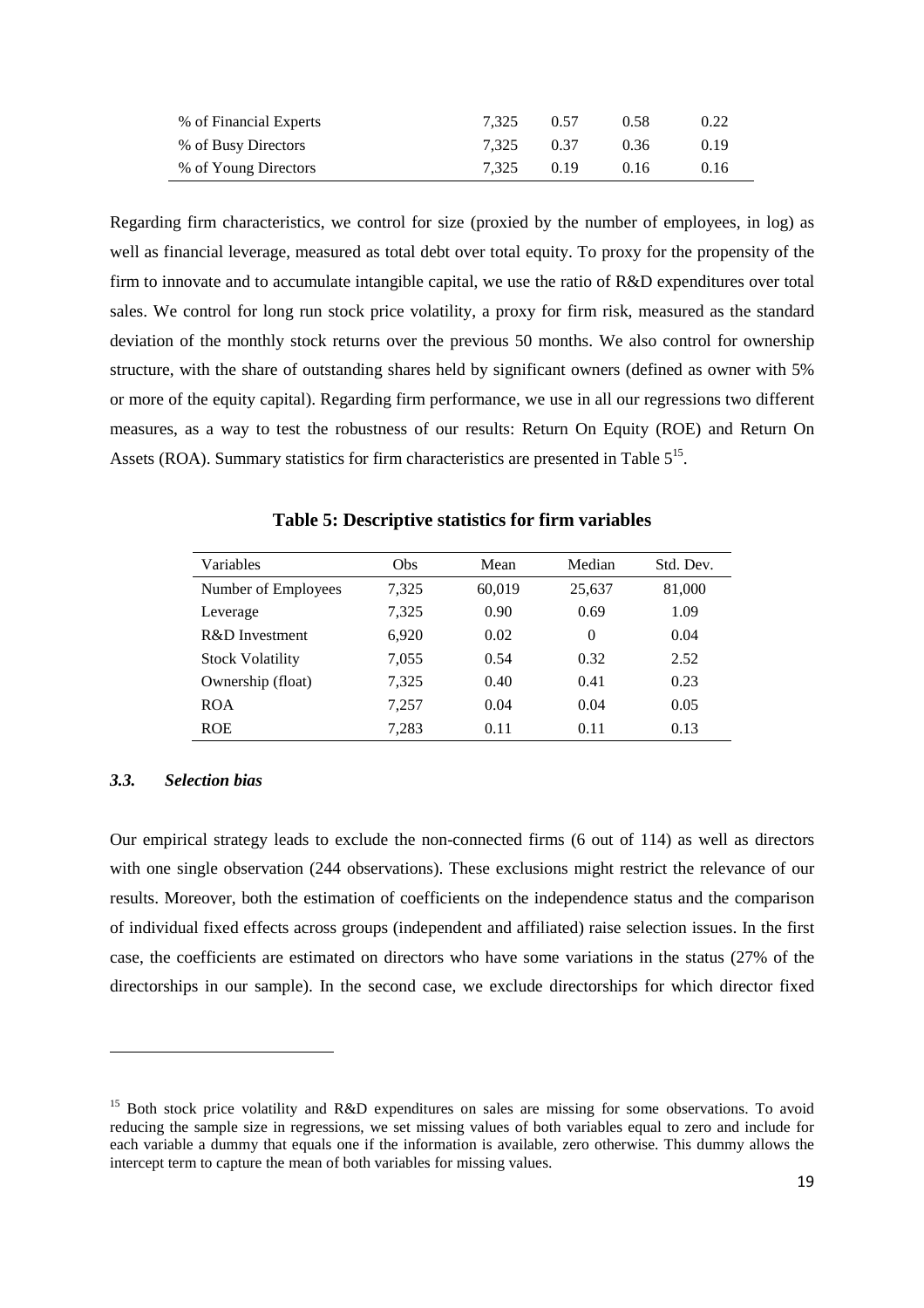effects are not accurately estimated (38% of directorships). We discuss all these issues in Appendix (part 2, Table A.1 and A.2).

#### **4. Empirical results**

#### *4.1. The independence status and the informational gap*

Table 6 presents the results of our baseline model. Columns (1) to (4) use ROE as dependent variable, while Columns (5) to (8) use ROA. Whatever our measure of firm performance, Table 6 tells a consistent story about the relationship between independence and performance. Column (1) does not account for independent director heterogeneity, whether observable (industry expertise) or unobservable (director fixed effect). We simply account for unobservable heterogeneity at the firm level (through firm fixed effects), while controlling for firm-level and board-level time-variant characteristics. In this set-up, we do not observe any conditional correlation between the *Independent* dummy and ROE. Results dramatically change when we control for unobservable individual heterogeneity through director fixed effects (Column 2): the association between independence and performance becomes negative and slightly significant (with a corresponding point estimate of -0.011 and a standard error of  $0.006$ .<sup>16</sup> The fact that independence netted out individual ability is negatively related with operating performance tends to infirm H1. It is indicative of a dark side of the independence status: while we do not directly test it, we suspect that this dark side is somehow imputable to an informational gap experienced by independent directors, as compared to affiliated board members. Another potential explanation for the negative correlation we observe between independence and performance relies on incentives. Affiliated board members have necessarily a strong involvement with the company (as a major blockholder, a business partner, a worker representative, etc.). This is not the case for independent directors, even considering meeting fees and remuneration. It is therefore possible for agents with multiple statuses to be less incentivized when serving as independent director, than when serving as affiliated – with contrasted effect on firm performance.

In order to test more directly the informational gap explanation, we finally introduce in Column (3) industry expertise, in isolation and interacted with independence. Point estimate on *Independent* more

<sup>&</sup>lt;sup>16</sup> The adjusted R-square is slightly reduced (from 0.505 to 0.449), as the number of regressors significantly increase.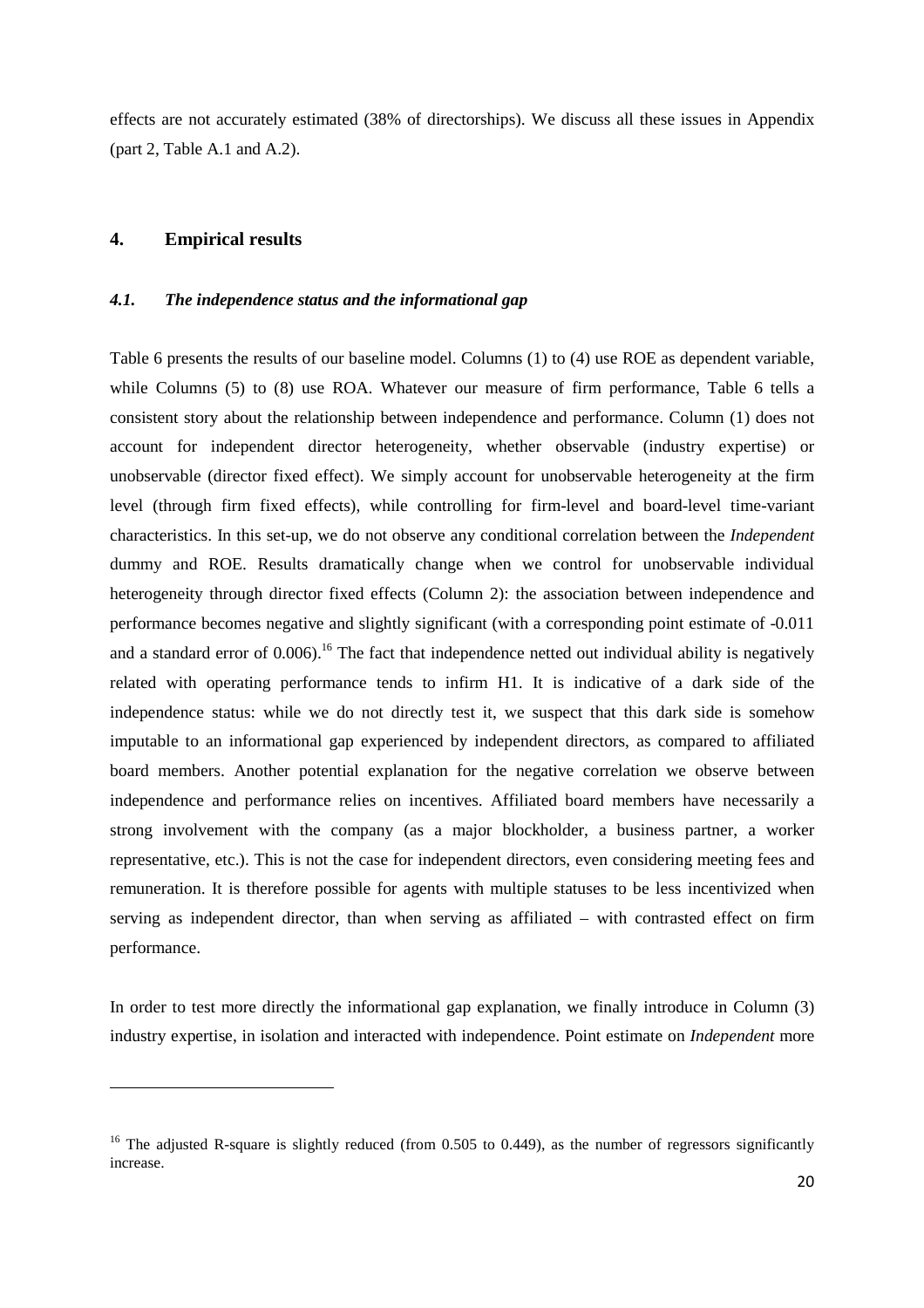than doubles (from -0.011 to -0.028) and become significant at the 1% level. Independence alone, netted out expertise, is negatively related with performance: this result is more consistent with independent directors suffering from an informational gap, than with independent members lacking proper incentives. Furthermore, the coefficient on the interaction *Independent*\**Industry Expert* is positive (+0.038) and significant at the 1% level (standard error: 0.013). This result echoes the increasing contention that, contrary to 1990s' conventional wisdom, independence alone is not the ultimate solution or criteria regarding board composition: industry-expertise might be as important. To refine this conclusion, we test directly whether the total (net) effect of an independent expert is significantly different from 0 (and positive): the result is not conclusive. However, we find that the total effect of an independent non expert is significantly negative (point estimate=-0.027, t-value=- 2.97. Full Table available upon request): the lack of information and expertise seem to impede these board members to efficiently fill their duties.

Columns (5) to (7) show a pattern of results very similar for ROA: the more we control for individual heterogeneity (through director fixed effects and industry expertise), the higher is in absolute value the coefficient on the *Independent* dummy (from 0.001 to 0.004 and 0.008, with rather stable standard errors of respectively 0.002, 0.002 and 0.003). We also exhibit a positive and significant (at the 5% level) conditional correlation between ROA and the interaction term *Independent*\**Industry Expert*, with a point estimate of 0.008 (standard error of 0.004).

With respect to board-level variables, we find consistent results: the coefficient on the proportion of independent directors is negative albeit non-significant at conventional levels in most specifications, while the share of industry expert independent directors is positively correlated with firm performance.

We test the robustness of our results in different manners. In Columns (4) and (8), we introduce director-year fixed effects (instead of director and year fixed effects). In this case, the estimation of coefficients on independence only rests on variation of statuses across companies (rather than interfirm *and* intra-firm variation). It takes also into account temporal changes in directors' ability and avoids any temporal spurious correlation (simultaneity issue). As previously noted, we excluded from other regressions (Columns 1, 2, 3, 5, 6 and 7) individuals who appear only once over our sample period (as our empirical model cannot in this case separate the individual fixed effect and the residual). To be coherent, we only keep in Columns (4) and (8) individuals who sit in at least two boards over a given year: for the others, our model is not able to distinguish the director-year fixed effect from the error term. We observe that most of our coefficients are fairly stable (for ROE, the coefficient on the *Independent* dummy goes from -0.028 in Column (3) to -0.032 in Column (4), and for ROA from -0.008 in Column (7) to -0.009 in Column (8)). Finally, our results are robust to the elimination of all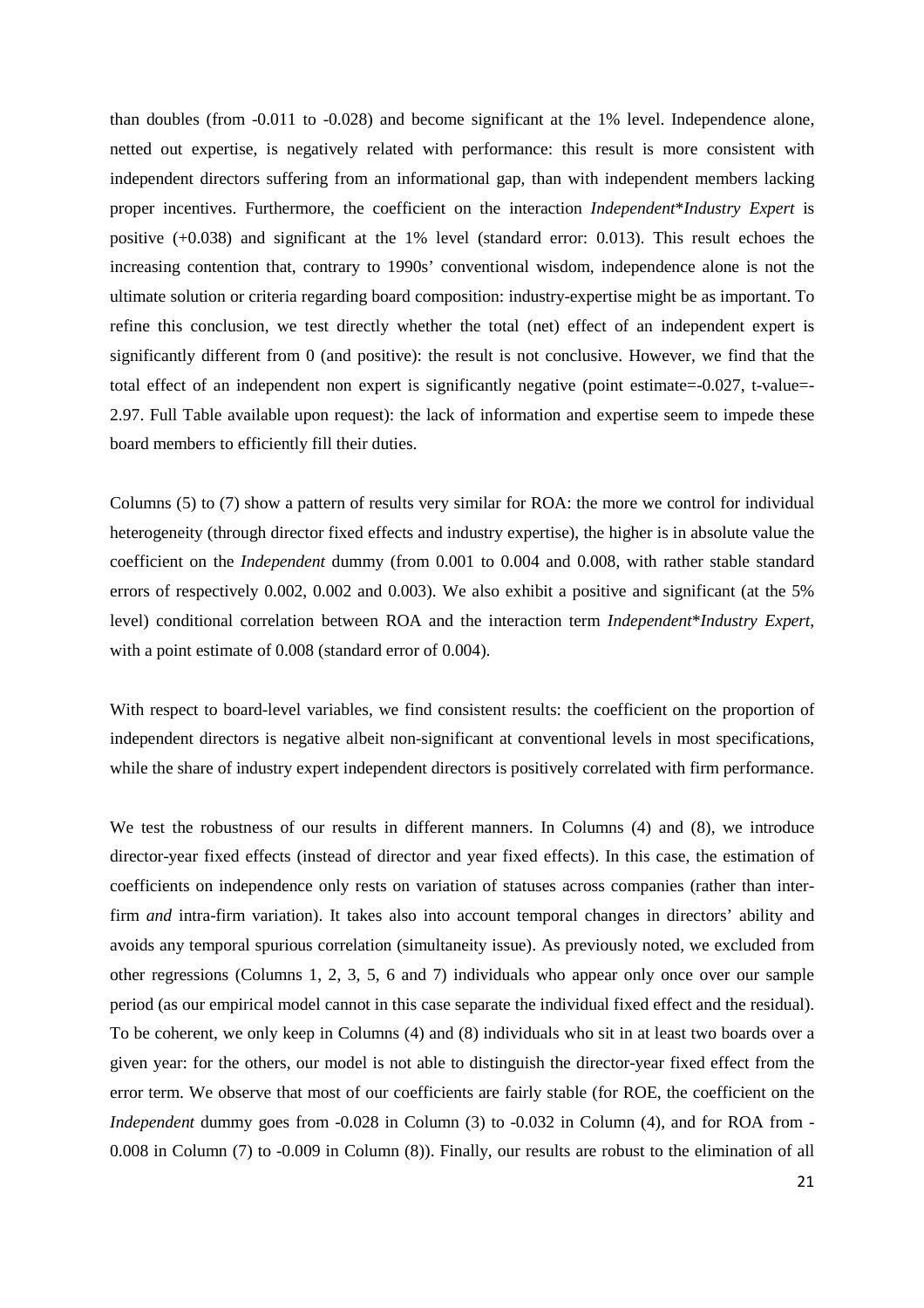the observations corresponding to the first year of the directorship (as the influence of newly appointed directors might not be significant during the first months), as well as to the elimination of all the observations corresponding to directors who stay less than three consecutive years in the same company (for a similar approach, see Bertrand and Schoar 2003).<sup>17</sup>

|                             | (1)         | (2)         | (3)         | (4)         | (5)        | (6)        | (7)        | (8)         |
|-----------------------------|-------------|-------------|-------------|-------------|------------|------------|------------|-------------|
| Variables                   | <b>ROE</b>  | <b>ROE</b>  | <b>ROE</b>  | <b>ROE</b>  | <b>ROA</b> | <b>ROA</b> | <b>ROA</b> | <b>ROA</b>  |
|                             |             |             |             |             |            |            |            |             |
| Independent                 | $-0.002$    | $-0.011*$   | $-0.028***$ | $-0.032***$ | $-0.001$   | $-0.004**$ | $-0.008**$ | $-0.009***$ |
|                             | (0.005)     | (0.006)     | (0.009)     | (0.010)     | (0.002)    | (0.002)    | (0.003)    | (0.003)     |
| Insider                     | 0.011       | 0.003       | 0.007       | 0.023       | 0.004      | 0.001      | 0.002      | $0.007*$    |
|                             | (0.011)     | (0.013)     | (0.014)     | (0.015)     | (0.005)    | (0.005)    | (0.005)    | (0.004)     |
| <b>Industry Expert</b>      |             |             | $-0.008$    | $-0.012$    |            |            | $-0.002$   | $-0.003$    |
|                             |             |             | (0.008)     | (0.010)     |            |            | (0.003)    | (0.003)     |
| <b>Industry</b>             |             |             | $0.038***$  | $0.040***$  |            |            | $0.008**$  | $0.008**$   |
| <b>Expert*Independent</b>   |             |             | (0.013)     | (0.013)     |            |            | (0.004)    | (0.004)     |
| % of Independents           | $-0.026$    | $-0.024$    | $-0.178*$   | $-0.326***$ | $-0.008$   | $-0.007$   | $-0.038$   | $-0.079***$ |
|                             | (0.055)     | (0.067)     | (0.096)     | (0.090)     | (0.018)    | (0.020)    | (0.026)    | (0.024)     |
| % of Insiders               | 0.138       | 0.136       | 0.199       | $0.448***$  | 0.048      | 0.032      | 0.045      | $0.104**$   |
|                             | (0.122)     | (0.131)     | (0.143)     | (0.152)     | (0.052)    | (0.050)    | (0.051)    | (0.042)     |
| % of Industry Experts       |             |             | $-0.065$    | $-0.125$    |            |            | $-0.014$   | $-0.043*$   |
|                             |             |             | (0.087)     | (0.087)     |            |            | (0.025)    | (0.023)     |
| % of Industry Expert        |             |             | $0.389***$  | $0.563***$  |            |            | $0.075**$  | $0.110***$  |
| Independents                |             |             | (0.121)     | (0.121)     |            |            | (0.033)    | (0.032)     |
| Tenure (log)                | 0.000       | $-0.000$    | 0.000       | $-0.002$    | 0.001      | 0.001      | 0.001      | $-0.000$    |
|                             | (0.002)     | (0.003)     | (0.003)     | (0.004)     | (0.000)    | (0.001)    | (0.001)    | (0.001)     |
| Chairman/CEO                | 0.011       | 0.010       | 0.009       | 0.004       | 0.003      | 0.003      | 0.002      | 0.001       |
| Separation                  | (0.016)     | (0.016)     | (0.016)     | (0.019)     | (0.004)    | (0.004)    | (0.004)    | (0.004)     |
| <b>Supervisory Board</b>    | 0.010       | 0.020       | 0.017       | $-0.006$    | $-0.003$   | $-0.002$   | $-0.001$   | $-0.004$    |
|                             | (0.041)     | (0.040)     | (0.041)     | (0.029)     | (0.014)    | (0.013)    | (0.013)    | (0.009)     |
| <b>Board Size</b>           | 0.003       | 0.002       | 0.002       | 0.003       | 0.002      | 0.002      | 0.002      | $0.002**$   |
|                             | (0.004)     | (0.004)     | (0.004)     | (0.004)     | (0.001)    | (0.001)    | (0.001)    | (0.001)     |
| % of Women                  | $-0.199**$  | $-0.199**$  | $-0.166*$   | $-0.231**$  | $-0.054**$ | $-0.047$   | $-0.042$   | $-0.056**$  |
|                             | (0.090)     | (0.096)     | (0.096)     | (0.102)     | (0.027)    | (0.029)    | (0.029)    | (0.028)     |
| % of Foreigners             | 0.015       | 0.008       | $-0.036$    | $-0.072$    | $-0.025$   | $-0.030$   | $-0.039$   | $-0.042*$   |
|                             | (0.095)     | (0.103)     | (0.100)     | (0.090)     | (0.031)    | (0.030)    | (0.030)    | (0.022)     |
| % of Busy Directors         | 0.040       | 0.055       | 0.047       | 0.062       | 0.014      | 0.015      | 0.013      | $0.027*$    |
|                             | (0.048)     | (0.052)     | (0.053)     | (0.057)     | (0.015)    | (0.015)    | (0.016)    | (0.016)     |
| % of Young                  | $-0.172***$ | $-0.180***$ | $-0.178***$ | $-0.238***$ | $-0.040**$ | $-0.037**$ | $-0.036**$ | $-0.052***$ |
| Directors                   | (0.060)     | (0.063)     | (0.062)     | (0.069)     | (0.016)    | (0.018)    | (0.018)    | (0.018)     |
| <b>Average Board Tenure</b> | 0.002       | $-0.003$    | $-0.003$    | $-0.040*$   | 0.003      | 0.005      | 0.005      | $-0.005$    |
| (log)                       | (0.020)     | (0.022)     | (0.023)     | (0.021)     | (0.006)    | (0.006)    | (0.006)    | (0.005)     |
| Number of                   | 0.005       | 0.007       | 0.015       | 0.008       | 0.001      | 0.001      | 0.002      | $-0.001$    |
| Employees (in log)          | (0.026)     | (0.028)     | (0.028)     | (0.028)     | (0.008)    | (0.008)    | (0.008)    | (0.008)     |
| Leverage                    | $-0.039$    | $-0.039$    | $-0.039$    | $-0.004$    | $-0.007**$ | $-0.007**$ | $-0.007**$ | $-0.007**$  |
|                             |             |             |             |             |            |            |            |             |

### **Table 6: Independence status and operating performance**

<sup>17</sup> Results availabe upon request.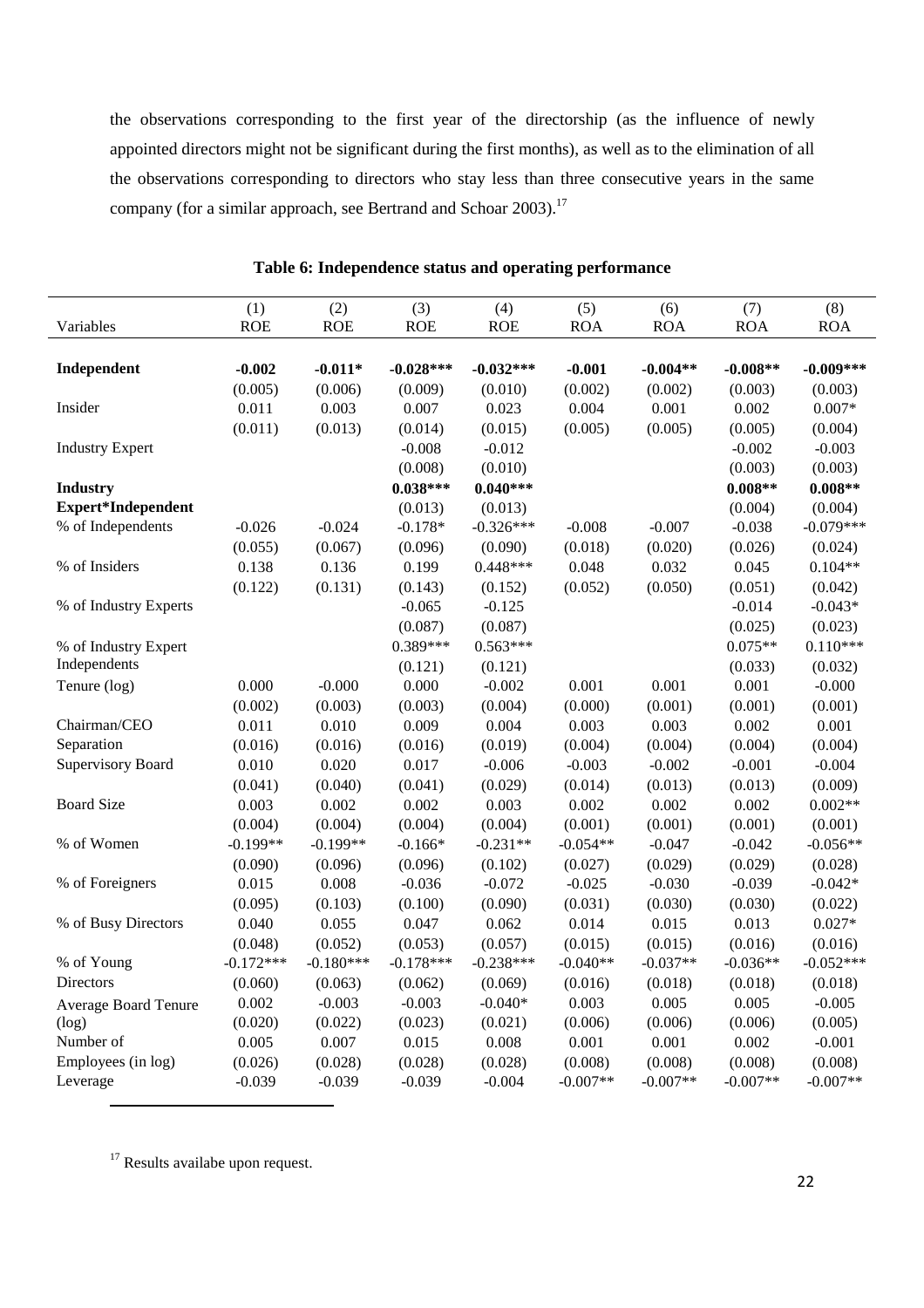|                               | (0.032)        | (0.036)        | (0.035)        | (0.037)        | (0.003)        | (0.004)    | (0.003)        | (0.003)        |
|-------------------------------|----------------|----------------|----------------|----------------|----------------|------------|----------------|----------------|
| R&D on Sales                  | $-0.653***$    | $-0.644***$    | $-0.657***$    | $-0.692*$      | $-0.246**$     | $-0.232**$ | $-0.235**$     | $-0.265***$    |
|                               | (0.209)        | (0.223)        | (0.221)        | (0.377)        | (0.110)        | (0.116)    | (0.116)        | (0.102)        |
| <b>Stock Volatility</b>       | 0.002          | 0.002          | 0.002          | $-0.001$       | 0.001          | 0.001      | 0.001          | $0.001*$       |
|                               | (0.002)        | (0.002)        | (0.002)        | (0.002)        | (0.000)        | (0.000)    | (0.000)        | (0.000)        |
| Ownership                     | $-0.097$       | $-0.094$       | $-0.077$       | $-0.080$       | 0.010          | 0.006      | 0.009          | 0.004          |
|                               | (0.068)        | (0.070)        | (0.067)        | (0.074)        | (0.023)        | (0.023)    | (0.024)        | (0.020)        |
|                               |                |                |                |                |                |            |                |                |
| <b>Observations</b>           | 7,283          | 7,283          | 7,283          | 2,589          | 7,257          | 7,257      | 7,257          | 2,585          |
| Nb of firms                   | 620            | 620            | 620            | 586            | 619            | 619        | 619            | 586            |
| $R^2$ -adj                    | 0.505          | 0.449          | 0.463          | 0.523          | 0.655          | 0.618      | 0.622          | 0.710          |
| Director fixed effect         | N <sub>0</sub> | Yes            | Yes            | No.            | N <sub>0</sub> | Yes        | Yes            | No             |
| Director-year fixed<br>effect | N <sub>0</sub> | N <sub>o</sub> | N <sub>o</sub> | Yes            | N <sub>o</sub> | No         | N <sub>0</sub> | Yes            |
| Firm fixed effect             | Yes            | Yes            | Yes            | Yes            | Yes            | Yes        | Yes            | Yes            |
| Year fixed effect             | Yes            | Yes            | Yes            | N <sub>0</sub> | Yes            | Yes        | Yes            | N <sub>0</sub> |

*Notes*: (1) Dependent variable: Return On Equity (columns 1 to 4) or Return On Assets (columns 5 to 8). (2) Directors' controls include: the statuses (independent, insider, industry specific expert) and the interaction term (industry expert\*independent), tenure (in log) (3) Board controls include: % of independent directors, % of insiders, % of industry expert directors, board size, % of women, % of foreigners, % of busy directors (with at least one other directorship the same year), % of young directors aged less than 45, average board tenure (in log), a dummy that takes value 1 in the case of a two-tier board (Supervisory Board) and a dummy that takes value 1 in case of separation between CEO and chairman positions in a one tier board (0 otherwise). (4) Firm controls include: size (number of employees, in log), financial leverage, R&D on sales, stock price volatility, % of float ownership. (5) Column 1 includes firm and year fixed effects. Columns 2 and 3 include director, firm and year fixed effects. Column 4 includes firm and director-year fixed effects. (6) Robust standard errors, clustered on firm by year, in parentheses. (7) Significance: \*\*\*  $p<0.01$ , \*\*  $p<0.05$ , \*  $p<0.1$ 

So far, our results are consistent with the informational gap story. We may ask whether the extent of this informational gap depends on board organization. We investigate this point, by introducing in our baseline model two supplementary interaction terms: being independent in a dualistic structure and being independent in board of directors with Chairman/CEO separation (the reference is then being independent in a one-tier structure with no separation). Results are presented in Table 7, Columns (1) and (2) (for ROE and ROA respectively). We observe that the separation principle in a one-tier board appears favorable to independent board members, with a positive and significant coefficient on the interaction term *Independent*\**Separation* for ROE. In contrast, we do not observe any statistical correlation between independence in a two-tier structure and operational performance. These results suggest that supervisory boards are not especially advantageous for independent board members, as it goes with a high level of information asymmetry.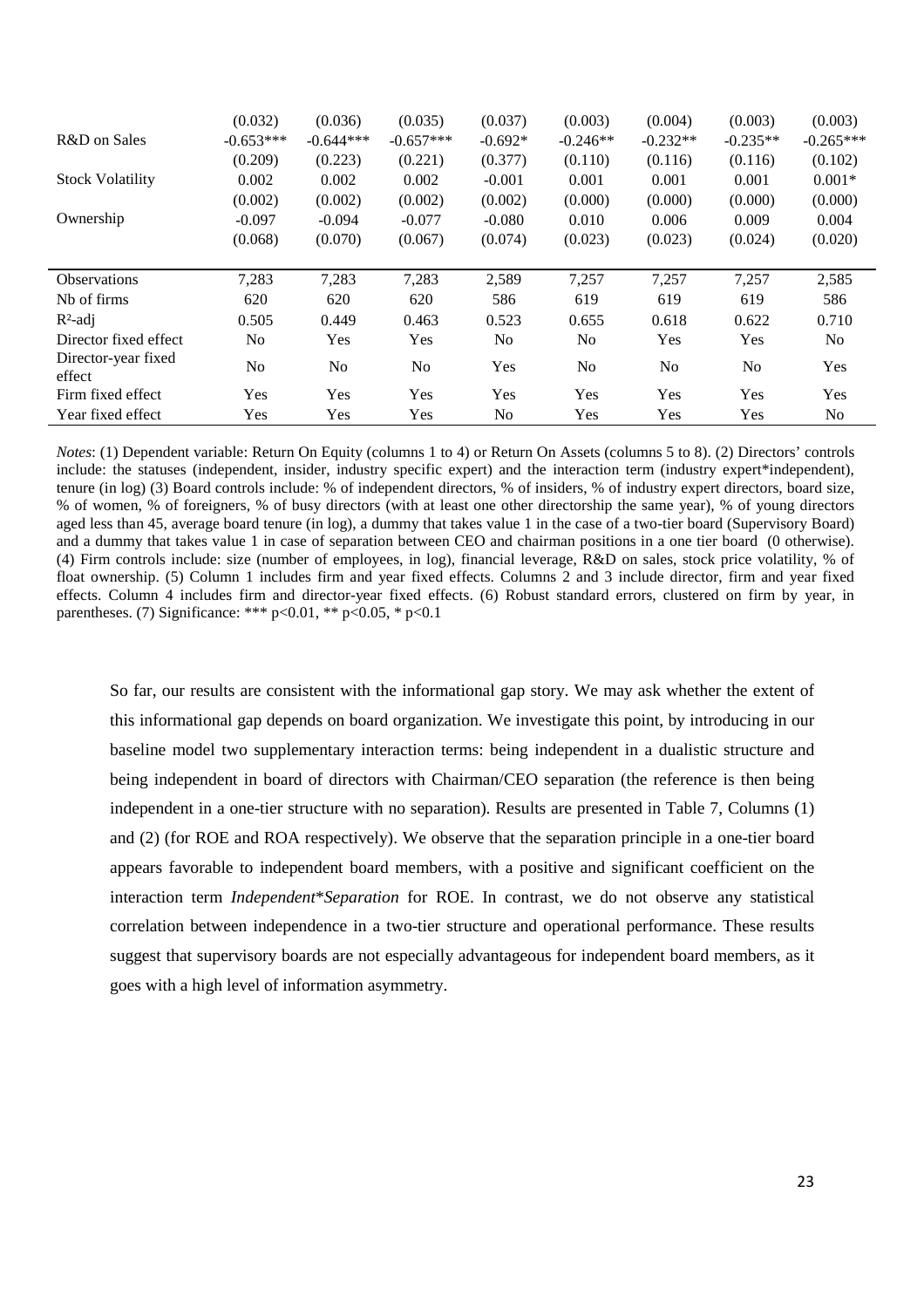|                               | (1)         | (2)          |
|-------------------------------|-------------|--------------|
| Variables                     | <b>ROE</b>  | <b>ROA</b>   |
|                               |             |              |
| Independent                   | $-0.033***$ | $-0.008$ *** |
|                               | (0.009)     | (0.003)      |
| Insider                       | 0.004       | 0.002        |
|                               | (0.014)     | (0.005)      |
| <b>Industry Expert</b>        | $-0.007$    | $-0.002$     |
|                               | (0.008)     | (0.003)      |
| Industry Expert*Independent   | $0.037***$  | $0.009**$    |
|                               | (0.013)     | (0.004)      |
| Independent*Supervisory Board | 0.002       | $-0.005$     |
|                               | (0.012)     | (0.004)      |
| Independent*Chairman/CEO      | $0.018**$   | 0.003        |
| Separation                    | (0.007)     | (0.002)      |
|                               |             |              |
| <b>Observations</b>           | 7,283       | 7,257        |
| N <sub>b</sub> of firms       | 620         | 619          |
| $R2$ -adj                     | 0.463       | 0.622        |
| Firm and board controls       | Yes         | Yes          |
| Director fixed effect         | Yes         | Yes          |
| Firm fixed effect             | Yes         | Yes          |
| Year fixed effect             | Yes         | Yes          |

| Table 7: Independence status, board structure and operating |                    |  |  |
|-------------------------------------------------------------|--------------------|--|--|
|                                                             | <b>performance</b> |  |  |

*Notes*: (1) Dependent variable: Return On Equity (columns 1) or Return On Assets (columns 2). (2) Directors' controls include: the statuses (independent, insider, industry expert), the interaction term (industry expert\*independent), tenure (in log), the board structure interaction term (being independent in supervisory board and being independent in a board with Chairman/CEO separation). (3) Board controls include: % of independent directors, % of insiders, % of industry expert directors, board size, % of women, % of foreigners, % of busy directors (with at least one other directorship the same year), % of young directors aged less than 45, average board tenure (in log), a dummy that takes value 1 in the case of a two-tier board (Supervisory Board), and a dummy that takes value 1 in case of separation between CEO and chairman positions (0 otherwise). (4) Firm controls include: size (number of employees, in log), financial leverage, R&D on sales, stock price volatility, % of float ownership. (5) All regressions include director, firm and year dummies. (6) Robust standard errors, clustered on firm by year, in parentheses. (7) Significance: \*\*\* p<0.01, \*\* p<0.05, \* p<0.1

We finally examine the potential role of informal connections (defined with educational background). Results are presented in Table 8. We simultaneously test the role of informal connections with the CEO and with other board members. To examine the role of informal connections with the CEO, we introduce two new regressors: a dummy that takes value 1 if the director belongs to the CEO network (*CEONET*) and an interaction term *Independent*\**CEONET*. Connections with other directors are captured with two more variables: a dummy that takes value 1 if the director is connected with at least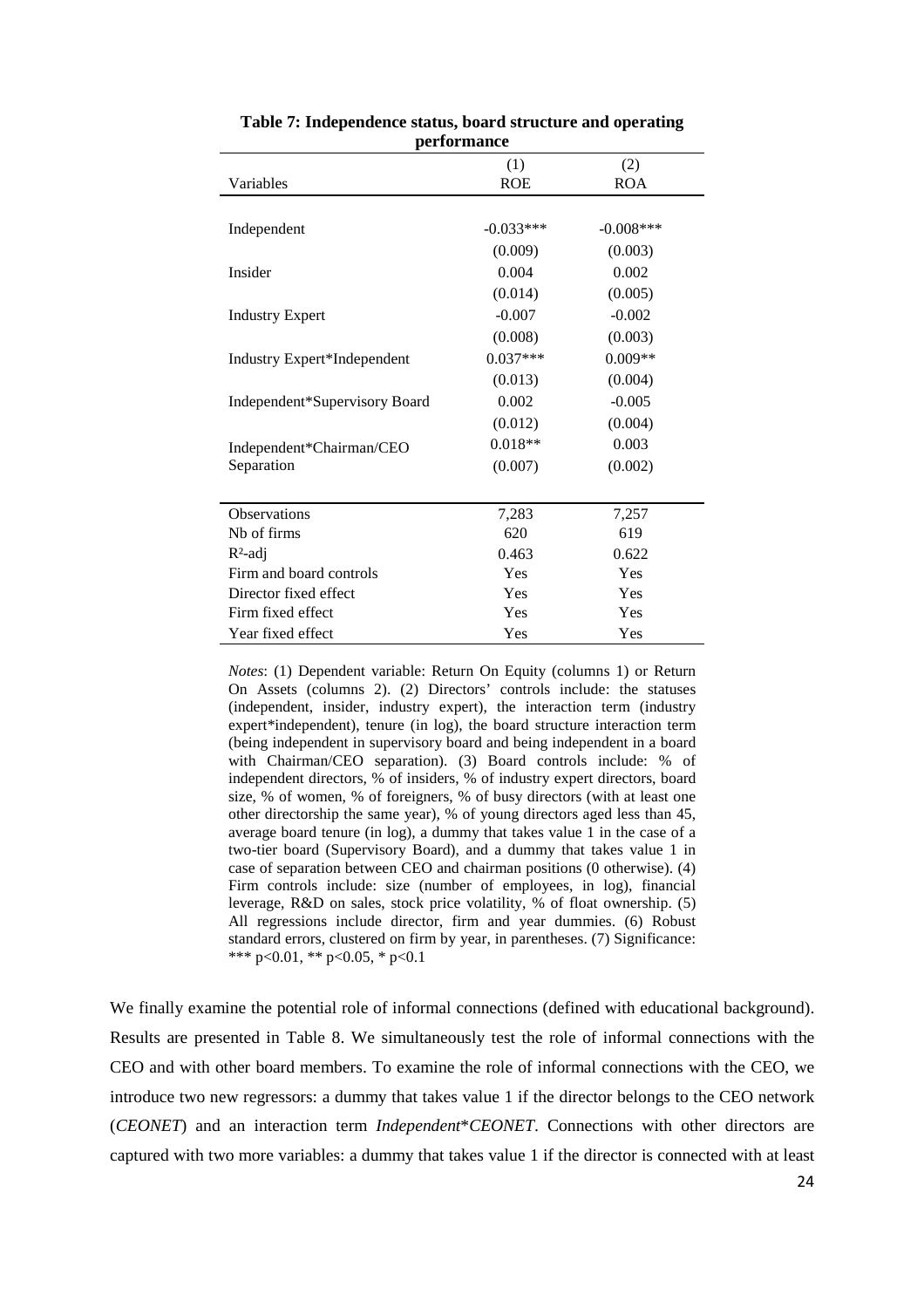one other board member (*BoardNet*), and an interaction term *Independent*\**BoardNet*. Column (1) is for ROE and Column (3) for ROA. We report a significant and positive coefficient for *Independent*\**BoardNet* with both measures of performance: sharing informal network with other board members appears to increase independent directors' effectiveness. In contrast, we do not have evidence of any statistical relationships between independent director efficiency and informal connection with the CEO. A possible reason has been previously exposed: while sharing social network with the CEO may increase the extent of firm-specific information sharing (thereby implying a positive relationship with operating performance), it also strengthens potential conflict of interests (implying a negative association with performance). Our (non) result might suggest that these effects offset each other.

In Column (2) and (4), we test whether the importance of informal connections depends on board structure. We introduce two regressors indicating whether the independent board member operates in a one-tier board with separation or in a supervisory board (the reference being a unitary board without separation), and interact them with *CEONET* on one side, and with *BoardNet* on the other side. For instance, the triple interaction term *Independent*\* *BoardNet*\**two-tier Board* measures the effect of sharing informal network (with other board members) for an independent director in a supervisory board. Actually, we observe that for an independent director, sitting in a supervisory board annuls the positive effect of informal connection (as compared to a unitary board structure): the coefficients on *Independent*\* *BoardNet*\**two-tier Board* is negative and significant (at the 5% level) both with ROE and ROA (-0.040 and -0.016). This result is consistent with the idea that connections primarily matter when the influence of top executives (and the CEO in particular) is important, that is in a unitary structure.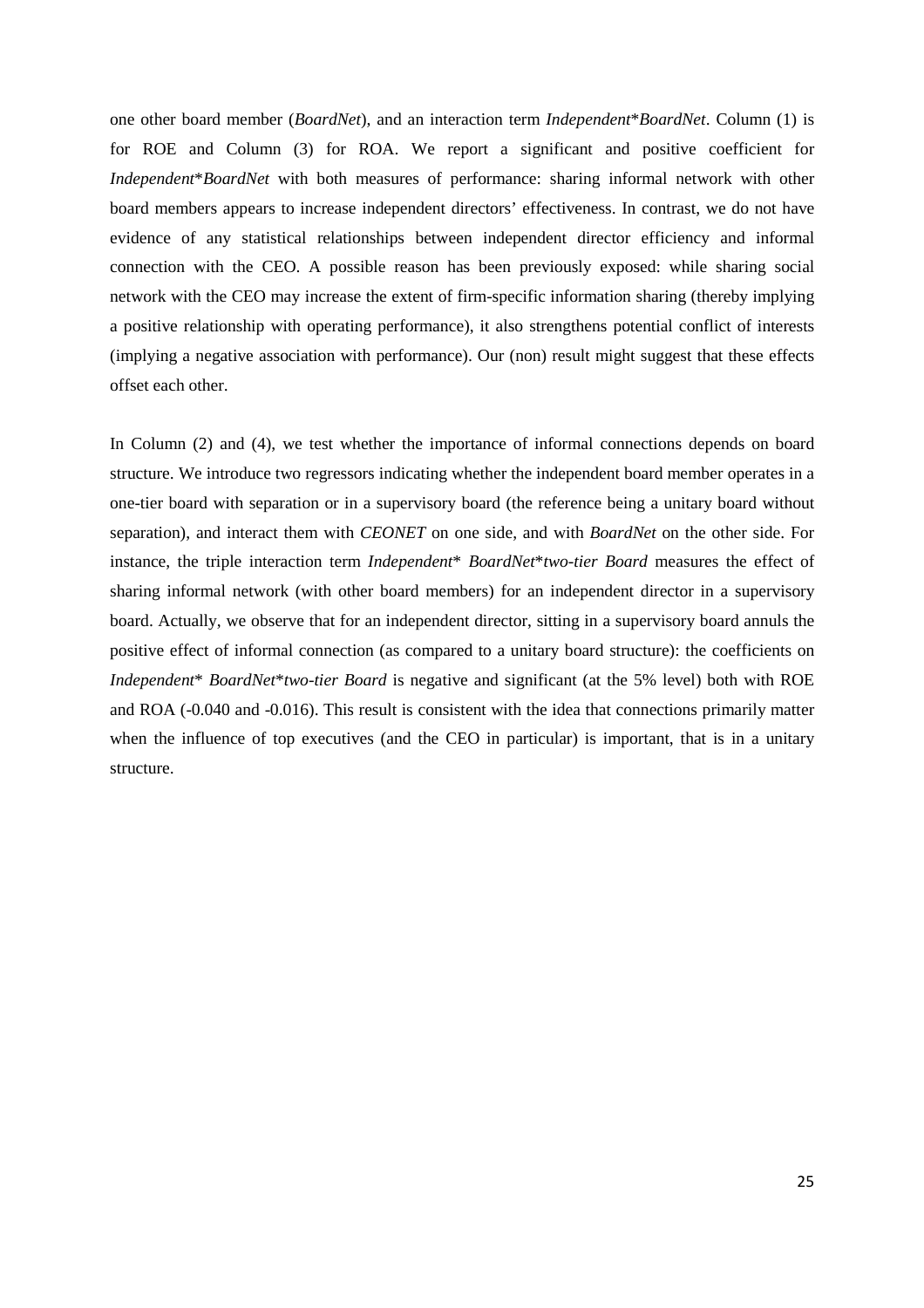|                                                   | (1)         | (2)         | (3)         | (4)         |
|---------------------------------------------------|-------------|-------------|-------------|-------------|
| <b>VARIABLES</b>                                  | <b>ROE</b>  | <b>ROE</b>  | <b>ROA</b>  | <b>ROA</b>  |
| Independent                                       | $-0.034***$ | $-0.044***$ | $-0.010***$ | $-0.012***$ |
|                                                   | (0.010)     | (0.011)     | (0.003)     | (0.004)     |
| Insider                                           | 0.005       | 0.001       | 0.002       | 0.001       |
|                                                   | (0.014)     | (0.014)     | (0.005)     | (0.005)     |
| <b>Industry Expert</b>                            | $-0.008$    | $-0.008$    | $-0.002$    | $-0.002$    |
|                                                   | (0.009)     | (0.009)     | (0.003)     | (0.003)     |
| Industry Expert* Independent                      | $0.039***$  | $0.039***$  | $0.009**$   | $0.009**$   |
|                                                   | (0.013)     | (0.013)     | (0.004)     | (0.004)     |
| Independent in One-tier Board with Separation     |             | $0.021***$  |             | $0.005**$   |
|                                                   |             | (0.008)     |             | (0.002)     |
| Independent in Supervisory Board                  |             | 0.013       |             | $-0.000$    |
|                                                   |             | (0.012)     |             | (0.004)     |
| Director in the CEO network (CEONET)              | 0.007       | 0.005       | 0.002       | 0.001       |
|                                                   | (0.012)     | (0.012)     | (0.003)     | (0.003)     |
| Independent*CEONET                                | $-0.016$    | $-0.025$    | $-0.003$    | $-0.005$    |
|                                                   | (0.012)     | (0.018)     | (0.003)     | (0.004)     |
| Independent*CEONET*One-tier*Separation            |             | 0.022       |             | 0.003       |
|                                                   |             | (0.030)     |             | (0.005)     |
| Independent*CEONET*Supervisory Board              |             | 0.023       |             | 0.009       |
|                                                   |             | (0.036)     |             | (0.008)     |
| Director from the X-ENA network (BoardNet)        | $-0.020*$   | $-0.019*$   | $-0.003$    | $-0.003$    |
|                                                   | (0.012)     | (0.012)     | (0.002)     | (0.002)     |
| Independent*BoardNet                              | $0.021**$   | $0.034***$  | $0.008***$  | $0.012***$  |
|                                                   | (0.008)     | (0.011)     | (0.002)     | (0.003)     |
| <b>Independent *BoardNet*One-tier* Separation</b> |             | $-0.017$    |             | $-0.005$    |
|                                                   |             | (0.011)     |             | (0.004)     |
| <b>Independent *BoardNet*Two-tier Board</b>       |             | $-0.040**$  |             | $-0.016**$  |
|                                                   |             | (0.020)     |             | (0.008)     |
|                                                   |             |             |             |             |
| Observations                                      | 7,283       | 7,283       | 7,257       | 7,257       |
| Nb of firms                                       | 620         | 620         | 619         | 619         |
| $R^2$ -adj                                        | 0.463       | 0.463       | 0.622       | 0.622       |
| Director fixed effect                             | Yes         | Yes         | Yes         | Yes         |
| Firm fixed effect                                 | Yes         | Yes         | Yes         | Yes         |
| Year fixed effect                                 | Yes         | Yes         | Yes         | Yes         |

**Table 8: Independence status, informal networks and operating performance** 

*Notes*: (1) Dependent variable: Return On Equity (columns 1 to 2) or Return On Assets (columns 3 to 4). (2) Director controls include: the statuses (independent, insider, industry expert), the interaction term (industry expert independent), the board structure interaction term (being independent in supervisory board and being independent in a one-tier board with Chairman/CEO separation) and the network variables (directors belonging to the same educational network - X-ENA- as the CEO –CEONET-, as other board members -BoardNet) with the interaction term (independent, network connections and board structure), tenure (3) Board controls include: % of independent directors, % of insiders, % of industry expert directors, % of industry expert independent, board size, % of women, % of foreigners, % of busy directors (with at least one other directorship the same year), % of young directors aged less than 50, average board tenure, a dummy that takes value 1 in the case of a two-tier board (Supervisory Board)and a dummy that takes value 1 in case of the separation between CEO and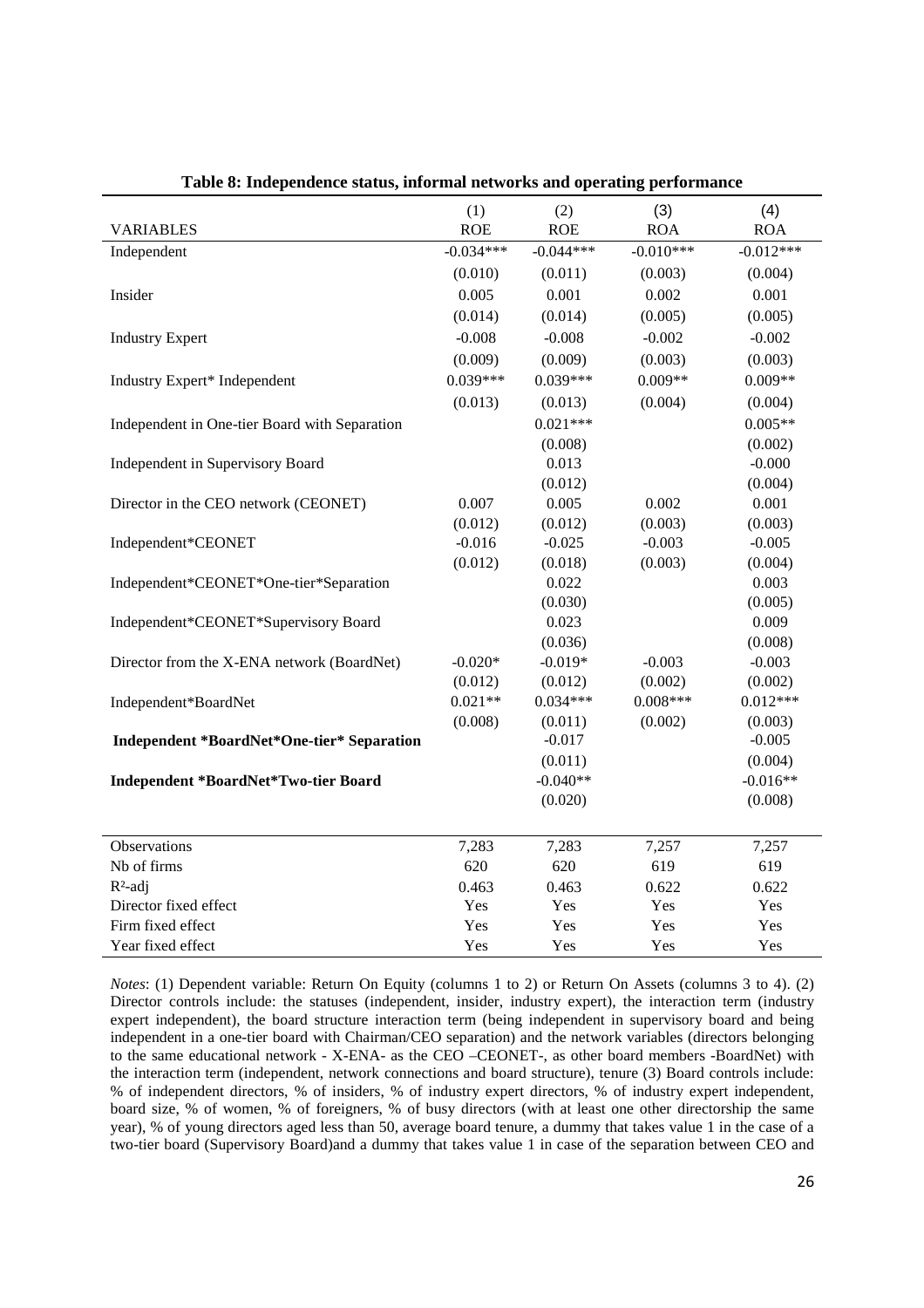chairman position (0 otherwise). (4) Firm controls include: size (number of employees, in log), financial leverage, R&D on sales, stock price volatility, % of float ownership. (5) All models include director, firm and year dummies. (6) Robust standard errors, clustered on firm by year, in parentheses. (7) Significance: \*\*\* p<0.01, \*\* p<0.05, \* p<0.1.

Summing up, we have tested a model that uses individual inter- (and to a lesser extent intra-) firm variation in status to estimate the relationship between independence and firm performance, netted out personal intrinsic ability and other time-invariant characteristics. We report evidence of a negative conditional correlation between independence and operating performance that was unobservable when individual heterogeneity was not accounted for. This result is robust to the definition of performance, as well as to a more stringent definition of individual identifiers (director-year fixed effects instead of director fixed effects) and to different methods of standard errors correction. Overall, our findings support the view that, in the French corporate system, the position of independent is a difficult one, fraught with a strong informational gap. We further evaluate the propensity of a set of individual and board-level characteristics to moderate or to magnify the extent of this informational gap. We report evidence that industry expertise significantly helps independent directors to bridge the informational gap. We reach a similar conclusion for a split in CEO and chairman positions, as well as for informal connections with other board members in a unitary board structure.

#### *4.2. Independent directors' selection*

Our results provide evidence that the status of independent is associated with a lower level of operating performance *only once* individual time-invariant heterogeneity is taken into account through director fixed effects. This evidence, in turn, suggests that independent directors have specific attributes positively related with performance. Figures 2 and 3 below confirm this idea, by plotting the distribution of fitted individual fixed effects for independent and non-independent directors derived from the full model (Table 8, Columns 2 and 4), with ROE (fig. 2) and ROA (fig. 3). As detailed in the Appendix (part 2), we only consider individual fixed effects that are accurately estimated. If anything, both figures indicate that fixed effects distribution for independent board members is left-truncated. However, this observation is not sufficient to confirm that independent directors' appointment is characterized by a selection process based on intrinsic ability – in this case, a reputation-based selection process. Estimated fixed effects capture all time-invariant individual attributes, including intrinsic ability, and are influenced by some observable characteristics like gender, financial expertise, etc., some of which are likely to be correlated with operating performance. Regarding these characteristics, independent director and non-independent director populations may significantly differ due to the director labor market structure for independent directors. In this case, the distribution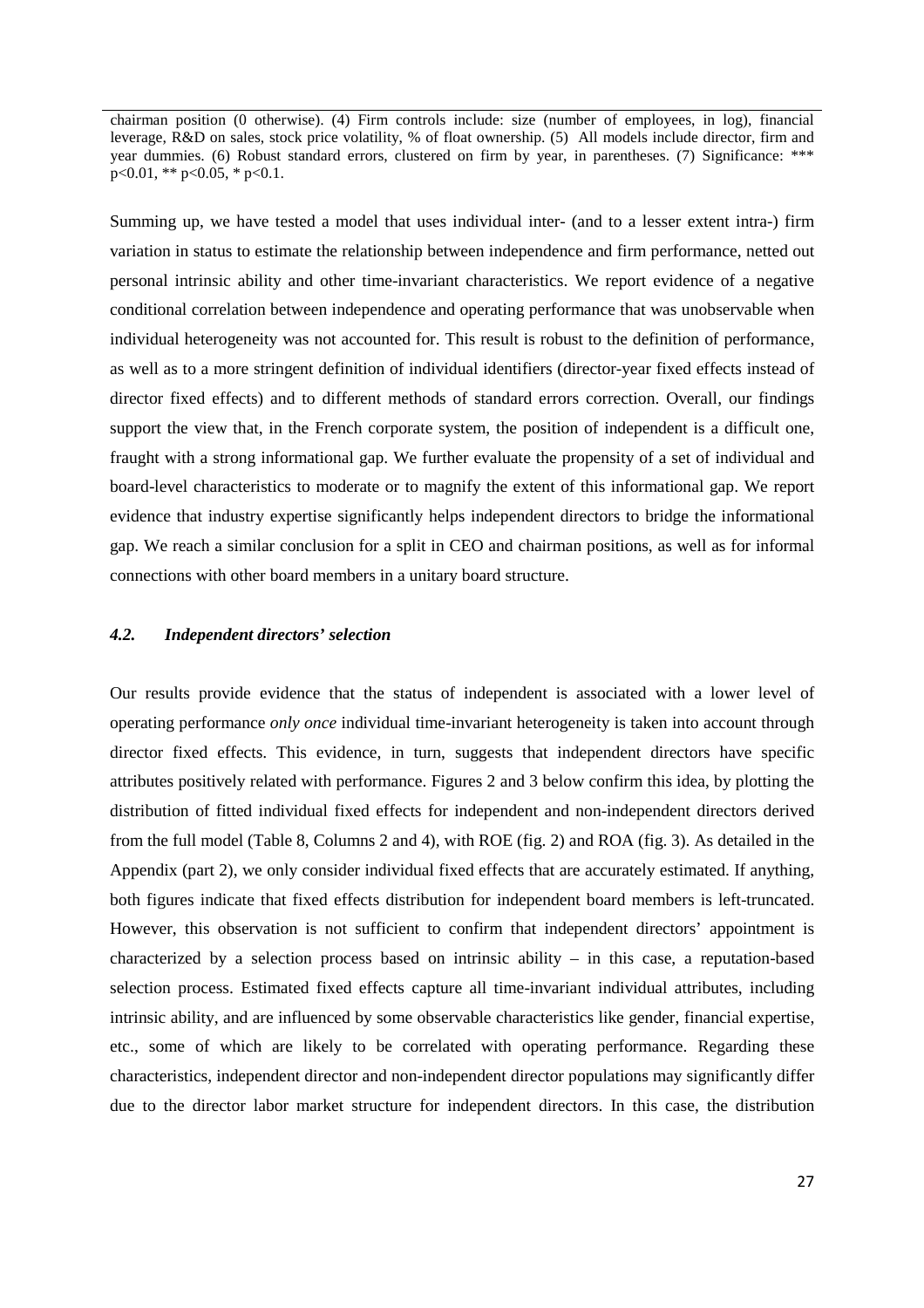pattern of individual fixed effect would be driven by other observable director attributes more than by intrinsic ability or talent.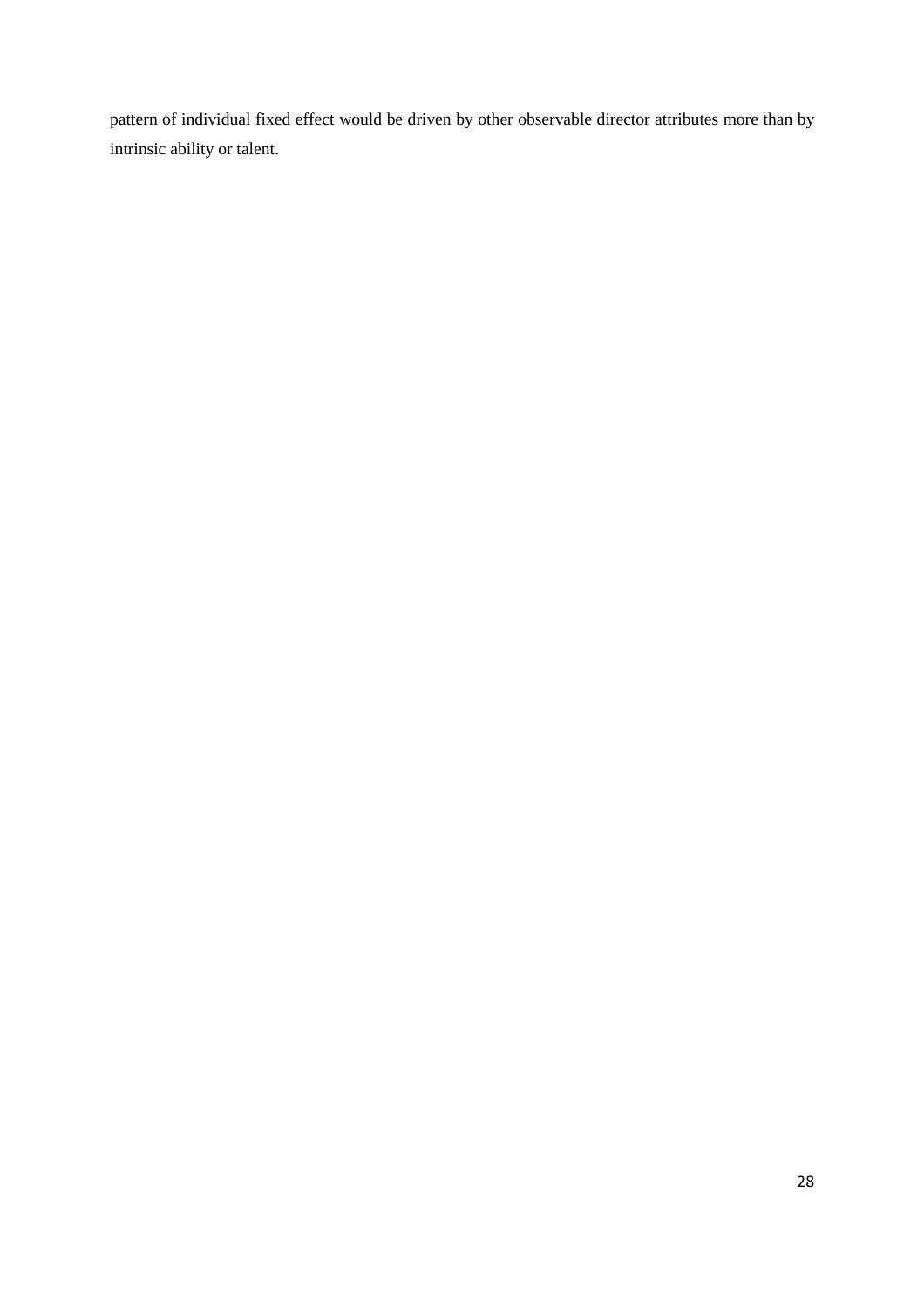

**Figure 2: Director fixed effects' distribution (ROE)** 



**Figure 3: Director fixed effects' distribution (ROA)** 

To refine our conclusion, we perform multivariate quantile estimations, where fixed effects are regressed on the independent and insider statuses, gender, nationality, expertise (industry and financial), a dummy that takes value 1 if the individual has more than one directorship over the period<sup>18</sup> and firm fixed effects<sup>19</sup>. We choose the full model with independence, industry expertise,

<sup>&</sup>lt;sup>18</sup> We introduce this dummy to avoid having a spurious relationship between the independent status and director ability. Indeed, we suspect (and test the fact) that the most talented directors have a higher propensity to be appointed inside a boardroom as independent directors. At the same time, these directors are likely to have a good external reputation, and therefore to be appointed in multiple boards over the period (see Masulis and Mobbs 2011 for a similar analysis about insider directors). Due to our estimation methodology, these latter directors are more likely to have their fixed effect accurately estimated than directors with a single-directorship.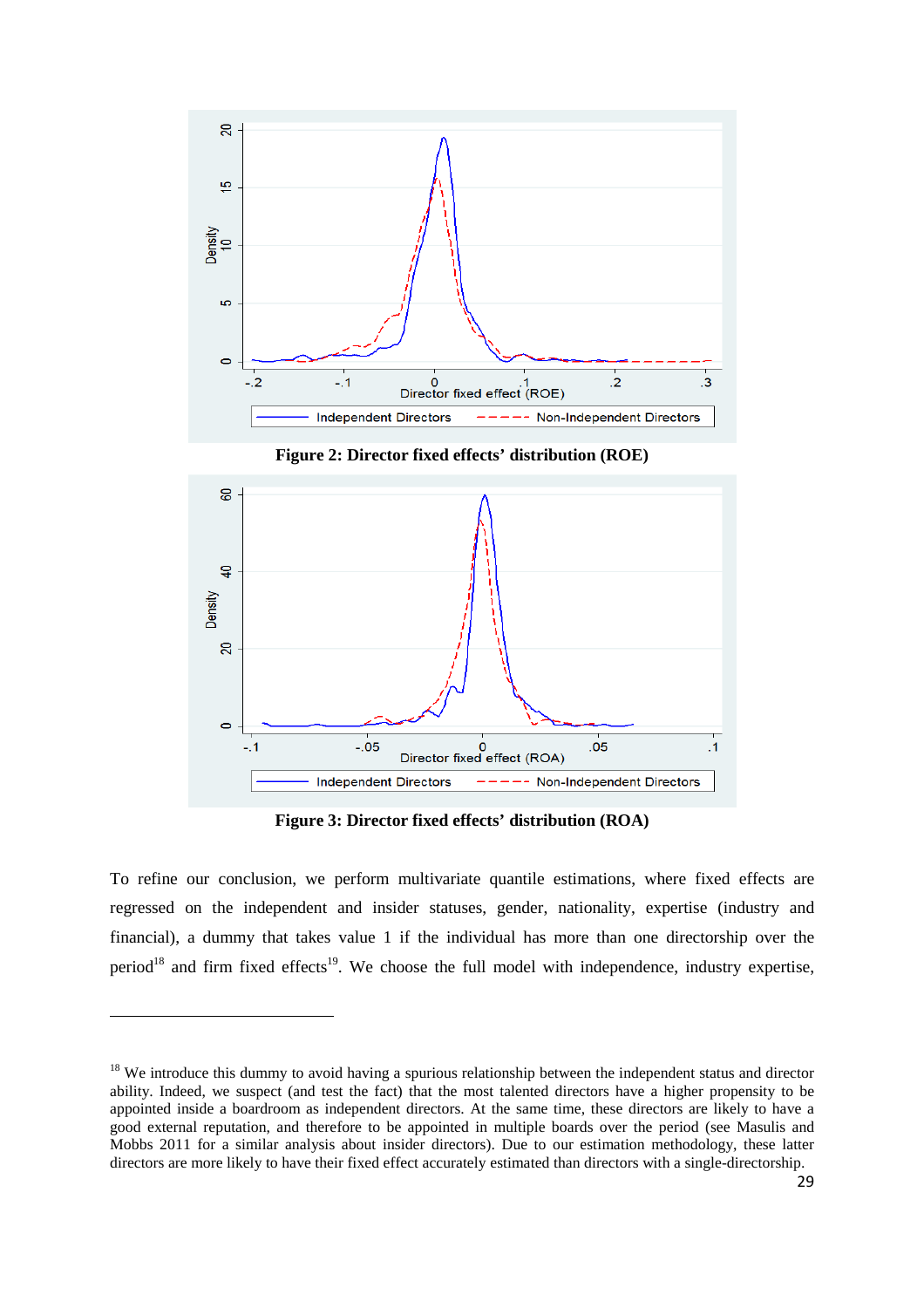board structure and education network variables (Columns 2 and 4, Table 8) to extract directors' fixed effects, as it allows cleaning any board-related effect. Results are presented in Table 9, panel A for ROE and panel B for ROA. In this Table, the lowest deciles put together directors with the lowest ability to perform their duties whereas the highest deciles represent the most talented directors.

We observe that, whatever the measure of performance, there is a positive conditional correlation between individual fixed effects and the independent status that diminishes when climbing the deciles. Put differently, each decile of the independent directors' distribution is on average more "talented" (higher individual intrinsic ability or director fixed effect) than the corresponding decile of the affiliated directors' distribution, and this difference is decreasing for the highest deciles. For ROE, the point estimate is 0.016 for the first decile and 0.007 for the last decile, with rather similar standard errors (0.003 and 0.002). The same pattern is observable for ROA, with a coefficient that goes from to 0.005 to 0.003, and a stable standard error (0.001). Clearly, this decrease in point estimates along the distribution is suggestive of a left-truncation for the distribution of independent directors' ability, as compared to the distribution for affiliated board members. This result, consistent with a selection process driven by reputation, corroborates H3. As a robustness check, we re-run our quantile regressions keeping all directorships: the results are consistent (see Appendix, Table A.3).

<u>.</u>

 $19$  Firm fixed effects enable to control for prestige or firm-reputation effects (see Masulis and Mobbs 2014). The most talented independent directors may have a greater incentive to work for the most visible and prestigious firms. However, our main question is to investigate whether within the same firm, there is a significant difference between independent and non-independent directors in terms of intrinsic ability.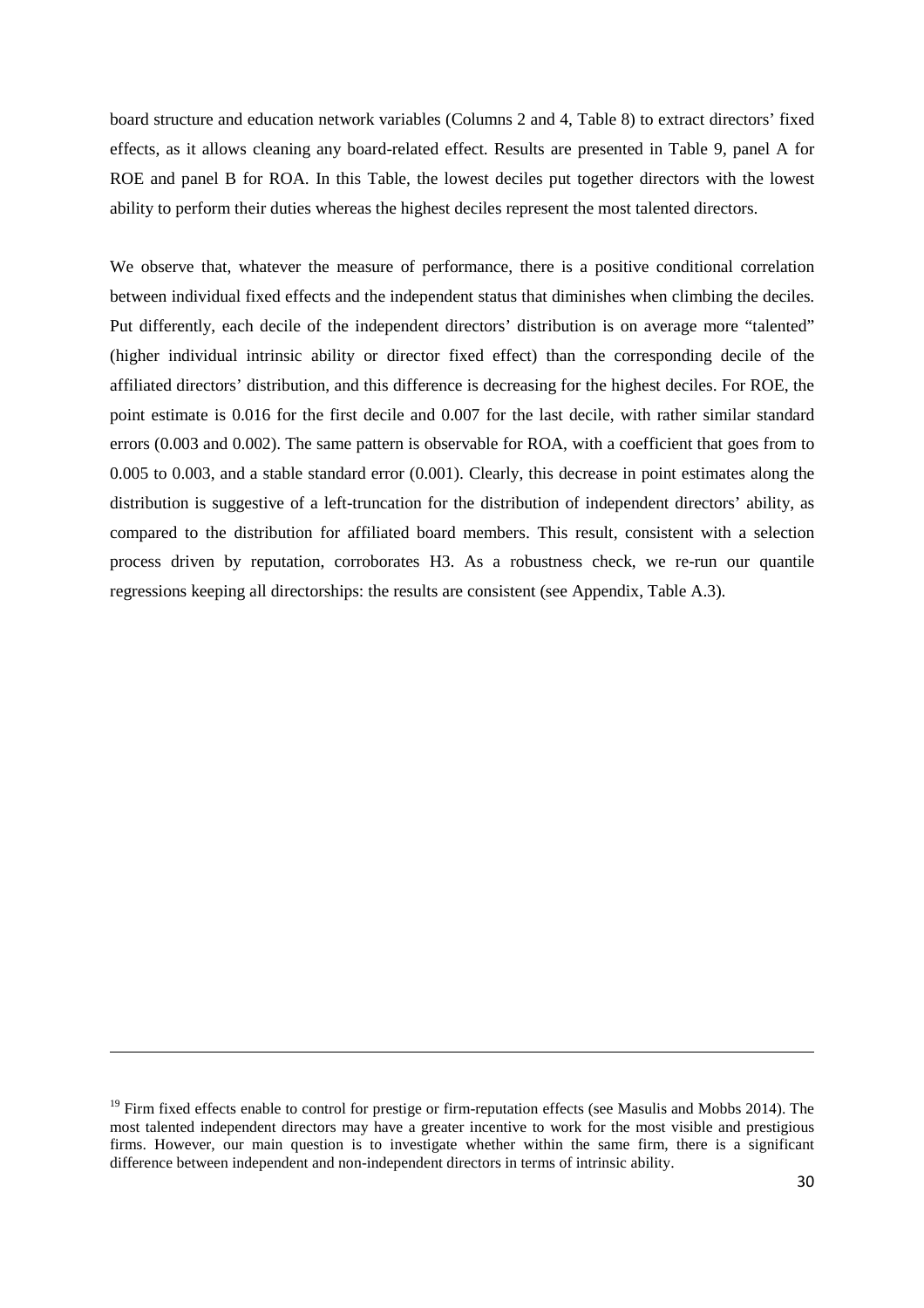|                         | (1)        | (2)        | (3)        | (4)        | (5)        | (6)        | (7)        | (8)        | (9)         |
|-------------------------|------------|------------|------------|------------|------------|------------|------------|------------|-------------|
|                         | 10th       | 20th       | 30th       | 40th       | 50th       | 60th       | 70th       | 80th       | 90th        |
|                         |            |            |            |            |            |            |            |            |             |
| Independent             | $0.016***$ | $0.011***$ | $0.010***$ | $0.009***$ | $0.009***$ | $0.008***$ | $0.007***$ | $0.007***$ | $0.007***$  |
|                         | (0.003)    | (0.003)    | (0.003)    | (0.002)    | (0.002)    | (0.002)    | (0.002)    | (0.002)    | (0.002)     |
| Insider                 | $0.018***$ | $0.013***$ | $0.015***$ | $0.011***$ | $0.010***$ | $0.011***$ | $0.011***$ | $0.018***$ | $0.018***$  |
|                         | (0.005)    | (0.005)    | (0.004)    | (0.004)    | (0.004)    | (0.004)    | (0.004)    | (0.005)    | (0.006)     |
| <b>Industry Expert</b>  | 0.001      | $-0.001$   | $-0.000$   | 0.000      | $-0.000$   | $-0.001$   | $-0.002$   | $-0.003$   | $-0.003$    |
|                         | (0.003)    | (0.003)    | (0.002)    | (0.002)    | (0.002)    | (0.002)    | (0.002)    | (0.002)    | (0.003)     |
| Woman                   | $-0.006$   | $-0.006$   | 0.001      | 0.004      | 0.003      | 0.004      | $0.007**$  | $0.008*$   | $0.011**$   |
|                         | (0.004)    | (0.004)    | (0.004)    | (0.003)    | (0.003)    | (0.003)    | (0.003)    | (0.004)    | (0.005)     |
| Foreigner               | 0.002      | $-0.001$   | 0.002      | 0.002      | 0.001      | $-0.002$   | $-0.003$   | $-0.004$   | $-0.002$    |
|                         | (0.004)    | (0.003)    | (0.003)    | (0.002)    | (0.002)    | (0.002)    | (0.002)    | (0.003)    | (0.004)     |
| Age                     | 0.003      | 0.010      | 0.011      | $-0.001$   | $-0.006$   | $-0.018$   | $-0.015$   | $-0.014$   | $-0.021*$   |
|                         | (0.014)    | (0.012)    | (0.012)    | (0.011)    | (0.012)    | (0.011)    | (0.011)    | (0.012)    | (0.013)     |
| <b>Financial Expert</b> | 0.003      | 0.004      | 0.003      | $-0.000$   | $-0.001$   | $-0.002$   | $-0.001$   | $-0.001$   | $-0.001$    |
|                         | (0.003)    | (0.003)    | (0.003)    | (0.003)    | (0.002)    | (0.002)    | (0.002)    | (0.002)    | (0.002)     |
| Multi-                  | $0.009**$  | $0.008***$ | $0.007***$ | $0.006***$ | $0.006***$ | 0.002      | $-0.001$   | $-0.005**$ | $-0.008***$ |
| directorships           | (0.004)    | (0.003)    | (0.003)    | (0.002)    | (0.002)    | (0.002)    | (0.002)    | (0.002)    | (0.003)     |
|                         |            |            |            |            |            |            |            |            |             |
| Observations            | 1,077      | 1,077      | 1,077      | 1,077      | 1,077      | 1,077      | 1,077      | 1,077      | 1,077       |
| Firm fixed effect       | Yes        | Yes        | Yes        | Yes        | Yes        | Yes        | Yes        | Yes        | Yes         |

#### **Table 9: Director fixed effects and independence (quantile regressions)**

**Panel A: ROE**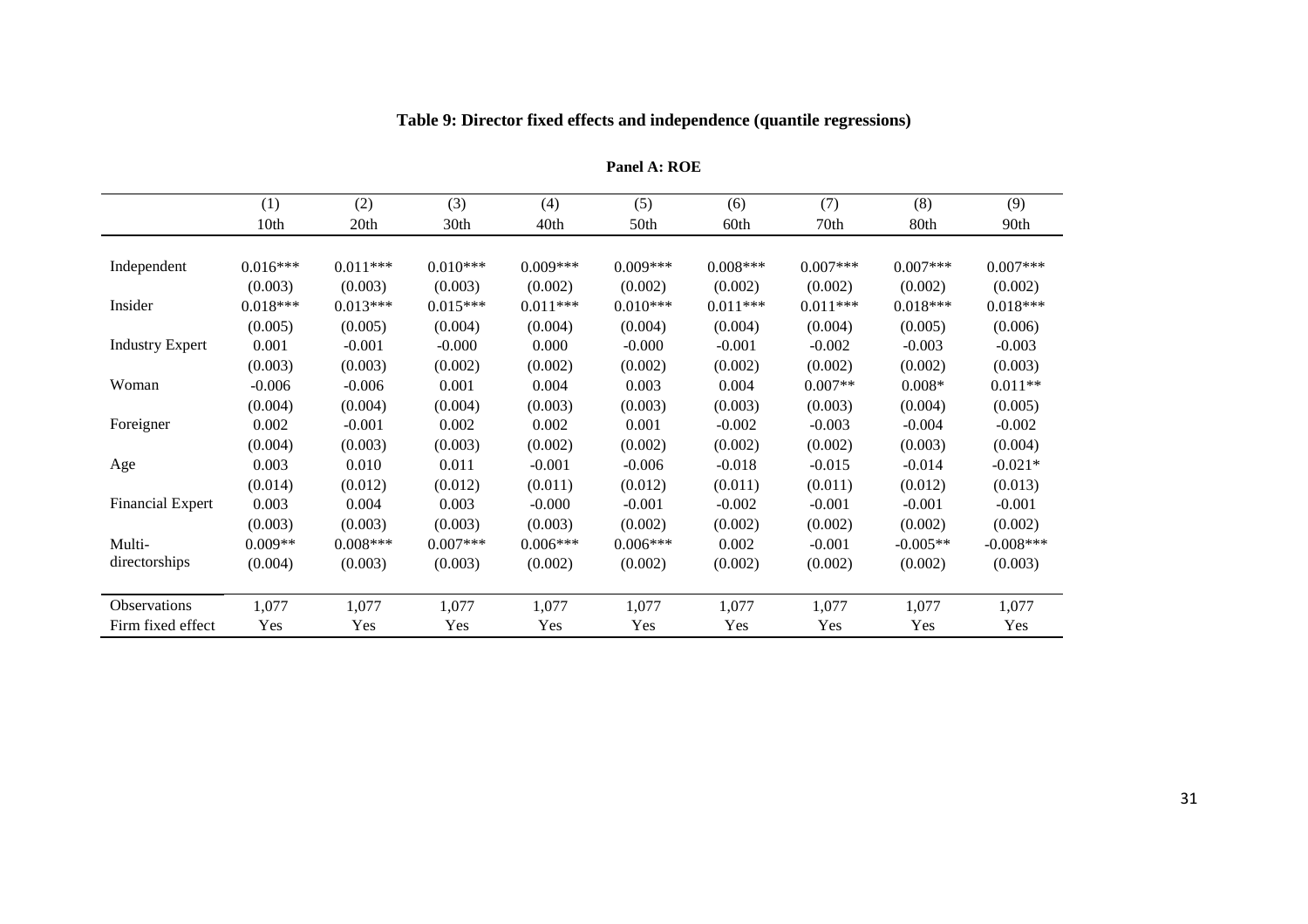|                         | (1)        | (2)        | (3)        | (4)        | (5)        | (6)        | (7)        | (8)        | (9)         |
|-------------------------|------------|------------|------------|------------|------------|------------|------------|------------|-------------|
|                         | 10th       | 20th       | 30th       | 40th       | 50th       | 60th       | 70th       | 80th       | 90th        |
| Independent             | $0.005***$ | $0.004***$ | $0.003***$ | $0.003***$ | $0.003***$ | $0.003***$ | $0.003***$ | $0.003***$ | $0.003***$  |
|                         | (0.001)    | (0.001)    | (0.001)    | (0.001)    | (0.001)    | (0.001)    | (0.001)    | (0.001)    | (0.001)     |
| Insider                 | $0.004**$  | $0.003**$  | $0.002**$  | $0.002**$  | $0.002***$ | $0.002**$  | $0.003***$ | $0.004***$ | $0.005***$  |
|                         | (0.002)    | (0.001)    | (0.001)    | (0.001)    | (0.001)    | (0.001)    | (0.001)    | (0.001)    | (0.001)     |
| <b>Industry Expert</b>  | $-0.001$   | $-0.001$   | 0.000      | 0.001      | 0.001      | 0.000      | $-0.000$   | $-0.000$   | $-0.001$    |
|                         | (0.001)    | (0.001)    | (0.001)    | (0.001)    | (0.001)    | (0.001)    | (0.001)    | (0.001)    | (0.001)     |
| Woman                   | 0.000      | 0.000      | 0.001      | 0.001      | 0.001      | 0.001      | 0.001      | 0.002      | $0.005**$   |
|                         | (0.001)    | (0.001)    | (0.001)    | (0.001)    | (0.001)    | (0.001)    | (0.001)    | (0.002)    | (0.002)     |
| Foreigner               | $0.003***$ | $0.002**$  | $0.002*$   | $0.002*$   | $0.002**$  | $0.002**$  | 0.001      | $0.002**$  | 0.001       |
|                         | (0.001)    | (0.001)    | (0.001)    | (0.001)    | (0.001)    | (0.001)    | (0.001)    | (0.001)    | (0.001)     |
| Age                     | 0.007      | 0.005      | 0.003      | $-0.003$   | $-0.003$   | $-0.005*$  | $-0.004$   | $-0.004$   | $-0.005$    |
|                         | (0.005)    | (0.004)    | (0.003)    | (0.003)    | (0.003)    | (0.003)    | (0.003)    | (0.003)    | (0.003)     |
| <b>Financial Expert</b> | 0.001      | 0.001      | 0.001      | 0.001      | $-0.000$   | $-0.000$   | $-0.000$   | 0.000      | 0.000       |
|                         | (0.001)    | (0.001)    | (0.001)    | (0.001)    | (0.001)    | (0.001)    | (0.001)    | (0.001)    | (0.001)     |
| Multi-                  | $0.004***$ | $0.003***$ | $0.003***$ | $0.002**$  | $0.001*$   | 0.001      | $-0.001$   | $-0.002**$ | $-0.004***$ |
| directorships           | (0.001)    | (0.001)    | (0.001)    | (0.001)    | (0.001)    | (0.001)    | (0.001)    | (0.001)    | (0.001)     |
| Observations            | 1,079      | 1,079      | 1,079      | 1,079      | 1,079      | 1,079      | 1,079      | 1,079      | 1,079       |
| Firm fixed effect       | Yes        | Yes        | Yes        | Yes        | Yes        | Yes        | Yes        | Yes        | Yes         |

**Panel B: ROA** 

*Notes*: (1) Dependent variable: Director fixed effect computed with Return On Equity (Panel A) or Return On Assets (Panel B). (2) Director controls include: the statuses (independent, insider, industry expert, financial e directorships (3) All models include firm fixed effects. (4) Robust standard errors in parentheses. (5) Significance: \*\*\* p<0.01, \*\* p<0.05, \* p<0.1.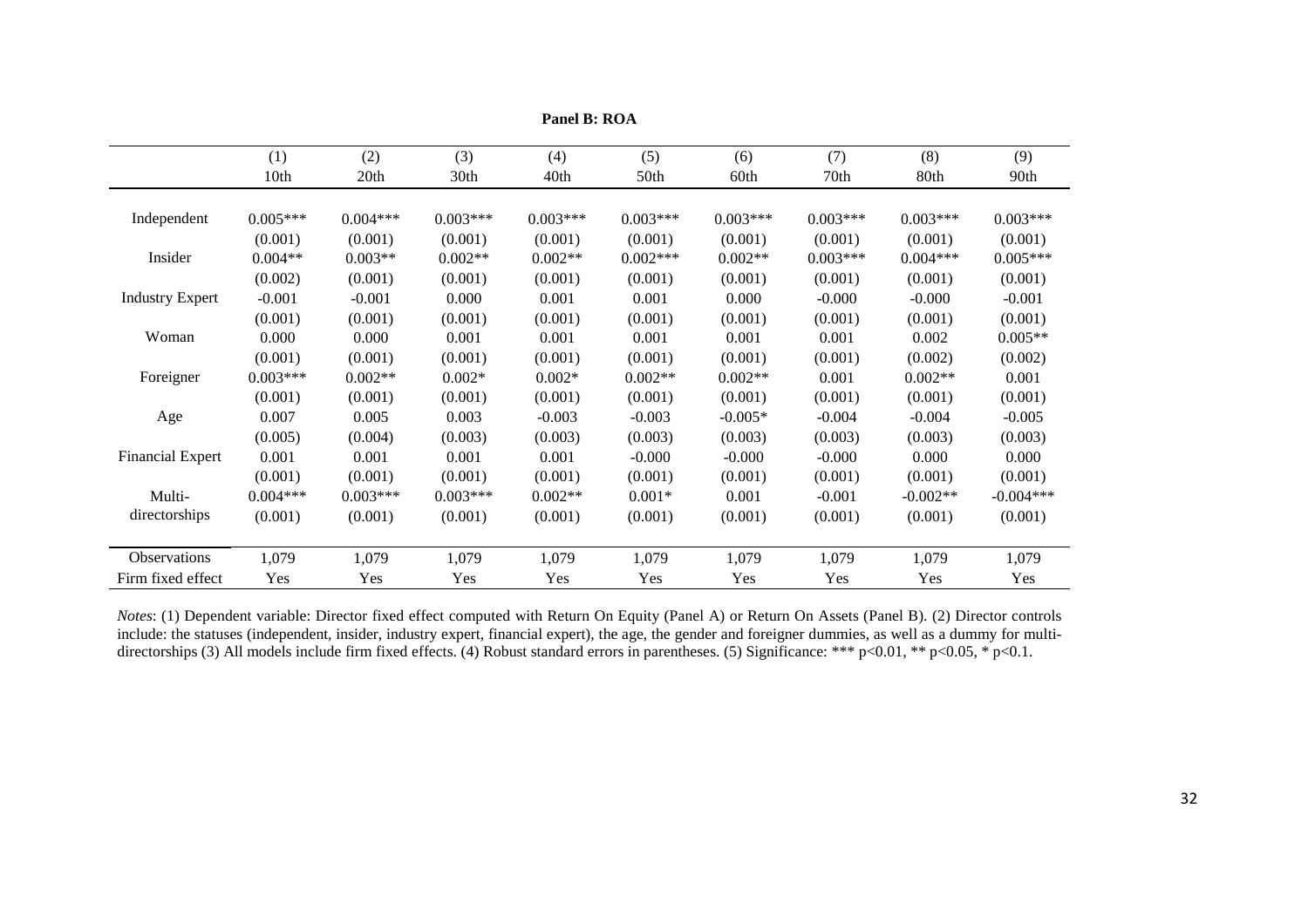Interestingly, we note that the insider status is also positively related with individual fixed effect. It indicates that, in contrast with affiliated directors, a selection process based on ability is also at stake concerning insiders: it confirms that individuals that become top executives are rather high ability agents, able to manage large and complex companies. For women, from the 70th quantile, at least in the case of ROE, director fixed effects are slightly higher than male director fixed effects, suggesting a positive selection effect for female directors (maybe due to a rather low demand relative to supply<sup>20</sup>). For foreigners, director fixed effects computed with ROA are on average slightly higher than for the French directors, suggesting that firms selects abroad rather high ability individuals. For the multidirectorships directors, the results show both a left-truncated distribution (significant positive coefficients for the lowest deciles) and a right-truncation (negative significant coefficients for the highest deciles). We suspect that the left-truncation occurs as a result of a reputation-based selection process, while the right-truncation occurs as the most talented individuals might not share their time in multiple boards or may be an executive in another firm.

Overall, our results are consistent with the idea that independent directors are (positively) selected on the basis of their individual intrinsic ability, as the appointment process is under strong scrutiny by shareholders (reputation-based selection).

#### **5. Endogeneity issues**

In this paper, we use an AKM-style empirical model to identify three separate factors of firm operating performance, in addition to traditional time-varying covariates (see model 1): a firm component  $\delta_i$ , a director component  $\mu_i$  and a status component *Independent<sub>i,j,t</sub>* (and others such as industryexpertise). The firm component is a time-invariant factor of performance, homogenous across directors. Likewise, the director component is a time-invariant performance factor, homogenous across companies. The status component is a time-invariant performance factor, homogenous across directors and firms. For these parameters of interest to be correctly estimated, the three following orthogonality conditions should hold:

$$
E\left[\delta_j; \varepsilon_{i,j,t}\right] = 0 \ \forall j
$$

$$
E\left[\mu_i; \varepsilon_{i,j,t}\right] = 0 \ \forall i
$$

$$
E\left[Independent_{i,j,t}; \varepsilon_{i,j,t}\right] = 0 \ \forall i, \forall j
$$

<sup>&</sup>lt;sup>20</sup> Women represent 15% of directors belonging to the 70<sup>th</sup> and higher quantiles whereas they represent only 10% in the rest of the director population.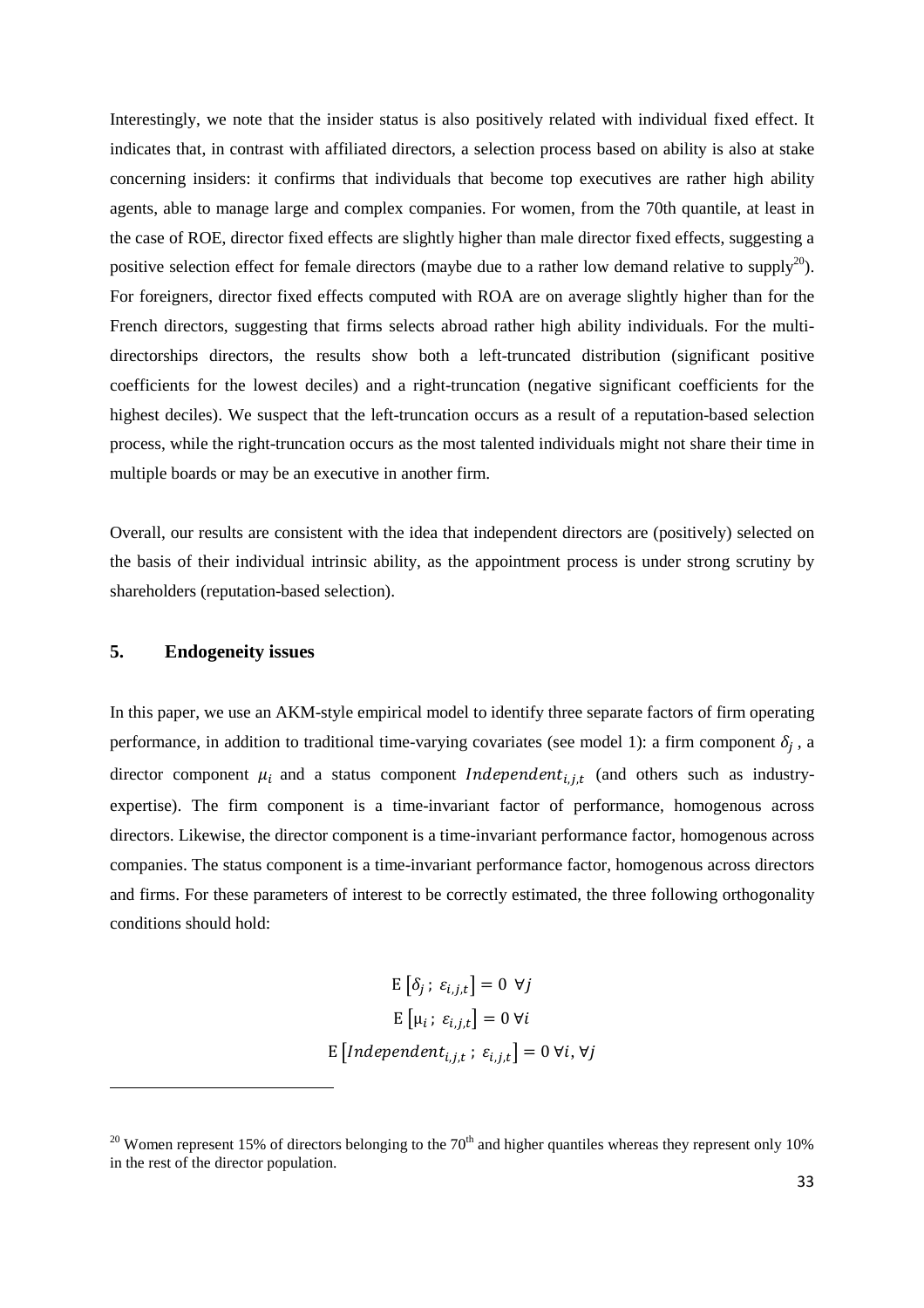The first two of these conditions rest on one key identifying assumption, namely an "exogenous mobility" assumption (Card et al. 2013). Intuitively, if the data-generating process is such that some directors bring more value to certain types of firm, then our empirical strategy will fail to capture timeinvariant firm and director components. In this case, the additive separability of firm and director effects should be abandoned: the error term  $\varepsilon_{i,j,t}$  would consist of two distinct components, a match component  $\varphi_{jl(j,t)}$  and a pure error term  $r_{j,t}$ , so that  $\varepsilon_{i,j,t} = \varphi_{jl(j,t)} + r_{i,j,t}$ . The match component represents an idiosyncratic performance effect brought by director *i* at firm *j*, relative to the baseline level  $\mu_i + \delta_j$ .

We perform two distinct tests of the additive separability assumption, following Card, Heining, and Kline (2013) and Flabbi et al. (2013).

A primary convenient way to assess the soundness of an empirical model is to look at residuals: high residuals, specifically related to some covariates, are a first indication that something goes wrong. In our case, we are mainly interested in the relationships between residuals and fitted (firm and director) fixed effects when additive separability is assumed. Using our baseline regression, we only keep observations for which individual fixed effects are correctly estimated and trim these fixed effects at the 1% and 99% levels. We then sort directors and firms into deciles according to their fitted fixed effects, and cross these deciles to obtain 100 groups or matches. Figures 4 and 5 present the average residuals for each of these groups  $\overline{\epsilon_{i,j,t}}$ . If our additive separable model is erroneous, we expect to observe high values of (mean) residuals being concentrated on particular matches. We do not have evidence of such pattern. Looking at ROE first (figure 4), we see that in only 8 times out of 100 are residuals greater than 0.02 (in absolute value), less than half of the standard deviation of estimated fixed effects. Moreover, important deviations do not appear to be concentrated on particular matches; they rather seem to be randomly disseminated over the all distribution. The same comment applies for ROA (figure 5), with deviations greater than 0.005 (in absolute value) in only 14 cases out of 100, and no systemic pattern in their occurrence.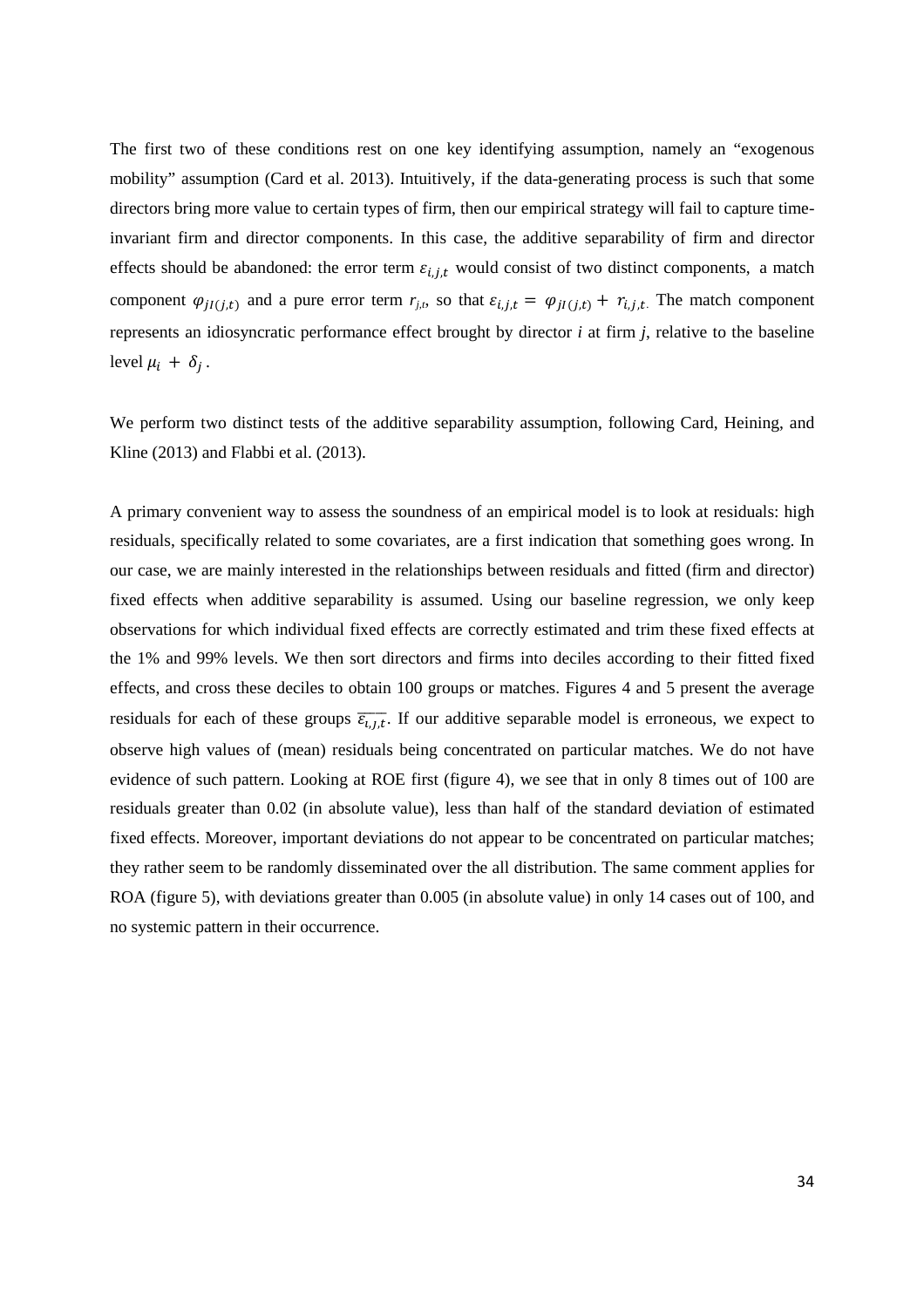

**Figure 4: Mean residuals by director and firm fixed effect deciles (ROE)** 



**Figure 5: Mean residuals by director and firm fixed effect deciles (ROA)**

As a second test we fit a fully saturated model that includes a separate dummy for each director-firm match. Does this saturated model outperform our baseline, additive separable model? The answer is negative. Estimating our baseline model (Columns 2 in Table 8, for ROE) with director-firm fixed effects (instead of directors fixed effects and firm fixed effects) only increases the R-square by 0.019 (from 0.571 to 0.590), and slightly decreases the adjusted R-square (from 0.463 to 0.453). In comparison, the inclusion of firm and director fixed effects increases R-square by 0.432. Evolutions in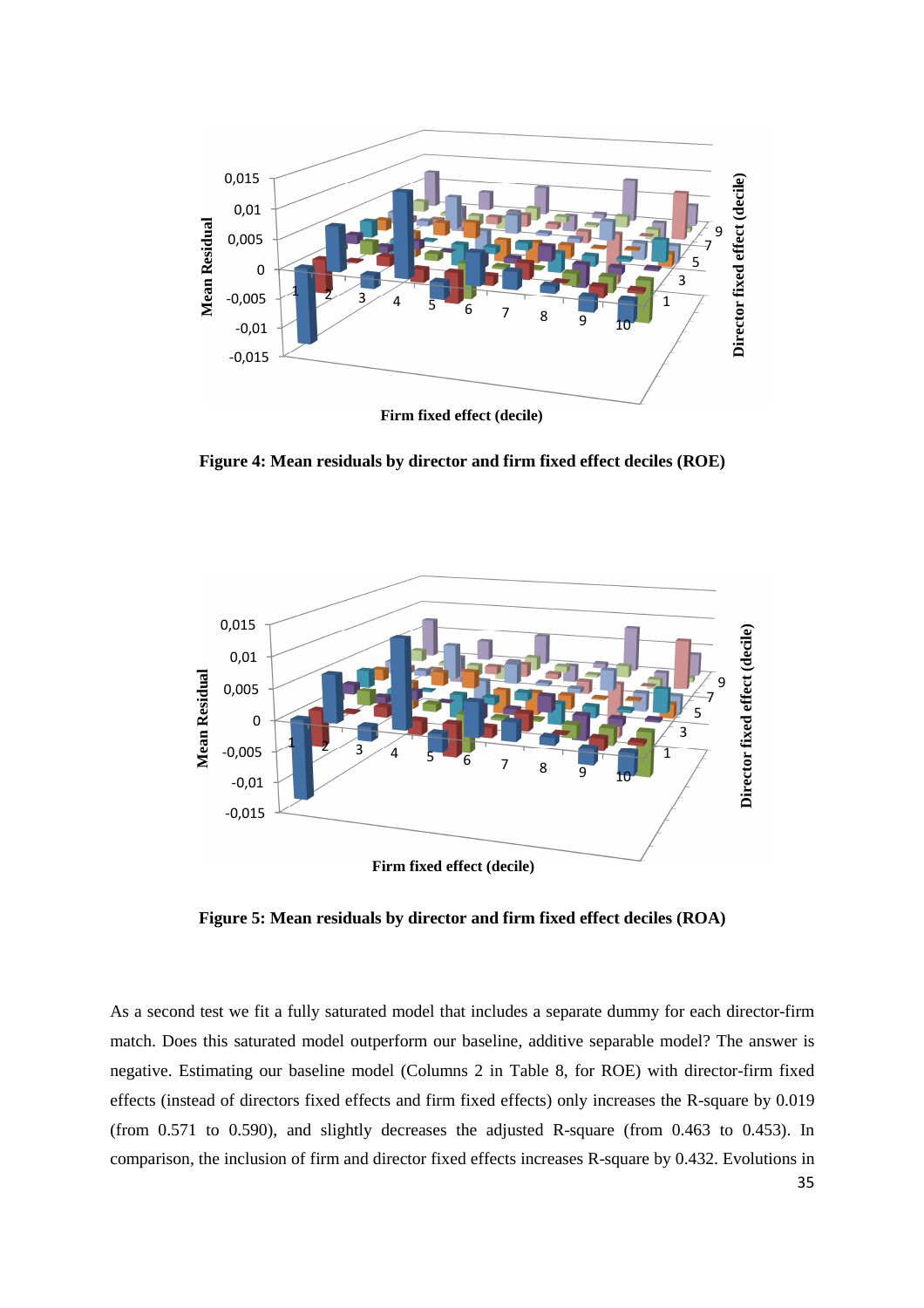R-square are of the same magnitude regarding ROA. These results clearly suggest that omitting the match component does not undermine the explicative power of our model.

The last orthogonality condition, namely [*Independent<sub>i,j,t</sub>*;  $\varepsilon_{j,t}$ ] = 0, makes sure that the fitted coefficient on *Independent* actually measures the net effect of the independence status on performance, irrespective of firm and director identifiers. A possible violation of this condition will occur in case of so called 'dynamic endogeneity', that is if firms typically hire more (or less) independent directors (with more or less intrinsic ability) depending on their past or current performance (see Wintoki et al. 2012). We perform two distinct tests to refute the validity of the dynamic endogeneity assumption: each of these tests consider the relationship between firm performance and the independence status.

A first possible test for the existence of dynamic endogeneity has been performed in section 5, with the introduction of director-year fixed effects (instead of director fixed effects). We observed in Table 6, Columns (4) and (8) that the coefficients on *Independent* are not reduced: this means that the effect of *Independent* is netted out personal ability *and* business cycle effects that may impact firm performance.

A second, more direct test, consists in observing whether there is a relationship between firm performance in  $t$ -1 and the probability  $P_{ijt}$  for a director *i* to be appointed in firm *j* in year *t* as independent (rather than as a non-independent director). A significant correlation would strongly suggest the presence of dynamic endogeneity. In Column (1) (resp. 2) in Table 10 we run a logit regression of *Pijt* on ROE (resp. ROA) in *t-1* and a set of firm (board and financial variables) and individual (age, gender, nationality, industry expertise and financial expertise) covariates. Point estimates on lagged performance are not significant at conventional levels.

In Columns (3) and (3'), we split the independent category between high ability independent directors and low ability independent directors, and run a multinomial logit regression with ROE as dependent variable. We do not have evidence of firms appointing more high ability independent board members when performance is low or the opposite (low ability when performance is high). The same is true when using ROA instead of ROE (Columns 4 and 4'). In light of these results, we believe that dynamic endogeneity is unlikely to drive our estimates.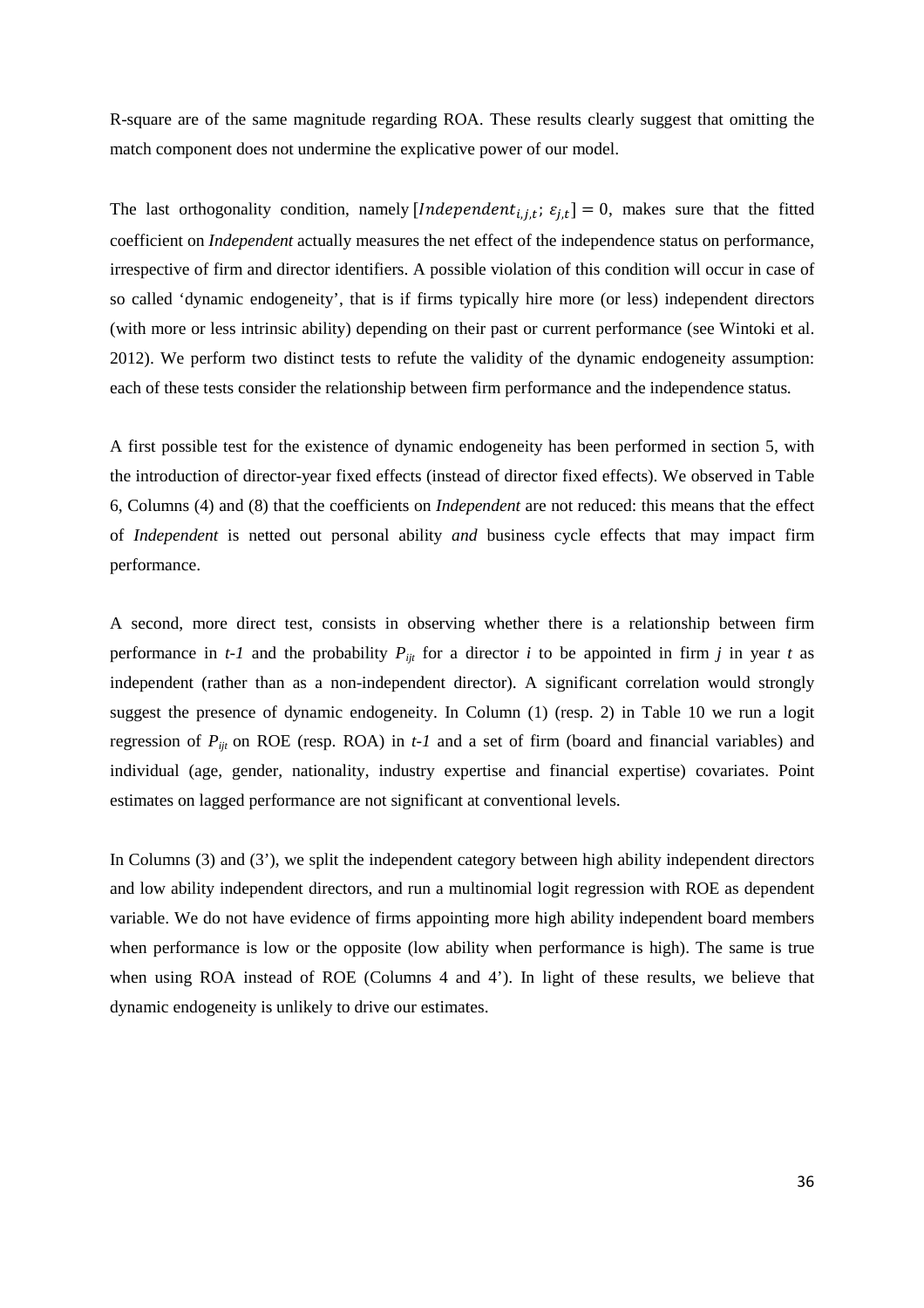|                            | (1)         | (2)         | (3)         | (3')         | (4)         | (4')         |
|----------------------------|-------------|-------------|-------------|--------------|-------------|--------------|
| <b>VARIABLES</b>           | Independent | Independent | Low ability | High ability | Low ability | High ability |
|                            |             |             | independent | independent  | independent | independent  |
|                            |             |             |             |              |             |              |
| Lagged ROE                 | $-0.327$    |             | $-0.364$    | $-0.272$     |             |              |
|                            | (0.534)     |             | (0.508)     | (0.765)      |             |              |
| Lagged ROA                 |             | 0.215       |             |              | 0.916       | $-0.511$     |
|                            |             | (1.611)     |             |              | (1.967)     | (2.066)      |
| Age                        | $0.070***$  | $0.070***$  | $0.077***$  | $0.063***$   | $0.078***$  | $0.063***$   |
|                            | (0.013)     | (0.013)     | (0.014)     | (0.015)      | (0.014)     | (0.015)      |
| Woman                      | $0.945***$  | $0.942***$  | $1.027***$  | $0.907***$   | $1.025***$  | $0.897***$   |
|                            | (0.281)     | (0.281)     | (0.341)     | (0.300)      | (0.343)     | (0.303)      |
| Foreigner                  | 0.406       | 0.422       | $0.750**$   | $-0.034$     | $0.763**$   | $-0.018$     |
|                            | (0.284)     | (0.286)     | (0.308)     | (0.321)      | (0.308)     | (0.323)      |
| <b>Industry Expertise</b>  | $-1.512***$ | $-1.512***$ | $-1.612***$ | $-1.421***$  | $-1.613***$ | $-1.422***$  |
|                            | (0.215)     | (0.214)     | (0.248)     | (0.286)      | (0.244)     | (0.286)      |
| <b>Financial Expertise</b> | $-0.042$    | $-0.028$    | 0.007       | $-0.102$     | 0.032       | $-0.101$     |
|                            | (0.198)     | (0.200)     | (0.239)     | (0.236)      | (0.241)     | (0.240)      |
|                            |             |             |             |              |             |              |
| Observations               | 620         | 620         |             | 620          |             | 620          |
| $R^2$ -adj                 | 0.237       | 0.236       |             | 0.186        |             | 0.186        |
| Firm fixed<br>effects      | Yes         | Yes         | Yes         |              |             | Yes          |

**Table 10: Dynamic endogeneity, independent director selection and operating performance** 

*Notes*: (1) Dependent variables: a dummy that takes value 1 if director *i* is appointed as independent (0) otherwise) in Columns 1 and 2, a variable that takes value 1 if director  $i$  is appointed as a low ability director, 2 as a high ability director, and 0 otherwise (columns 3 and 4). (2) Director controls include: age, gender and foreigner dummies, financial and industry expertise (3) Board controls include: lagged % of independent directors, lagged % of insiders, lagged % of industry expert directors, lagged board size, lagged % of women, lagged % of foreigners, lagged % of busy directors (with at least one other directorship the same year), lagged % of young directors aged less than 45, a dummy that takes value 1 in the case of a two-tier board (Supervisory Board), and a dummy that takes value 1 in case of separation between CEO and chairman positions (0 otherwise). (4) Firm controls includes: lagged ROE or ROA, size (number of employees, in log), financial leverage, R&D on sales, stock price volatility, % of float ownership (5) Robust standard errors, clustered on director, in parentheses. (6) Method: logit (1 and 2) and multi-nominal logit (3 and 4) regressions. (7) Significance: \*\*\*  $p<0.01$ , \*\*  $p<0.05$ , \*  $p<0.1$ .

#### **6. Conclusion**

Our study brings new insights into the governance/firm performance context. Most of the papers blame so-called "dynamic endogeneity" (i.e. the appointment of independent directors when the firm experiences poor performance) to explain the lack of strong results regarding board independence and performance. We highlight here another reason: the heterogeneity of independent directors in terms of board-related attributes and in terms of intrinsic ability, whereas we observe a small influence of dynamic endogeneity in our data and analysis.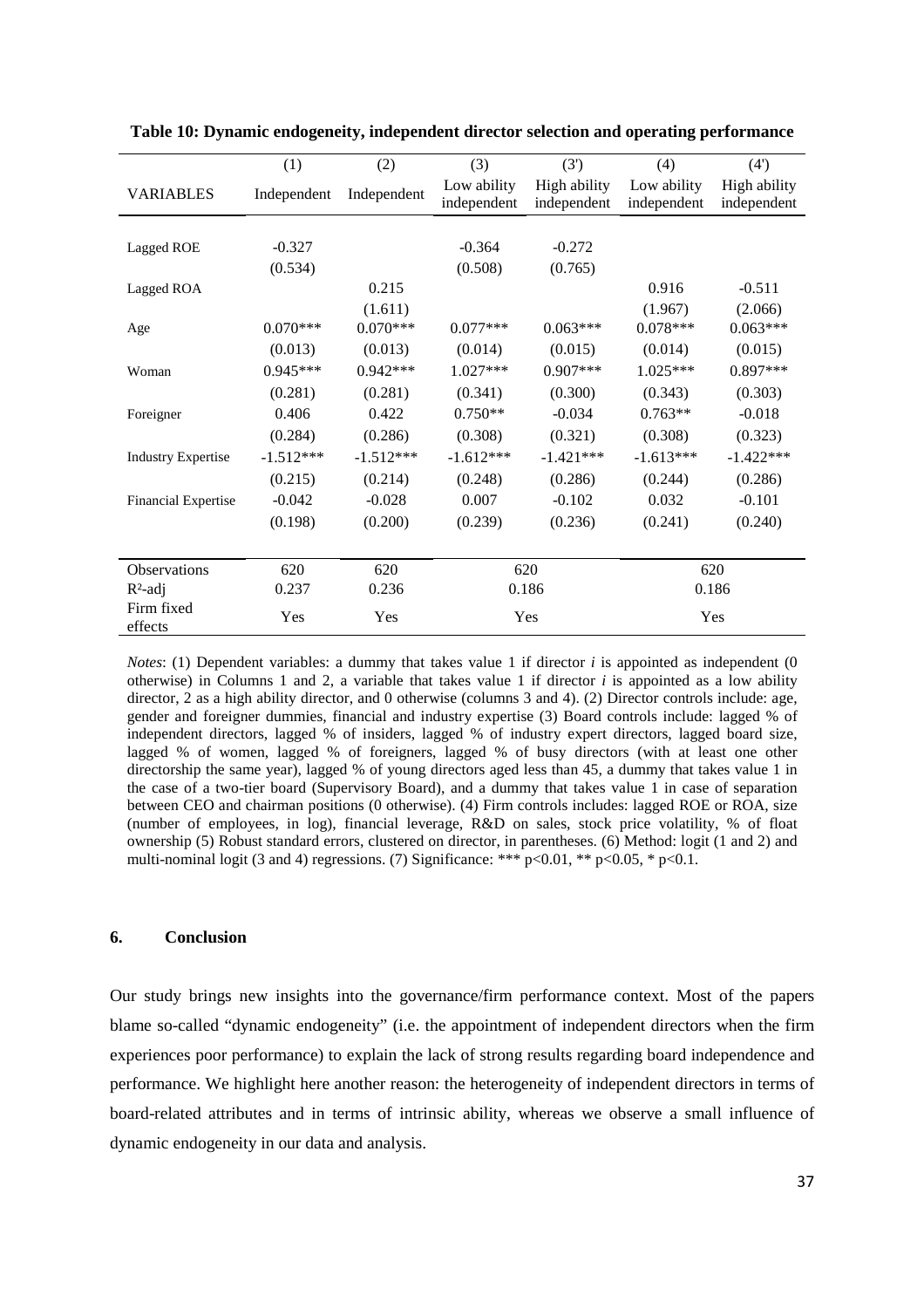Our empirical strategy consists in applying the AKM statistical framework to matched director-firm data so as to separately identify firm (fixed) effects, director (fixed) effects, and status effects (e.g. independence and expertise) in firm performance equation. To our knowledge, this is the first systematic application of the AKM approach, initially developed in labor economics, to the board/performance context. We obtain three main results, on a representative sample of large nonfinancial French listed companies (the SBF120) for the 2006-2011 period.

First, we find evidence that independence, netted out individual heterogeneity (both observable and unobservable), is negatively correlated with operating performance. This result is robust to alternative definitions of fixed effects (director-year or firm-director effects) or corrections of standard errors (firm-year *versus* two-ways firm-year and director clusterisation), as well as to sample variations (elimination of short term directorships, for instance). We interpret this observation as an (indirect) evidence of an informational gap experienced by independent board members, as CEOs may be reluctant to share firm-specific information.

Second, we identify a set of (board-related) attributes that may help independent directors to reduce the magnitude of this informational gap. In particular, we find that industry-expertise, while not so common among independent board members, is a key ingredient in this perspective, just like informal connections with other board members. In the same vein, we provide evidence that the separation of Chairman and CEO positions in a one-tier structure increases independent directors' effectiveness.

Third, while independent directors appears to be less informed, we show that they are also probably better selected than affiliated board members, at least in term of individual intrinsic ability. We derive this conclusion from a careful comparison of fixed effect distributions across both groups of directors: netted out observable individual attributes and firm (unobservable) heterogeneity, we find that the independent directorship fixed effects distribution is left-truncated. We argue that this left truncation occurs as a result of a reputation-based selection process that comes to play in the appointment of independent board members. We are not aware of any other papers in corporate finance using individual fixed effects to compare distributions across groups and to derive results on selection.

At last, our empirical investigation suggests that the main issue in current corporate governance is board functioning rather than selection. From a policy point of view, this consideration paves the way for a reflection on regulatory mechanisms able to narrow the informational gap. Three comes in mind: industry expertise requirements, information disclosure (albeit it has gained considerable importance over the last two decades, at least in France) and the separation between chairman and CEO positions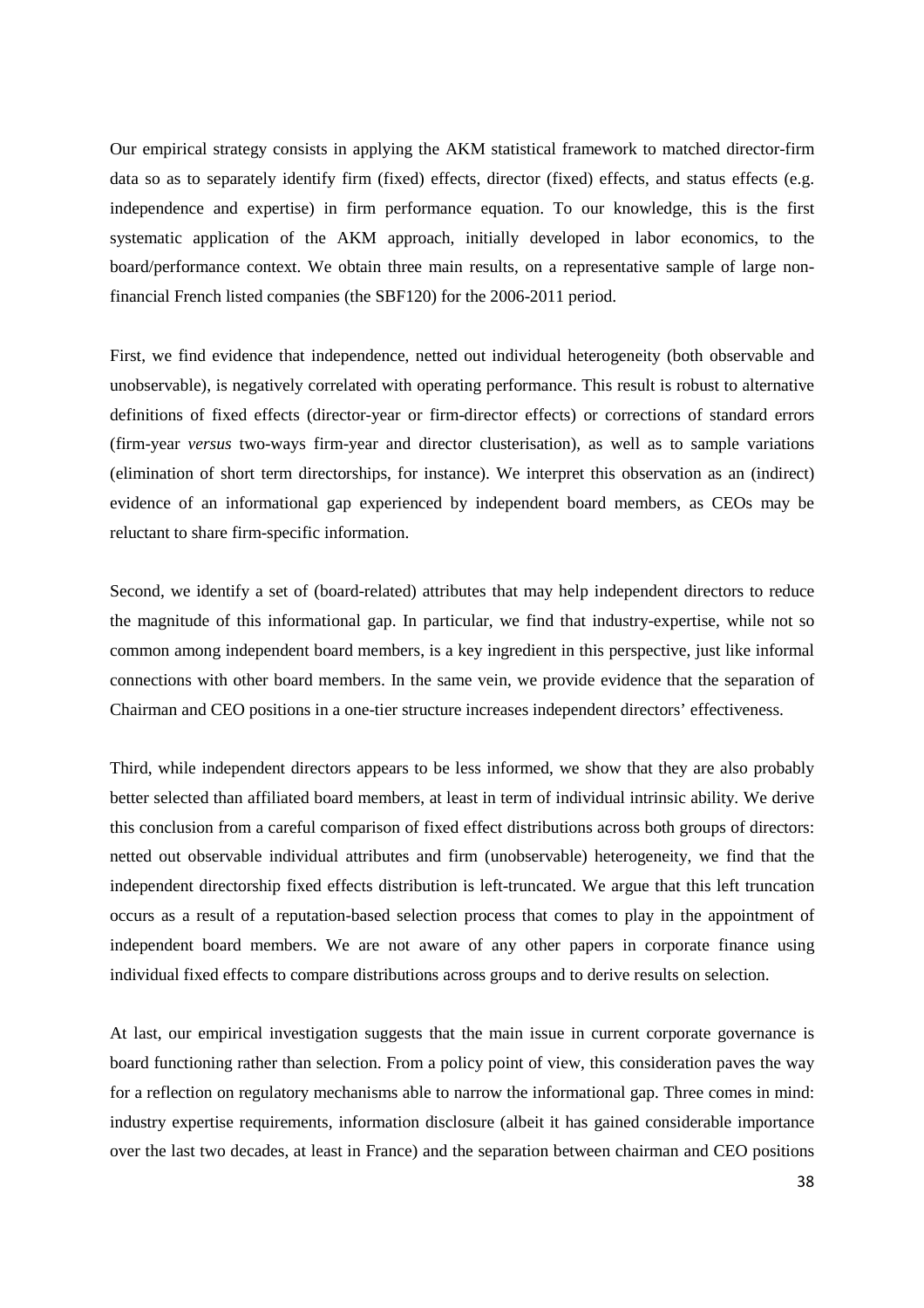in a one-tier board system (that we found positively correlated with independent director effectiveness).

To conclude, we wish to underline that our results are not inconsistent with an equilibrium model, once taken into account that large companies appoint independent board members (not only but) primarily to fulfill regulatory or market requirements, at least in the U.S., the U.K or France. In this context, independent board members are better selected than affiliated ones, as shareholders have a set of observable attributes to assess *ex ante* the ability of these directors. Reputation-based selection is but one part of the story, as it stops at the gate of the boardroom: beyond, shareholders do not have direct, visible signs to assess board functioning adequacy. And as highlighted by several studies, firmspecific information retention by CEOs is a rational (game-theoretic) equilibrium (Adams and Ferreira 2007). Now, given our result on industry expertise and informal network affiliation, the key questions are the following: how expertise and connection currently matter in the director selection process and why do not all firms appoint expert and connected independent directors? Different answers might be provided. It is possible that shareholders are not still aware that these criteria have substantial impact regarding independent director efficiency (with a focus by regulators on financial expertise), or that finding high ability independent directors with expertise and connection is a costly process (narrowness of the pool of potential directors and increase in the demand). It is also possible that the appointment of such independent board members is part of strategic behavior by top executives to circumvent regulatory or market requirements. At this stage, we are not able to discriminate between these different hypotheses; at least, it calls for a careful examination of the characteristics of firms and boards that appoint expert or connected independent members.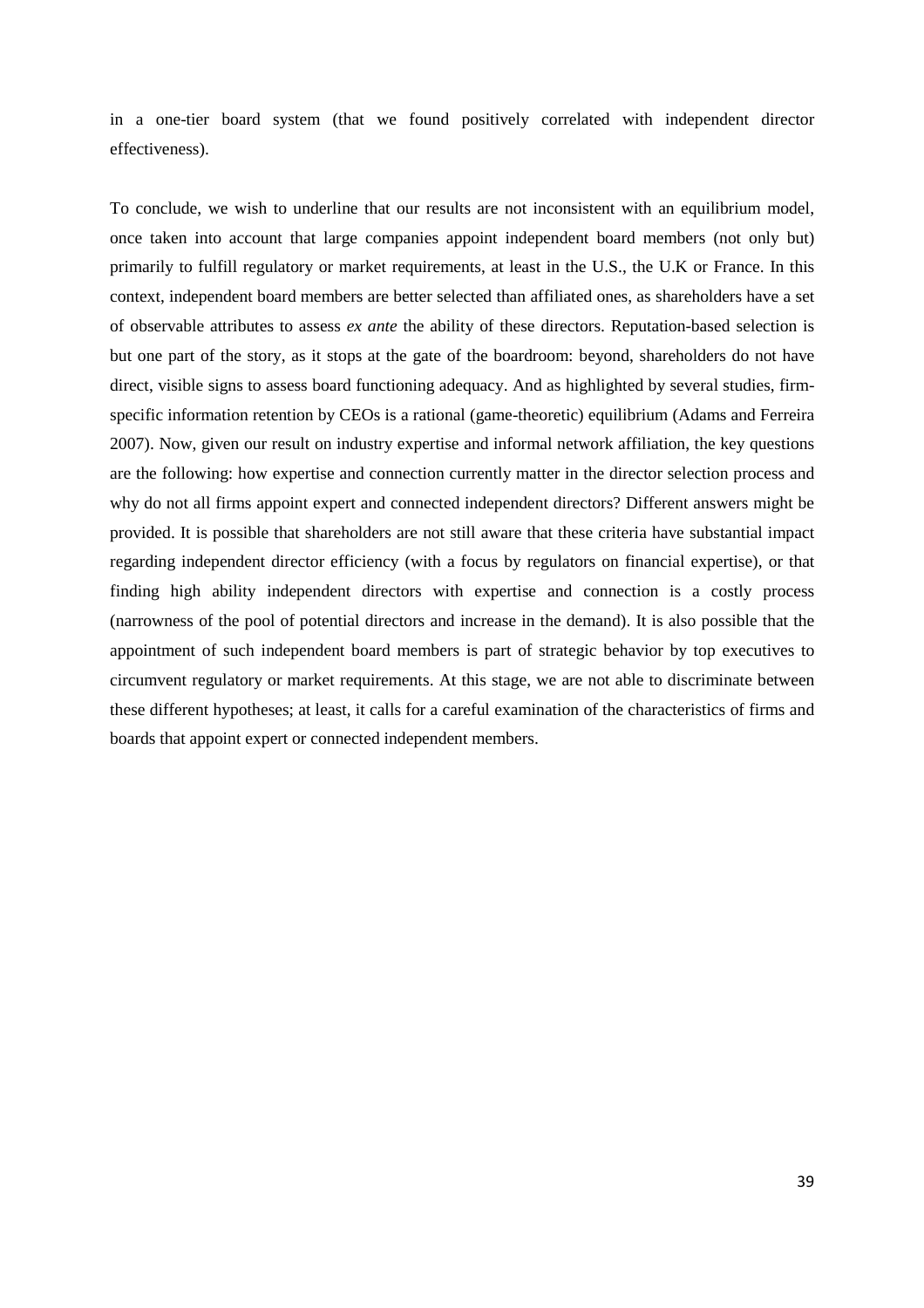#### **References**

- Abowd, J. M., Creecy, R. H., Kramarz, F. 2002. Computing person and firm effects using linked longitudinal employer-employee data (No. 2002-06). *Center for Economic Studies, US Census Bureau.*
- Abowd, J. M., Kramarz, F., Margolis, D. N. 1999. High wage workers and high wage firms. *Econometrica*, *67*(2), 251-333.
- Adams, R. B., Ferreira, D. 2007. A theory of friendly boards. *The Journal of Finance*, *62*(1), 217-250.
- Adams, R. B., Ferreira, D. (2009). Women in the boardroom and their impact on governance and performance. *Journal of financial economics*, *94*(2), 291-309.
- Adams, R. B., Hermalin, B. E., Weisbach, M. S. 2010. The role of boards of directors in corporate governance: A conceptual framework and survey. *Journal of Economic Literature*, *48*(1), 58-107.
- Anderson, R. C., Reeb, D. M., Upadhyay, A., & Zhao, W. (2011). The economics of director heterogeneity. *Financial Management*, *40*(1), 5-38.
- Arena, M. P., Braga-Alves, M. V. 2013. The discretionary effect of CEOs and board chairs on corporate governance structures. *Journal of Empirical Finance*, *21*, 121-131.
- Armour, J., Deakin, S., Lele, P. Siems, M. 2009. How do legal rules evolve? Evidence from a crossnational comparison of shareholder, creditor and worker protection. *American Journal of Comparative Law,* 57, 579-630.
- Baysinger, B., Hoskisson, R. E. 1990. The composition of boards of directors and strategic control: Effects on corporate strategy. *Academy of Management review*, *15*(1), 72-87.
- Bebchuk, L. A., Fried, J. M. 2004. *Pay without performance* (Vol. 278). Cambridge, MA: Harvard University Press.
- Belot, F., Ginglinger, E., Slovin, M. B., Sushka, M. E. 2014. Freedom of choice between unitary and two-tier boards: an empirical analysis. *Journal of Financial Economics*, *112(3)*, 1-22.
- Bertrand, M., Schoar, A. 2003. Managing with style: The effect of managers on firm policies. *The Quarterly Journal of Economics*, *118*(4), 1169-1208.
- Burak Güner, A., Malmendier, U., Tate, G. 2008. Financial expertise of directors. *Journal of Financial Economics*, *88*(2), 323-354.
- Cai, J., Garner, J. L., Walkling, R. A. 2009. Electing directors. *The Journal of Finance*, *64*(5), 2389- 2421.
- Carcello, J. V., Hermanson, D. R., Ye, Z. 2011. Corporate governance research in accounting and auditing: Insights, practice implications, and future research directions. *Auditing: A Journal of Practice & Theory*, *30*(3), 1-31.
- Card, D., Heining, J., Kline, P. 2013. Workplace heterogeneity and the rise of West German wage inequality. *The Quarterly Journal of Economics*, *128*(3), 967-1015.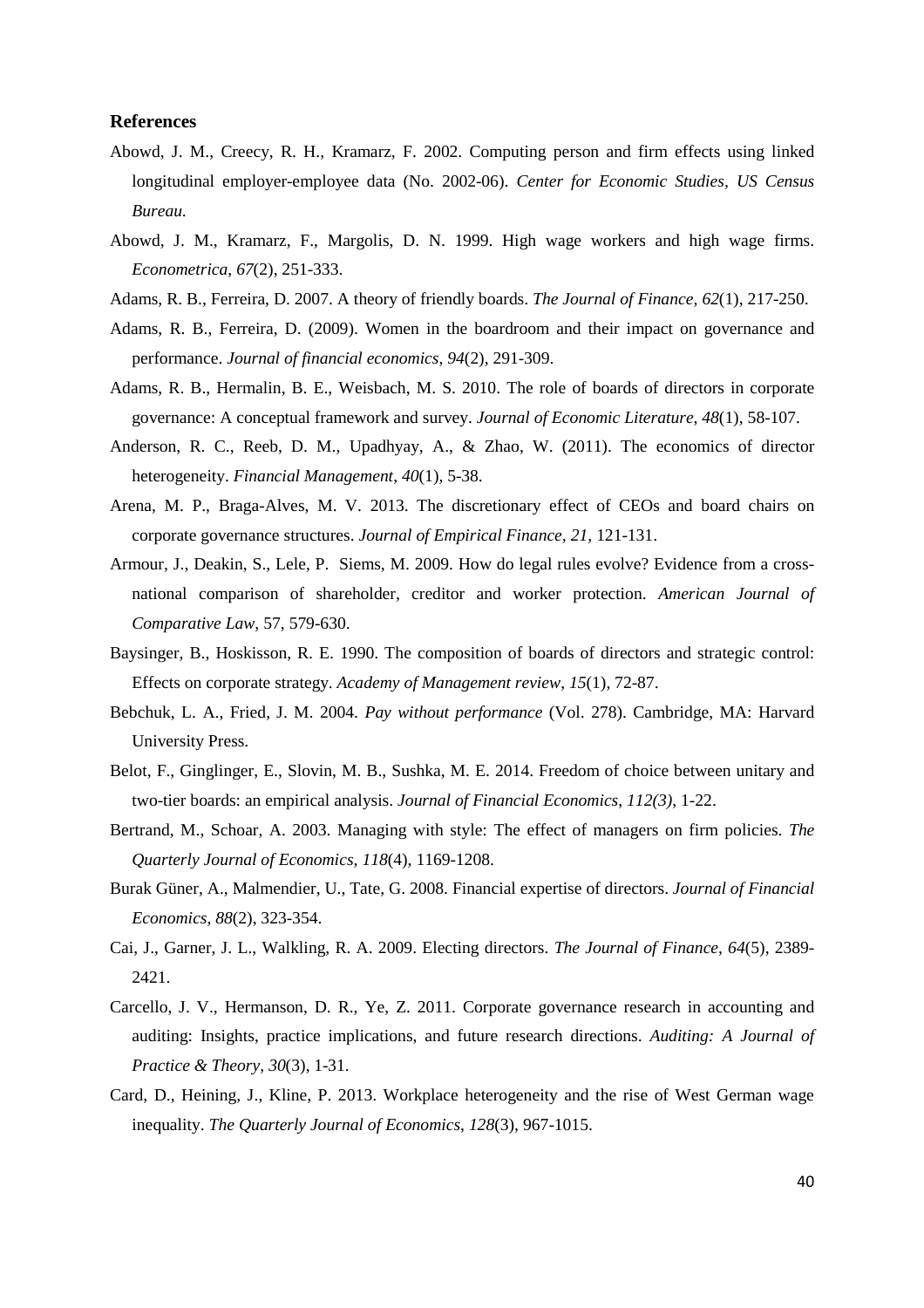- Cohen, L., Frazzini, A., Malloy, C. 2008. The small world of investing: Board connections and mutual fund returns. *Journal of Political Economy*, *116*(5), 951-979.
- Cohen, L., Frazzini, A., Malloy, C. 2010. Sell‐side school ties. *The Journal of Finance*, *65*(4), 1409- 1437.
- Cohen, L., Frazzini, A., Malloy, C. J. 2012. Hiring cheerleaders: Board appointments of "independent" directors. *Management Science*, *58*(6), 1039-1058.
- Coles, J., Daniel, N., Naveen, L. 2012. Board advising. *Unpublished Working Paper. Arizona State University*.
- Coles, J. L., Daniel, N. D., Naveen, L. 2014. Co-opted boards. *Review of Financial Studies*, *27*(6), 1751-1796.
- Coles, J. L., Li, Z. F. 2013. Managerial attributes, incentives, and performance. *Unpublished* W*orking Paper. Available at SSRN, http://papers.ssrn.com/abstract=1680484.*
- Cook, D. O., Wang, H. B. 2011. The informativeness and ability of independent multi-firm directors. *Journal of Corporate Finance*, *17*(1), 108-121.
- Dass, N., Kini, O., Nanda, V., Onal, B., Wang, J. 2014. Board expertise: Do directors from related industries help bridge the information gap? *Review of Financial Studies*, 25(7), 1533-1592.
- DeFond, M. L., Hann, R. N., Hu, X. 2005. Does the market value financial expertise on audit committees of boards of directors? *Journal of Accounting Research*, *43*(2), 153-193.
- Duchin, R., Matsusaka, J. G., Ozbas, O. 2010. When are outside directors effective? *Journal of Financial Economics*, *96*(2), 195-214.
- Ertimur, Y., Ferri, F., Maber, D. A. 2012. Reputation penalties for poor monitoring of executive pay: Evidence from option backdating. *Journal of Financial Economics*, *104*(1), 118-144.
- Faleye, O., Hoitash, R., Hoitash, U. 2011. The costs of intense board monitoring. *Journal of Financial Economics*, *101*(1), 160-181.
- Faleye, O., Hoitash, R., Hoitash, U. 2013. Industry expertise on corporate boards. *Northeastern U. D'Amore-McKim School of Business Research Paper No. 2013-04.*
- Fanto, J. 1998. The role of corporate law in the adaptation of French enterprises. *Columbia Business Law Review*, *1*, 97-120.
- Fee, E., Hadlock, C. Pierce, J. 2013. Managers with and without Style: Evidence using exogenous variation. *The Review of Financial Studies*, *26*(3), 567-601.
- Fich, E. M. 2005. Are some outside directors better than others? Evidence from director appointments by Fortune 1000 firms. *The Journal of Business*, *78*(5), 1943-1972.
- Flabbi, L., Macis, M., Moro, A. Shivardi, F. 2013. Do female executives make a difference? The impact of female leadership on firm performance and gender gaps in wages. *Unpublished Working Paper*.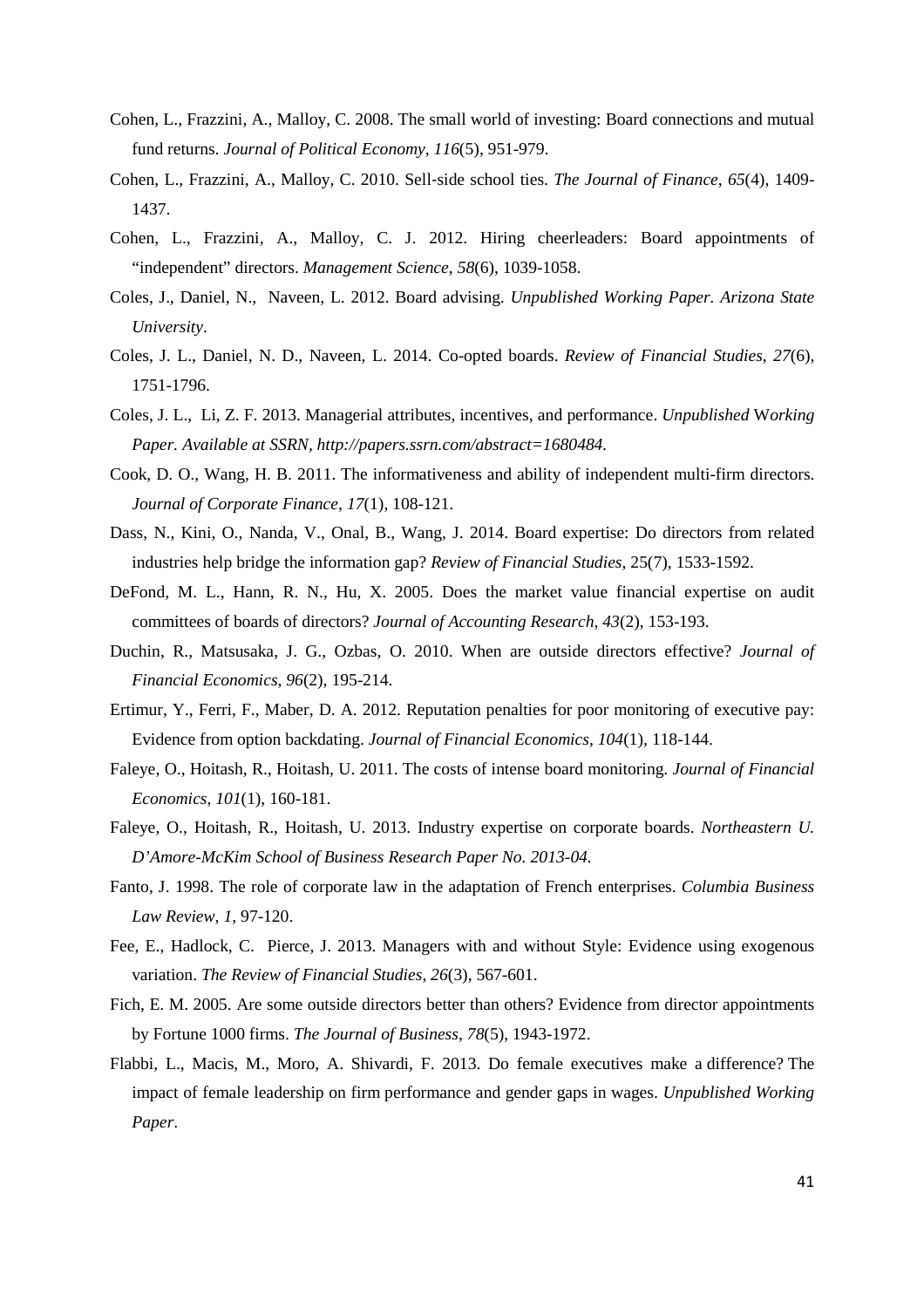- Graham, J. R., Li, S., Qiu, J. 2008. Corporate misreporting and bank loan contracting. *Journal of Financial Economics*, *89*(1), 44-61.
- Guimaraes, P., Portugal, P. 2010. A simple feasible procedure to fit models with high-dimensional fixed effects. *Stata Journal*, *10*(4), 628.
- Hermalin, B. E., Weisbach, M. S. 1998. Endogenously chosen boards of directors and their monitoring of the CEO. *American Economic Review*, *88*(1), 96-118.
- Hillman, A., Dalziel, T. 2003. Boards of Directors and Firm Performance: Integrating Agency and Resource Dependence Perspectives. *Academy of Management Review, 28* (3): 383-396
- Hwang, B. H., Kim, S. 2009. It pays to have friends. *Journal of Financial Economics*, *93*(1), 138-158.
- Jungmann, C. 2006. The effectiveness of corporate governance in one-tier and two-tier board systems: evidence from the UK and Germany. *European Company and Financial Law Review*, *3*(4), 426- 474
- Kramarz, F., Thesmar, D. 2013. Social networks in the boardroom. *Journal of the European Economic Association*, *11*(4), 780-807.
- Lele P. Siems M. 2007. Shareholder protection: A leximetric approach. *Journal of Corporate Law Studies*, 17, 17-50.
- Martynova, M., Renneboog, L. 2010. A corporate governance index: Convergence and diversity of national corporate governance regulations. Discussion Paper 2010-17, *Tilburg University, Center for Economic Research.*
- Masulis, R. W., Mobbs, S. 2011. Are all inside directors the same? Evidence from the external directorship market. *The Journal of Finance*, *66*(3), 823-872.
- Masulis, R. W., Mobbs, S. 2014. Independent director incentives: Where do talented directors spend their limited time and energy? *Journal of Financial Economics*, *111*(2), 406-429.
- Mihaly, K., McCaffrey, D. F., Lockwood, J. R., Sass, T. R. 2010. Centering and reference groups for estimates of fixed effects: Modifications to felsdvreg. *Stata Journal*, *10*(1), 82.
- Minow, N. 2008. Hearing on the bankruptcy of Lehman Brothers, Committee on Oversight and Government Reform, October 6.
- Minton, B., Taillard, J., Williamson, R. 2011. Do independence and financial expertise of the board matter for risk taking and performance? *Unpublished Working Paper. Available at SSRN, http://papers.ssrn.com/abstract=1787126*.
- Nguyen, B. D. 2012. Does the Rolodex matter? Corporate elite's small world and the effectiveness of boards of directors. *Management Science*, *58*(2), 236-252.
- Nguyen, B. D., Nielsen K. M. 2010. The value of independent directors: Evidence from sudden death. *Journal of Financial Economics, 98*(3), 550-67
- Petersen, M. A. 2009. Estimating standard errors in finance panel data sets: Comparing approaches. *Review of Financial Studies*, *22*(1), 435-480.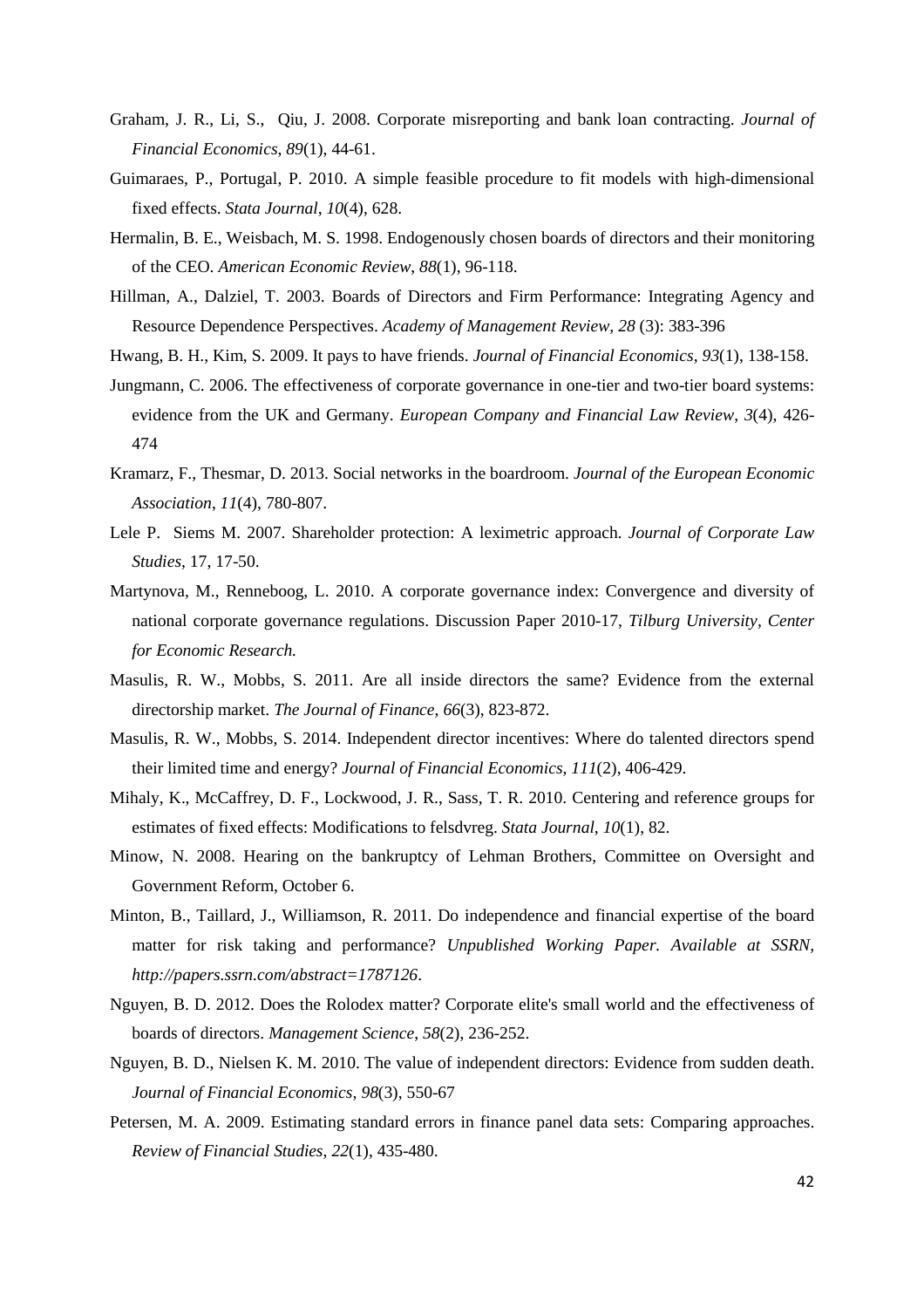- Raheja, C. 2005. Determinants of board size and composition: a theory of corporate boards. *Journal of Financial and Quantitative Analysis, 40*, 283–306.
- Richardson, S., Tuna, A., Wysocki, P. D. 2003. Accounting for taste: Board member preferences and corporate policy choices. *Unpublished Working Paper.*
- Rosenstein, S. Wyatt, J. G. 1997. Inside directors, board effectiveness, and shareholder wealth. *Journal of financial Economics*, *44*(2), 229-250.
- Schmidt, B. 2014. Costs and benefits of 'friendly' boards during mergers and acquisitions. In *EFA 2009 Bergen Meetings Paper*. *Available at SSRN, http://papers.ssrn.com/abstract=1219102.*
- Shivdasani, A., Yermack, D. 1999. CEO involvement in the selection of new board members: An empirical analysis. *The Journal of Finance*, *54*(5), 1829-1853.
- Wang, C., Xie, F., Zhu, M. 2013. Industry expertise of independent directors and board monitoring. *Journal of Financial and Quantitative Analysis*, forthcoming.
- Warther, V. A. 1998. Board effectiveness and board dissent: A model of the board's relationship to management and shareholders. *Journal of Corporate Finance*, *4*(1), 53-70.
- White, J. T., Woidtke, T., Black, H. A., Schweitzer, R. L. 2013. Appointments of academic directors. *Journal of Corporate Finance*, forthcoming.
- Wintoki, M. B., Linck, J. S., Netter, J. M. 2012. Endogeneity and the dynamics of internal corporate governance. *Journal of Financial Economics*, *105*(3), 581-606.
- Withers, M. C., Hillman, A. J., Cannella, A. A. 2012. A multidisciplinary review of the director selection literature. *Journal of Management*, *38*(1), 243-277.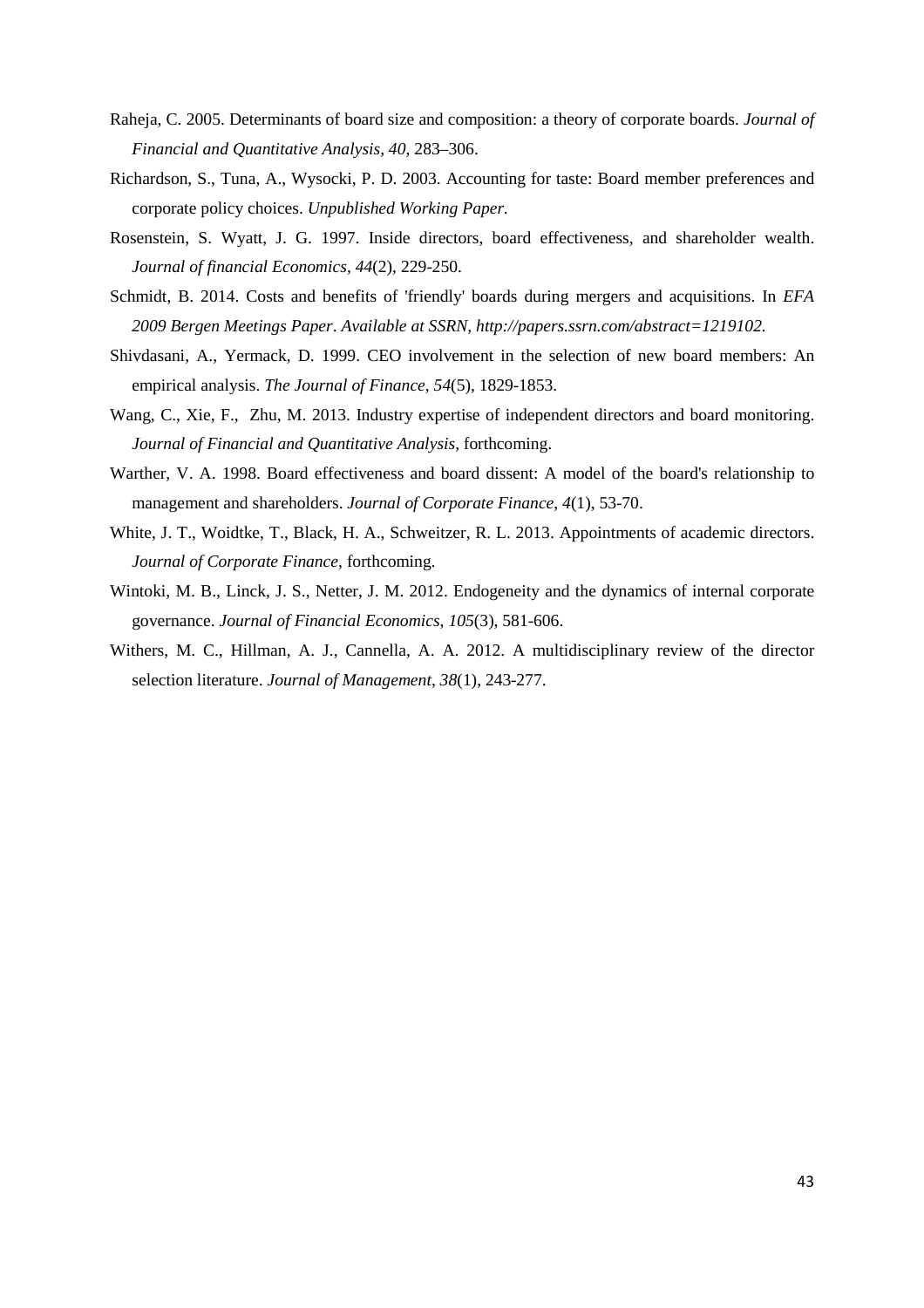## **APPENDIX**

# **1. Variables**

| Panel A                                                                                  | <b>Director Variables</b>                                                                                                                                                            |
|------------------------------------------------------------------------------------------|--------------------------------------------------------------------------------------------------------------------------------------------------------------------------------------|
| Directorship                                                                             | Triplet (director; firm; status)                                                                                                                                                     |
| Woman                                                                                    | Dummy equals to 1 if the director is a female                                                                                                                                        |
| Foreigner                                                                                | Dummy equals to 1 if the director is not a French citizen                                                                                                                            |
| Age                                                                                      | Director's age in year                                                                                                                                                               |
| Tenure                                                                                   | Number of years the director has seated in the boardroom                                                                                                                             |
| Independent                                                                              | Dummy equals to 1 if the director complies with the AFEP/MEDEF<br>definition (Corporate Governance code) of independent director.                                                    |
| Insider                                                                                  | Dummy equals to 1 if the director is an executive of the firm                                                                                                                        |
| <b>Industry Expert</b>                                                                   | Dummy equals to 1 if the director is or has been employed in the same<br>industry as the firm where she sits in (one-digit code)                                                     |
| <b>Industry Expert Independent</b>                                                       | Dummy equals to 1 if the director is independent regarding<br>AFEP/MEDEF criteria and is or has been employed in the same<br>industry as the firm where she sits in (one-digit code) |
| <b>Financial Expert</b>                                                                  | Dummy equals to 1 if the director is or has been employed in the<br>financial industry                                                                                               |
| Directors connected with<br>other board member(s)<br>through X-ENA network<br>(BoardNet) | Dummy equals to 1 if both the director and at least one other director<br>graduated from ENA or graduated from Ecole Polytechnique                                                   |
| Directors connected with<br>CEO through educational<br>network<br>(CEONET)               | Dummy equals to 1 1 if the director belongs to the CEO network (i.e.<br>they share one of these two types of graduation: ENA, Ecole<br>Polytechnique)                                |
| Multi-directorships                                                                      | Dummy equals to 1 if the director has at least one other directorship<br>over the period in the SBF120 index                                                                         |
| <b>Panel B</b>                                                                           | <b>Board Variables</b>                                                                                                                                                               |
| <b>Board Size</b>                                                                        | Size of the board                                                                                                                                                                    |
| <b>Average Board Tenure</b>                                                              | Average tenure of the board members                                                                                                                                                  |
| <b>Supervisory Board</b>                                                                 | Dummy equals to 1 if the board is a two-tier board                                                                                                                                   |
| Chairman/CEO Separation                                                                  | Dummy equals to 1 if the board is a one-tier board with a separation<br>between the Chief Executive and the Chairman of the board positions                                          |
| % of Independents                                                                        | Proportion of independent directors, excluding the director of interest<br>(in the regressions only)                                                                                 |
| % of Insiders                                                                            | Proportion of inside directors, excluding the director of interest (in the<br>regressions only)                                                                                      |
| % of Industry Experts                                                                    | Proportion of industry expert directors, excluding the director of<br>interest (in the regressions only)                                                                             |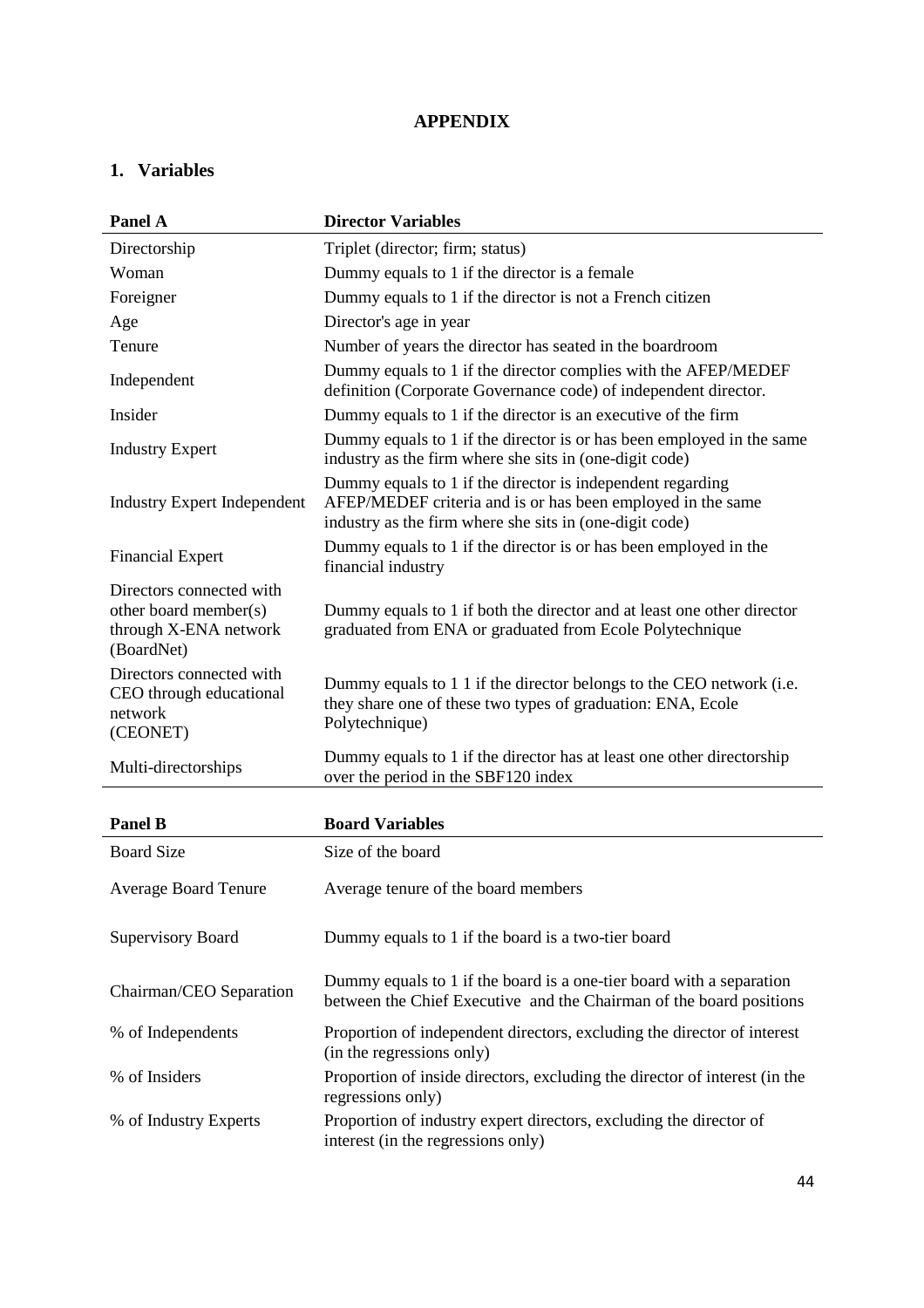| % of Industry Expert<br>Independents | Proportion of industry expert independent directors, excluding the<br>director of interest (in the regressions only) |
|--------------------------------------|----------------------------------------------------------------------------------------------------------------------|
| % of Financial Experts               | Proportion of financial expert directors, excluding the director of<br>interest (in the regressions only)            |
| % of Women                           | Proportion of female directors                                                                                       |
| % of Foreigner s                     | Proportion of non-French directors                                                                                   |
| % of Busy Directors                  | Proportion of directors who have at least one other directorship during<br>the same year in the SBF120 index         |
| % of Young Directors                 | Proportion of directors who are less than 45 years old                                                               |

| <b>Panel C</b>         | <b>Firm Variables</b>                                                                                                                  |
|------------------------|----------------------------------------------------------------------------------------------------------------------------------------|
| Number of Employees    | Number of employees                                                                                                                    |
| Leverage               | equals to total debt over total equity                                                                                                 |
| R&D investment         | equals to the ratio of R&D expenditures over total sales                                                                               |
| Stock volatility       | equals to the standard deviation of the monthly stock returns over the<br>previous 50 months                                           |
| Ownership (float)      | equals to the share of outstanding shares held by significant owners<br>(defined as owners with 5% or more of the equity capital).     |
| ROA (Return on Assets) | equals to the ratio between EBITDA (Earnings before interest, taxes,<br>depreciation and amortization) and beginning-year total assets |
| ROE (Return on Equity) | equals to the ratio between net income and total equity                                                                                |

#### **2. Selection bias**

Our identification strategy necessitates excluding non-connected firms and directors, as well as directors who have a single observation in the sample period. The comparison between connected and unconnected firms shows that for financial variables, disconnected firms do not differ significantly from connected ones. Regarding board composition, unconnected firms have a slightly smaller board with less foreigners, more insiders and less independent directors: the board is dominated by company owners, as well as top executives, explaining firm isolation. There is therefore no major concern for the relevance of our sample regarding general conclusion. Concerning directors who appear only once in our database, the only apparent selection bias stems from a significant higher proportion of female: indeed, 42% of these 'unique' directors have been appointed in our last year (2011). At this moment, the pressure for hiring female director was significantly higher, due to the forthcoming gender quota. This selection bias is more the consequence of a new regulation requirement than an endogeneity issue.

Tests of hypothesis H1 rely on the estimation of status effects  $\alpha$ , and in particular on the estimation of the independent status effect. These parameters are fitted using individuals with a diversity of statuses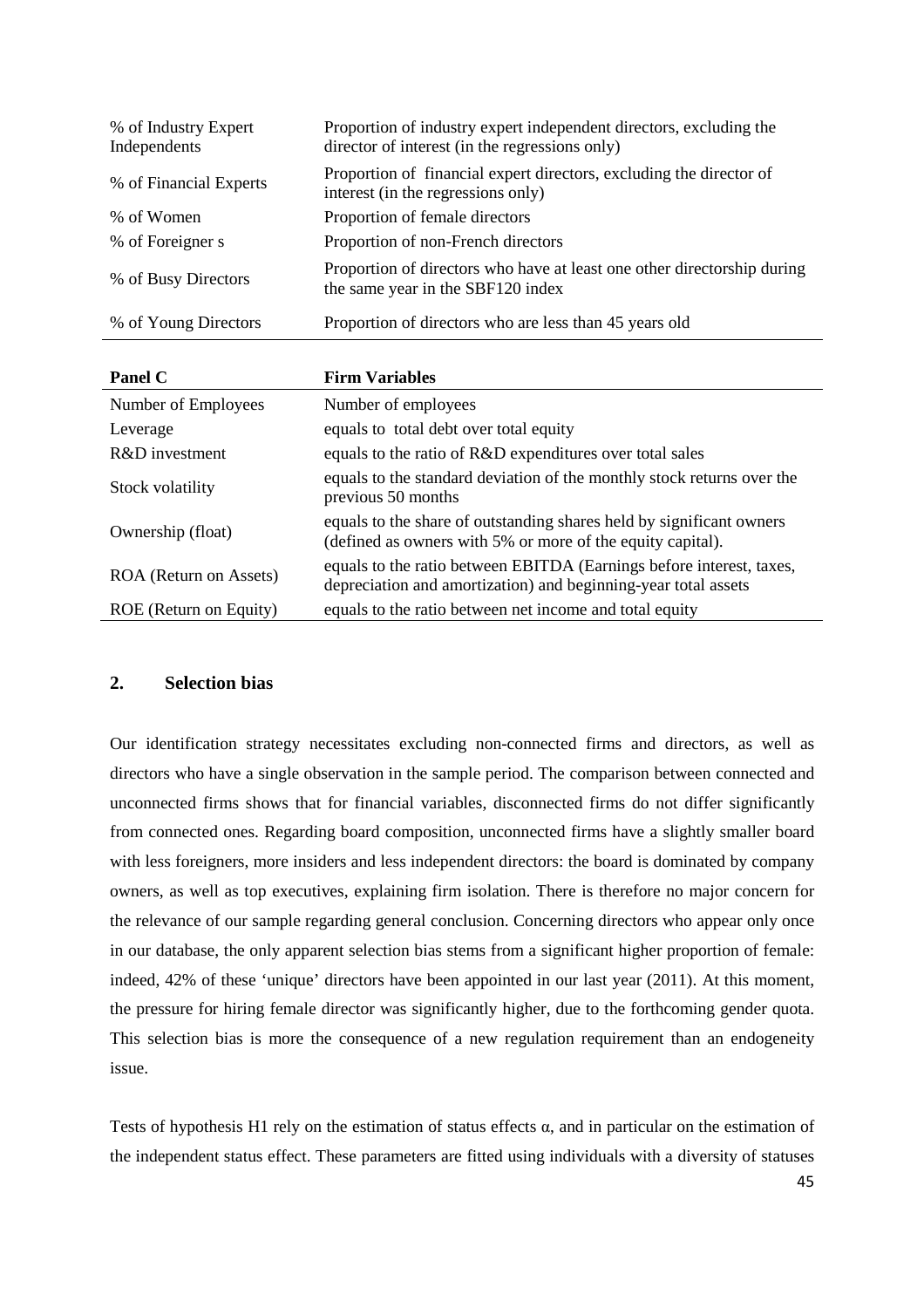over our sample period (for instance, independent in two firms and affiliated in a third, or independent for a while in a firm and then affiliated). Out of a total of 1,821 directorships (director-firm-status observations), 497 (27%) fill this condition. These 497 directorships correspond to a total of 174 distinct directors and 1,921 director-firm-year observations. The other directorships are held by directors with the same status whatever the directorship (never independent for 39% and always independents for 34%). The number of directorships, directors and observations used to identify the effect of industry expertise are only slightly lower.

|                        | All directorships<br>$(1,821 \text{ obs.})$ |           | Directorships held by<br>individuals with at least<br>one independent<br>directorship<br>$(1,107$ obs.) |           | Independent<br>identifying<br>directorship<br>(497 obs.) |              | chi <sub>2</sub>                            |                                       |
|------------------------|---------------------------------------------|-----------|---------------------------------------------------------------------------------------------------------|-----------|----------------------------------------------------------|--------------|---------------------------------------------|---------------------------------------|
| Variables              | Mean                                        | Std. Dev. | Mean                                                                                                    | Std. Dev. | Mean                                                     | Std.<br>Dev. | Identifying<br>directorships<br>vs the rest | Identifying<br>dir. ys<br>indep. dir. |
| Woman                  | 0.12                                        | 0.32      | 0.13                                                                                                    | 0.33      | 0.09                                                     | 0.29         | 1.22                                        | 9.39***                               |
| Foreigner              | 0.22                                        | 0.42      | 0.23                                                                                                    | 0.42      | 0.10                                                     | 0.30         | 1.07                                        | $93.00***$                            |
| Age                    | 58.25                                       | 10.13     | 60.39                                                                                                   | 9.11      | 59.91                                                    | 9.69         |                                             |                                       |
| Financial<br>Expertise | 0.56                                        | 0.50      | 0.59                                                                                                    | 0.49      | 0.61                                                     | 0.49         | $8.5***$                                    | 1,7                                   |
| Industry-<br>Expertise | 0.53                                        | 0.50      | 0.44                                                                                                    | 0.50      | 0.54                                                     | 0.50         | 87.19***                                    | 34.23***                              |

**Table A.1: Identification strategy and selection bias** 

*Note: Chi-square tests (p-values) for equality of distributions between the groups are given. Reading: considering all directorships, 12% are held by women over our sample period. This share is 13% if we consider individuals with an independence status. Finally, the share of female is 9% if we only consider individuals used to identify the coefficient on Independence (that is, individuals with a variation in the independence status).* 

Table A.1 provides evidence on the possible selection bias produced by our strategy of identification. Among the independent directors, the sub-group of identifying directors has a significant lower proportion of foreigners and women than the sub-group of other independent directors. The main reason is the lower occurrence of multiple directorships for foreigners and female directors: for instance, only 22% of foreign directors have multiple directorships, against 52% for French directors. The geographical distance may partly explain this pattern; for women, this may reflects their rather marginal role in the traditional French corporate system. These observations suggest that individuals used to identify the independence status coefficient are more involved in this system, with a greater experience of French boards' functioning.

Finally, the structure of our dataset, with a common output for directors sitting the same year in a given company, imposes some restrictions when analyzing individual fixed effects. As previously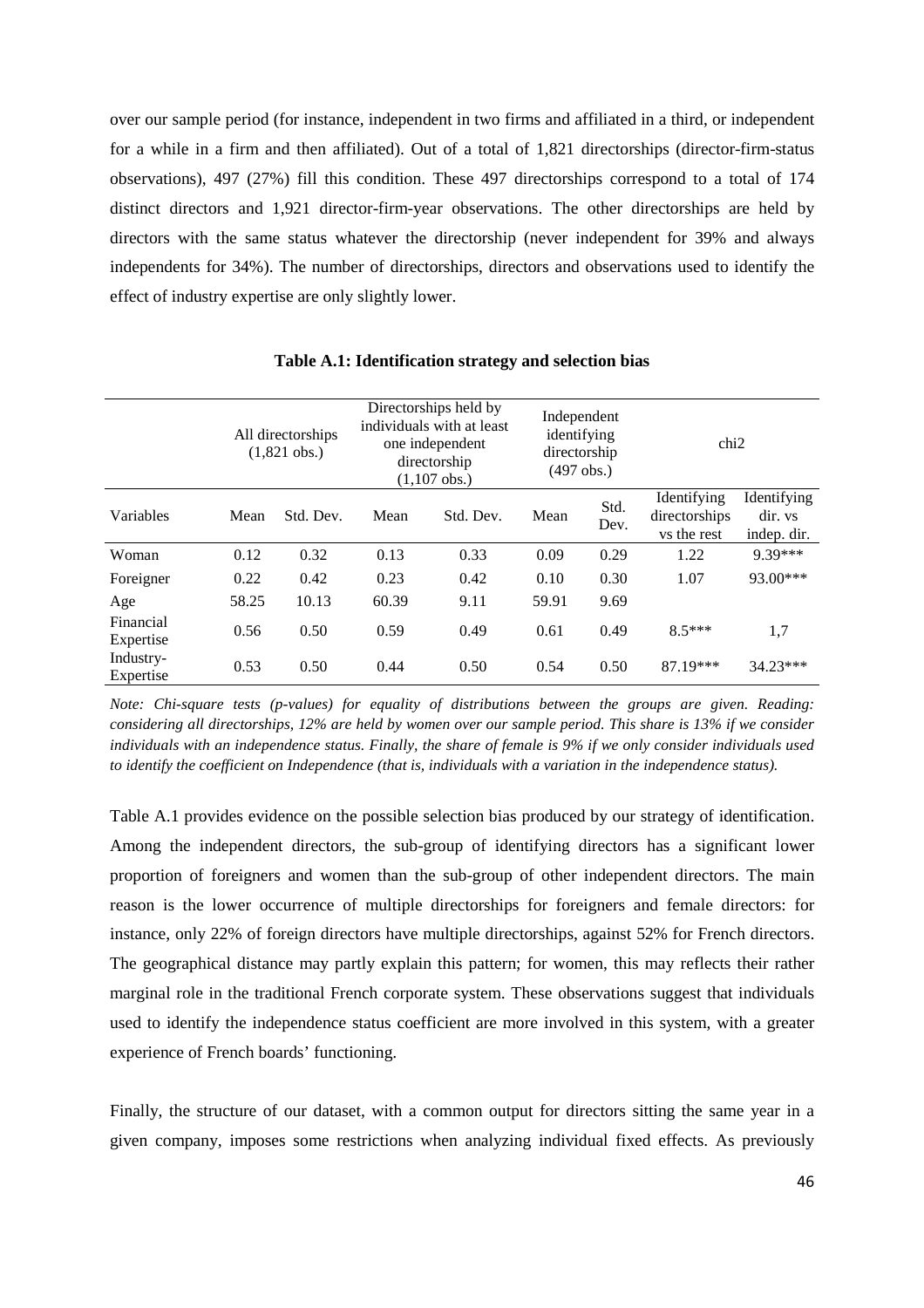argued, fixed effects for non-mover directors arriving and leaving at the same dates in the same firm are not accurately estimated. This is actually the case for 683 directorships, out of 1,821; we exclude them when comparing fixed effects distribution across groups. Table A.2 compares individual characteristics and status between directorships with accurate fixed effects (group A) and directorships with non-accurate fixed effects (group B). The share of women as well as the age are not significantly different between the two groups. We see however that the group B includes significantly more foreigners. The share of industry experts is also greater, this being related with a lower proportion of independent directors. Finally, there are substantially less financial experts in the excluded group. Of course, we cannot exclude the possibility of a selection bias in our estimation. But the pattern of this potential bias is far from clear: why would a foreign director with industry expertise be of a lower or higher intrinsic quality than a French one with financial expertise? In addition, the selection plays for the two groups we compare, independent and non-independent directors. We are therefore confident that this selection does not produce a substantial bias when examining the relationship between independence and individual fixed effects. As a way to check the robustness of our results, we also implement our quantile regressions on the full sample (1,821 directorships, see Table A.3).

|                             | Directorships with<br>accurate fixed effect<br>(1,081) |           |       | Excluded<br>directorships<br>(740) | <b>Tests</b> |                  |  |
|-----------------------------|--------------------------------------------------------|-----------|-------|------------------------------------|--------------|------------------|--|
| Variables                   | Mean                                                   | Std. Dev. | Mean  | Std. Dev.                          | Student test | chi <sub>2</sub> |  |
| Women                       | 0.12                                                   | 0.33      | 0.12  | 0.32                               | $-0.001$     | 0.01             |  |
| Foreigner                   | 0.18                                                   | 0.38      | 0.29  | 0.46                               | $-0.12***$   | $35.68***$       |  |
| Age                         | 58.35                                                  | 9.87      | 58.08 | 10.57                              | 0.27         |                  |  |
| <b>Financial Expert</b>     | 0.59                                                   | 0.49      | 0.51  | 0.5                                | $0.08***$    | $11.76***$       |  |
| Independent                 | 0.52                                                   | 0.5       | 0.43  | 0.49                               | $0.09***$    | 14.13***         |  |
| Insider                     | 0.07                                                   | 0.26      | 0.08  | 0.27                               | $-0.01$      | 0.12             |  |
| <b>Industry Expert</b>      | 0.43                                                   | 0.5       | 0.49  | 0.5                                | $-0.06*$     | $6.35**$         |  |
| Industry Expert*Independent | 0.19                                                   | 0.39      | 0.17  | 0.37                               | 0.02         | 1.82             |  |

**Table A.2: Director fixed effects and selection bias** 

*Note: Student and Chi-square tests (p-values) for equality of distributions between the two comparison groups are given.*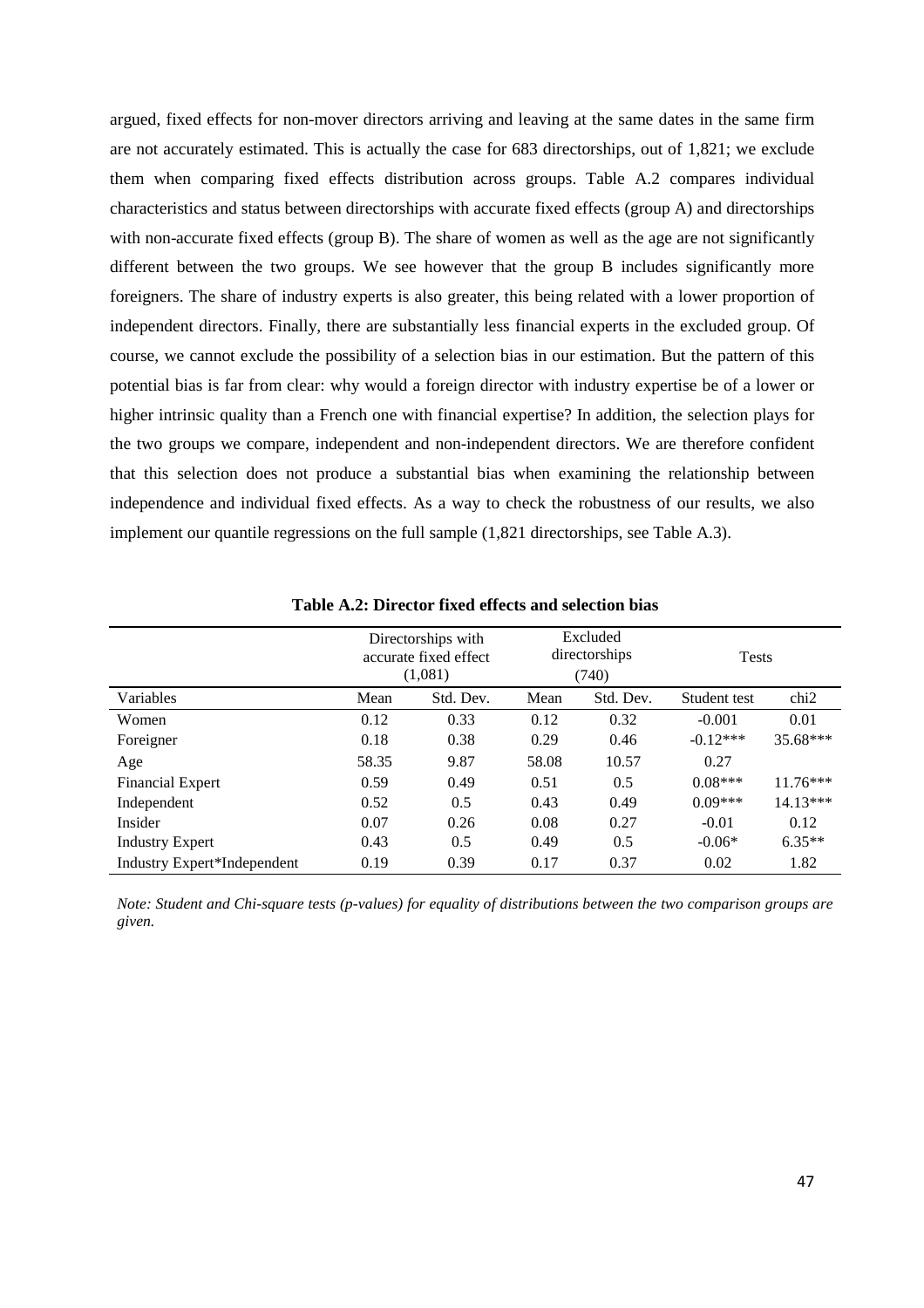#### **3. Supplementary results**

|                         | Panel A: ROE |            |            |            |            |            |            |            |            |
|-------------------------|--------------|------------|------------|------------|------------|------------|------------|------------|------------|
|                         | (1)          | (2)        | (3)        | (4)        | (5)        | (6)        | (7)        | (8)        | (9)        |
|                         | 10th         | 20th       | 30th       | 40th       | 50th       | 60th       | 70th       | 80th       | 90th       |
|                         |              |            |            |            |            |            |            |            |            |
| Independent             | $0.017***$   | $0.016***$ | $0.014***$ | $0.013***$ | $0.013***$ | $0.014***$ | $0.013***$ | $0.010***$ | $0.012***$ |
|                         | (0.002)      | (0.002)    | (0.002)    | (0.001)    | (0.001)    | (0.001)    | (0.001)    | (0.002)    | (0.002)    |
| Insider                 | $0.018***$   | $0.017***$ | $0.015***$ | $0.013***$ | $0.013***$ | $0.013***$ | $0.014***$ | $0.014***$ | $0.015***$ |
|                         | (0.003)      | (0.003)    | (0.002)    | (0.002)    | (0.002)    | (0.002)    | (0.003)    | (0.003)    | (0.003)    |
| <b>Industry Expert</b>  | 0.002        | 0.002      | 0.001      | 0.001      | 0.001      | $-0.001$   | $-0.002$   | $-0.002$   | $-0.003$   |
|                         | (0.002)      | (0.002)    | (0.001)    | (0.002)    | (0.001)    | (0.001)    | (0.001)    | (0.002)    | (0.002)    |
| Woman                   | $-0.006**$   | $-0.003$   | $-0.001$   | 0.000      | 0.000      | $-0.000$   | 0.002      | 0.007      | $0.011***$ |
|                         | (0.003)      | (0.003)    | (0.002)    | (0.002)    | (0.002)    | (0.002)    | (0.002)    | (0.004)    | (0.004)    |
| Foreigner               | 0.001        | $-0.000$   | $-0.000$   | $-0.001$   | $-0.001$   | $-0.002$   | $-0.002$   | $-0.002$   | $-0.002$   |
|                         | (0.002)      | (0.002)    | (0.002)    | (0.001)    | (0.001)    | (0.001)    | (0.001)    | (0.002)    | (0.002)    |
| Age                     | 0.009        | 0.011      | 0.003      | 0.002      | $-0.000$   | $-0.006$   | $-0.007$   | $-0.011$   | $-0.015$   |
|                         | (0.008)      | (0.008)    | (0.006)    | (0.005)    | (0.005)    | (0.006)    | (0.007)    | (0.008)    | (0.010)    |
| <b>Financial Expert</b> | 0.001        | 0.000      | 0.000      | $-0.000$   | $-0.001$   | $-0.002$   | $-0.003*$  | $-0.003$   | $-0.004*$  |
|                         | (0.002)      | (0.001)    | (0.001)    | (0.001)    | (0.001)    | (0.001)    | (0.001)    | (0.002)    | (0.002)    |
| Multi-directorships     | 0.001        | 0.001      | 0.002      | 0.002      | $0.003*$   | 0.001      | 0.001      | 0.000      | $-0.001$   |
|                         | (0.002)      | (0.002)    | (0.002)    | (0.001)    | (0.001)    | (0.001)    | (0.001)    | (0.002)    | (0.002)    |
|                         |              |            |            |            |            |            |            |            |            |
| Observations            | 1,812        | 1,812      | 1,812      | 1,812      | 1,812      | 1,812      | 1,812      | 1,812      | 1,812      |
| Firm fixed effect       | Yes          | Yes        | Yes        | Yes        | Yes        | Yes        | Yes        | Yes        | Yes        |

| Table A.3: Director fixed effects and independence (quantile regressions on all directorships) |  |  |  |
|------------------------------------------------------------------------------------------------|--|--|--|
|                                                                                                |  |  |  |